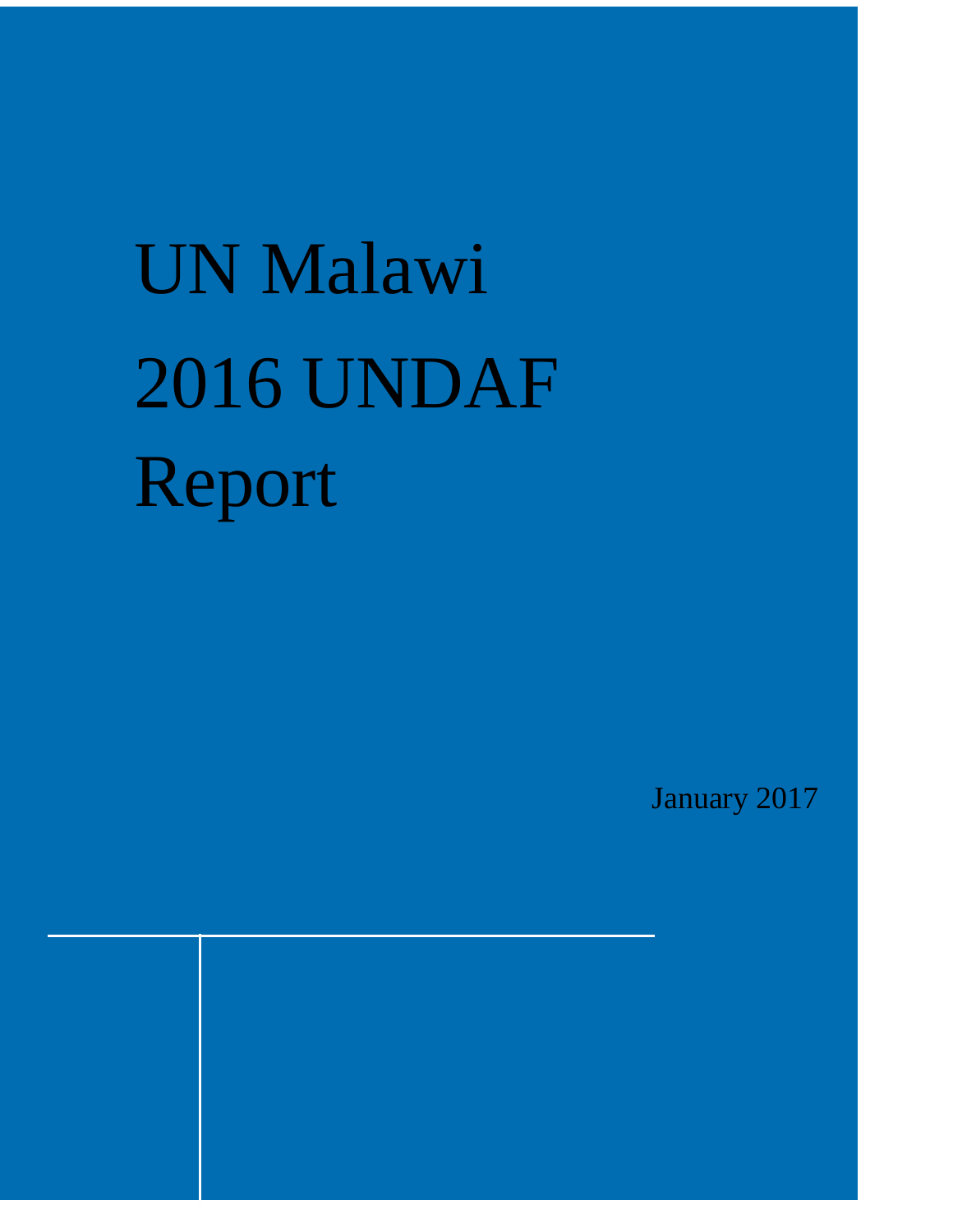# **Contents**

# **Table of Figures**

| <b>List of Tables</b> |  |
|-----------------------|--|
|                       |  |
|                       |  |
|                       |  |
|                       |  |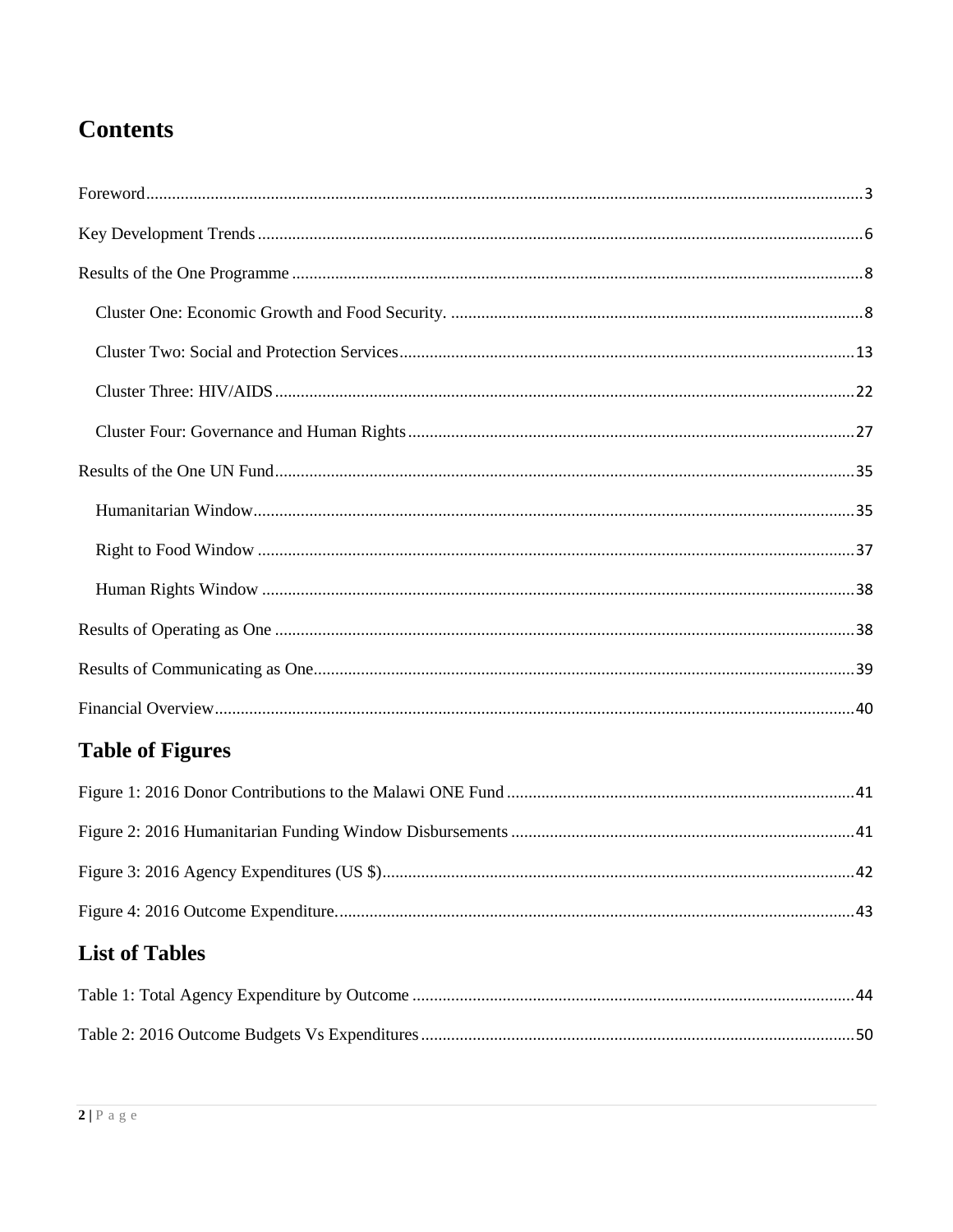# <span id="page-2-0"></span>**Foreword**

Malawi experienced its worst episode of acute food insecurity in over a decade during the 2016-2017 lean season stemming from an intense El Niño-related drought which adversely affected crop production. This was the second consecutive year of high food insecurity in Malawi. The President of Malawi declared a State of National Disaster on April 12, 2016, and appealed for humanitarian relief assistance from the international community and the private sector. The UN supported the Government in developing the Food Insecurity Response Plan through the Government-led cluster system to respond to the food insecurity faced by 6.7 million Malawians (about 40 percent of the population) at the peak of the lean season. The UN and its partners rallied behind the Government Response Plan by delivering life-saving humanitarian assistance targeting food insecure households and promoting the recovery and resilience of vulnerable households. I would like to thank the donors who partnered with the UN and the humanitarian community to support the Government and deliver a successful response which ensured that no Malawian died of hunger during the lean season.

2016 was the first year in the count down to the achievement of the Sustainable Development Goals (SDGs) by 2030. The UN supported the government in developing an SDGs roadmap, with clear linkages to the national planning process and synergy with the African Union's Agenda 2063, raised awareness on Agendas 2030 and 2063 across Government Ministries, and supported the development of an integrated SDG model, building upon priorities identified by national stakeholders. Leveraging the UN's comparative advantage as well as expertise available across different agencies, the UN will in 2017 continue to support government in the visioning process for Agenda 2030 and beyond. The UN sees these planning processes as a tremendous opportunity to promote convergence and linkages across sectors which will help to address the root causes of Malawi´s development challenges.

The UN opened a Human Rights funding window under the One Fund to provide a channel for quick disbursement of funds to address emerging human rights issues and to serve as the forum for coordination of support. Malawi continued to face an array of human rights challenges ranging from discrimination, gender-based violence, and a lack of gender equality for women and girls along with violence and discrimination against other vulnerable and marginalised groups. The Human Rights window supported interventions to protect the rights of persons with albinism and the (LGBTI) community, and initiated the establishment of a Human Rights Defenders Forum and public opinion research on the death penalty, aimed at moving towards abolition of the same.

The UN appreciates the support it received from all stakeholders in carrying out its mandate. The UN recognises and appreciates Government leadership which allowed for a smooth partnership and looks forward to continuing our collaboration in 2017. While recognizing partnerships and funding support to the various UN agencies, special mention goes to donors who have supported our joined-up UN work on the humanitarian response, the Human Rights and the Right to Food funding windows under the One Fund, the Joint Programme on Girls Education, and the program supporting development effectiveness, better data on aid and better coordination: the United Kingdom's Department for International Development (DfID), Royal Norwegian Embassy (RNE), the European Union (EU) and Flanders International Cooperation Agency (FICA). I would also like to thank the private sector, academic institutions, the media and civil society for their indispensable role as the UN's partners in expanding inclusive business, raising awareness of the SDGs, and advocating for improved social service delivery for all Malawians.

We are looking forward to your support and continued joint efforts to make sure we leave no one behind as Malawi progresses on its development journey.

### Mia Seppo **UN Resident Coordinator**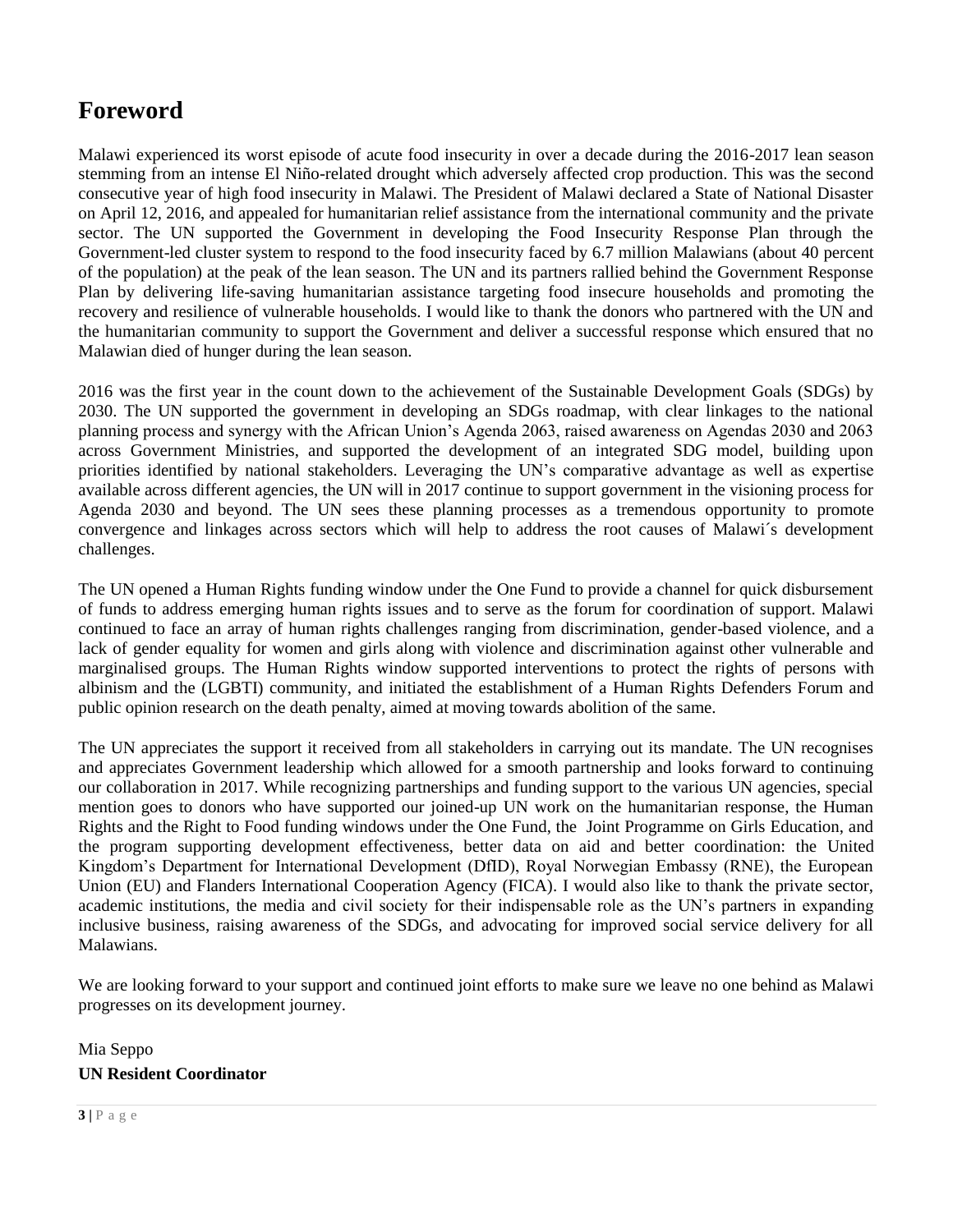# **Acronyms**

| AfDB:              | <b>African Development Bank</b>                            | LGBTI:       | Lesbians Gays Bisexual Transgender<br>and Intersex                     |
|--------------------|------------------------------------------------------------|--------------|------------------------------------------------------------------------|
| AMP:               | Aid Management Platform                                    |              |                                                                        |
| CBT:               | <b>Cash Based Transfers</b>                                | LUANAR:      | Lilongwe University of Agriculture<br>and Natural Resources            |
| CMAM:              | Community Based Management of<br><b>Acute Malnutrition</b> | MBS:         | Malawi Bureau of Standards                                             |
| CPI:               | <b>Consumer Price Indices</b>                              | MDG:         | Millennium Development Goal                                            |
| CSE:               | <b>Comprehensive Sexuality Education</b>                   | MDHS:        | Malawi Demographic and Health<br>Survey                                |
| CSO <sub>s</sub> : | Civil Society Organisations                                |              | <b>MHRC: Human Rights Commission</b>                                   |
| DCG:               | <b>Development Cooperation Group</b>                       | MHRC:        | Malawi Human Rights Commission                                         |
| DCPC:              | <b>District Civil Protection Committee</b>                 | MM4P:        | Mobile Money for the Poor                                              |
| DFID:              | for<br>International<br>Department<br>Development          | MoAIWD:      | Ministry of Agriculture Irrigation<br>and Water Development            |
| DNCC:              | Coordination<br>District<br>Nutrition<br>Committees        | MoFEP&D:     | of Finance<br>Ministry<br>Economic<br>Planning and Development         |
| DNHA:              | Department of Nutrition, HIV and<br><b>AIDS</b>            | MoGCDSW:     | of<br>Gender<br>Children<br>Ministry<br>Development and Social Welfare |
| ECD:               | Early Childhood Development                                | <b>MVAC:</b> | Malawi Vulnerability<br>Assessment                                     |
| EHP:               | <b>Essential Health Package</b>                            |              | Committee                                                              |
| EU:                | European Union                                             | mVAM:        | Mobile Vulnerability Analysis and<br>Mapping                           |
| FFS:               | Farmer Field School                                        | NCST:        | Nutrition<br>Care<br>support<br>and                                    |
| <b>GBV NAP:</b>    | Gender Based Violence National                             |              | Treatment                                                              |
|                    | <b>Action Plan</b>                                         | NDPC:        | National<br>Development<br>Planning                                    |
| GMIS:              | Management Information<br>Gender<br>System                 |              | Commission                                                             |
| GPEDC:             | Partnership for Effective<br>Global                        | NECS:        | National<br>Education<br>and<br><b>Communication Strategy</b>          |
|                    | <b>Development Cooperation</b>                             |              |                                                                        |
| HLF:               | High Level Forum                                           | NNIS:        | National<br>Nutrition<br>Information<br>Systems                        |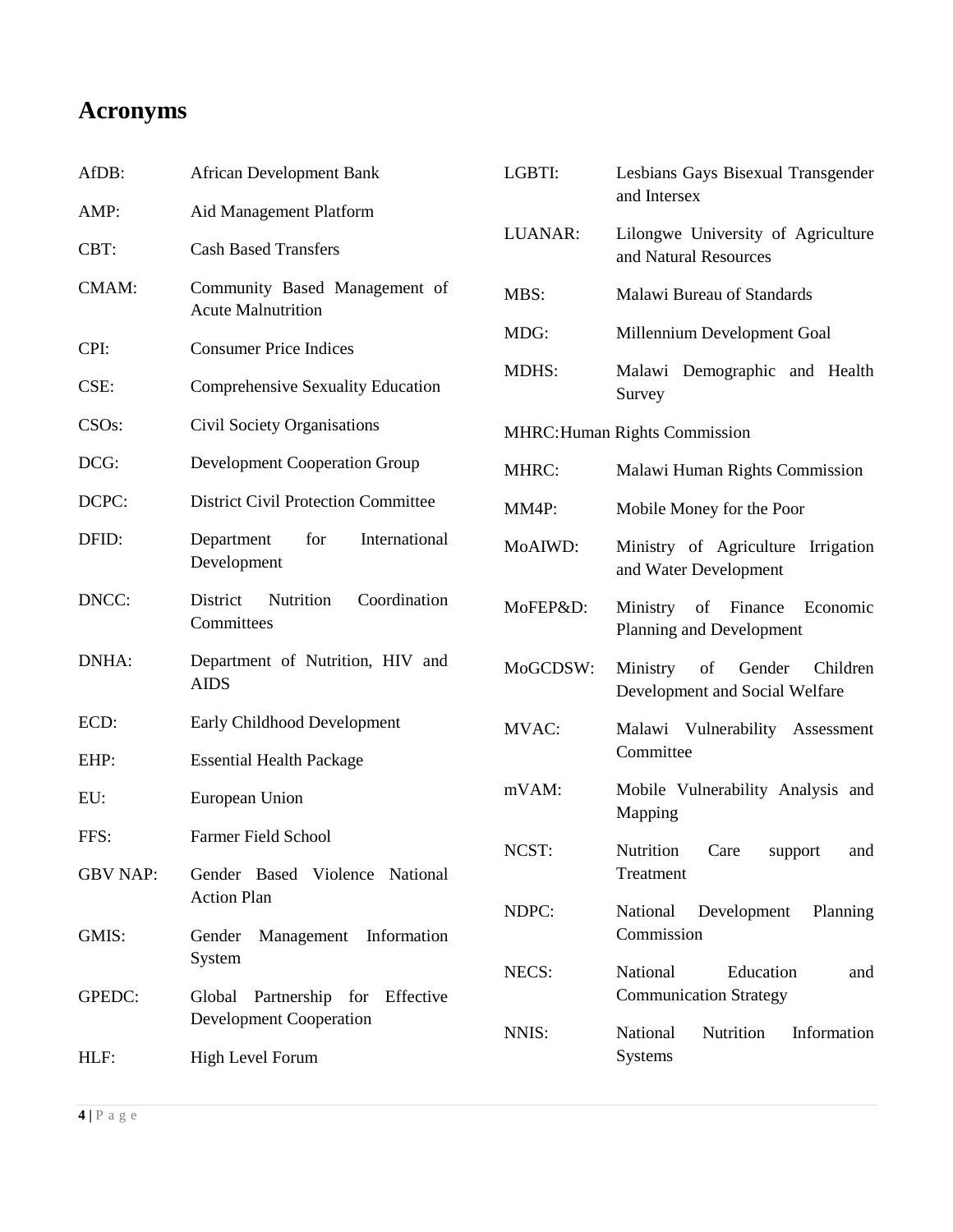| <b>NNMEF:</b> | National<br>Nutrition<br>Multi-Sector<br>Monitoring<br>Evaluation<br>and | SRSG:          | Special Representative to the UN<br><b>Secretary General</b> |  |
|---------------|--------------------------------------------------------------------------|----------------|--------------------------------------------------------------|--|
|               | Framework                                                                | SUN:           | <b>Scaling up Nutrition</b>                                  |  |
| NRB:          | <b>National Registration Bureau</b>                                      | UBR:           | Unified Beneficiary Registry                                 |  |
| NSO:          | <b>National Statistical Office</b>                                       | UHC:           | Universal Health Coverage                                    |  |
| NSSP:         | <b>National Social Support Programme</b>                                 | <b>UNDAF:</b>  | United<br>Development<br><b>Nations</b>                      |  |
| <b>OHCHR:</b> | Office of the High Commissioner for                                      |                | <b>Assistance Framework</b>                                  |  |
|               | Human Rights                                                             | UNDP:          | United<br><b>Nations</b><br>Development                      |  |
| OTPs:         | Outpatient therapeutic Programme                                         |                | Programme                                                    |  |
| P4P:          | <b>Purchase for Progress</b>                                             | <b>UNFPA:</b>  | <b>United Nations Population Fund</b>                        |  |
| PBB:          | <b>Programme Based Budgeting</b>                                         | <b>UNICEF:</b> | United Nations Children's Fund                               |  |
|               | PLHIV: People Living with HIV                                            | VACS:          | Violence against Children Survey                             |  |
| SCTP:         | Social Cash Transfer Programme                                           | WB:            | World Bank                                                   |  |
| SDG:          | <b>Sustainable Development Goals</b>                                     | WHO:           | World Health Organization                                    |  |
| SFP:          | Supplementary feeding programme                                          | WFP:           | World Food Programme                                         |  |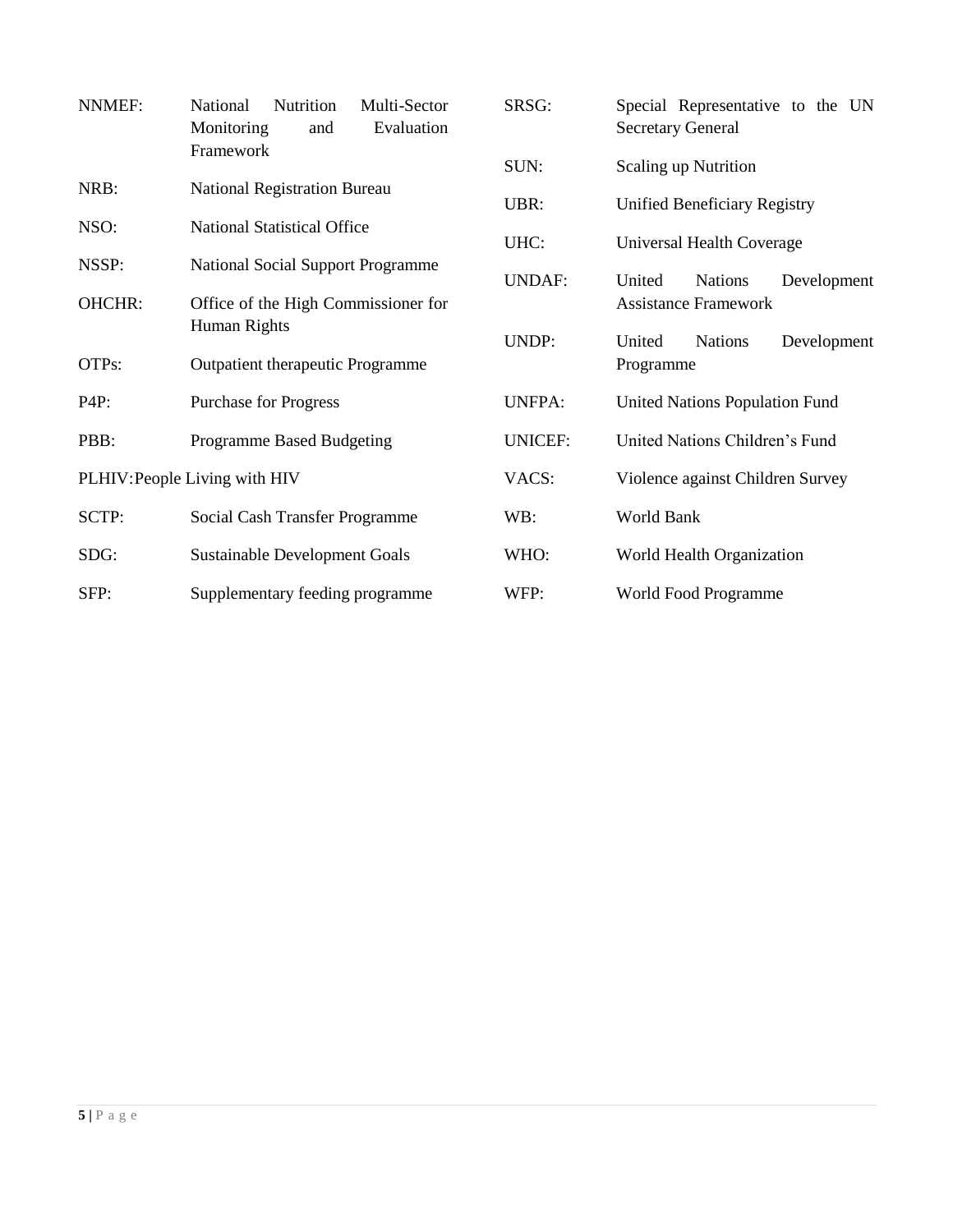# <span id="page-5-0"></span>**Key Development Trends**

As noted by the World Bank (WB) in its May 2016 Malawi Economic Monitor, the sustained higher maize prices increased the inflation rate since food accounts for half of the consumer price basket. The uncertain macroeconomic outlook, the strengthening of the US dollar and the poor tobacco marketing season (the biggest forex earner) resulted in the depreciation of the Malawi Kwacha. As highlighted by the National Statistical Office (NSO) in its December 2016 Consumer Price Indices (CPI), the average inflation rate for 2016 was 21.7% whilst the headline inflation in December was 20%, a slight increase of 0.1% over November 2015 whilst Food inflation remained high at 24.4%.

The UN supported the drafting of a bill on the establishment of the National Development Planning Commission (NDPC), Consultations were made with key stakeholders and the bill was adopted by Parliament during the December 2016 sitting. The mandate of the Commission will have wide scope regarding public policy formulation and economic and development planning in Malawi. It is anticipated that government will table the bill in the upcoming parliament sitting. While awaiting the establishment of the NPC, the UN has supported government to engage a consultant who is supporting in formulating the next National Development Strategy 2017-2022.

In-line with SDG 16 to provide legal identity and birth registration for all by 2030, the UN through the leadership of UNDP completed a one-year Preparatory Assistance Project to assist the Government's National Registration Bureau (NRB) in developing a national identity system for the country. The inability to uniquely identify citizens, and for individuals to prove their identity, is a root problem for development and impacts progress across multiple sectors in Malawi including: elections, financial services and financial inclusion, judicial services, targeting of beneficiaries in the crisis response and social protection programmes like social cash transfers, health, civil service reform, and education. The introduction of the system is widely recognized by national and international stakeholders as a transformative initiative to address the vulnerabilities of long-standing gaps in citizenship identity. The Preparatory Assistance Project has evolved over the past year to become a springboard for a full UN project that is funded to the tune of US \$ 50 million and with the bulk of its implementation beginning in 2017. A principal outcome of the full-scale initiative will be the mass registration and issuance of unique identity cards to 9 million Malawians, while simultaneously developing the institutional capacity of National Registration Bureau to operate and maintain the system and continuous registration.

On HIV/AIDS advocacy work, the UN supported the adoption of a new approach for advancing advocacy work on the HIV bill which is now focusing on transformational dialogues with various key sectors of society to address key population issues. The 'leave no one behind' focus of the 2030 Agenda on Sustainable Development Goals (SDGs) is being used as an entry point for engagement to advocate for the inclusion of access to health issues for key populations so that no one is left behind in the fight against HIV and AIDS. A regional 'Think Tank on HIV, Health and Social Justice engaged with stakeholders through a series of eight round table discussions with key constituents i.e. Development partners, NGOs, CSO, UN, academia, Law Society, religious leaders, MPs, traditional leaders and government officials among others. To date more than 300 stakeholders have been engaged in this dialogue through the round table discussions which is expected to lead to more tolerance for dialogue as a starting point to demystify LGBTI issues and address the minimum health package for key populations. A report on the recommendations made by the regional think tank will inform further strategies in 2017 on how to proceed as there is still some underlying resistance to the proposed changes particularly on policy and legal instruments.

To strengthen dialogue on development effectiveness, Government with the support from the UN, convened a High-Level Forum (HLF) meeting with the theme: "Working Together for Sustainable Development in Malawi" to discuss with Development Partners and key stakeholders a range of issues for Malawi's transformation. The HLF meeting had three sessions which provided an opportunity to present and discuss: (i) an update on the national development planning process, (ii) proposals for a solid and ambitious agenda for breaking the cycle of food insecurity for greater development results in Malawi, and (iii) highlights of the 2016/17 Budget. The HLF was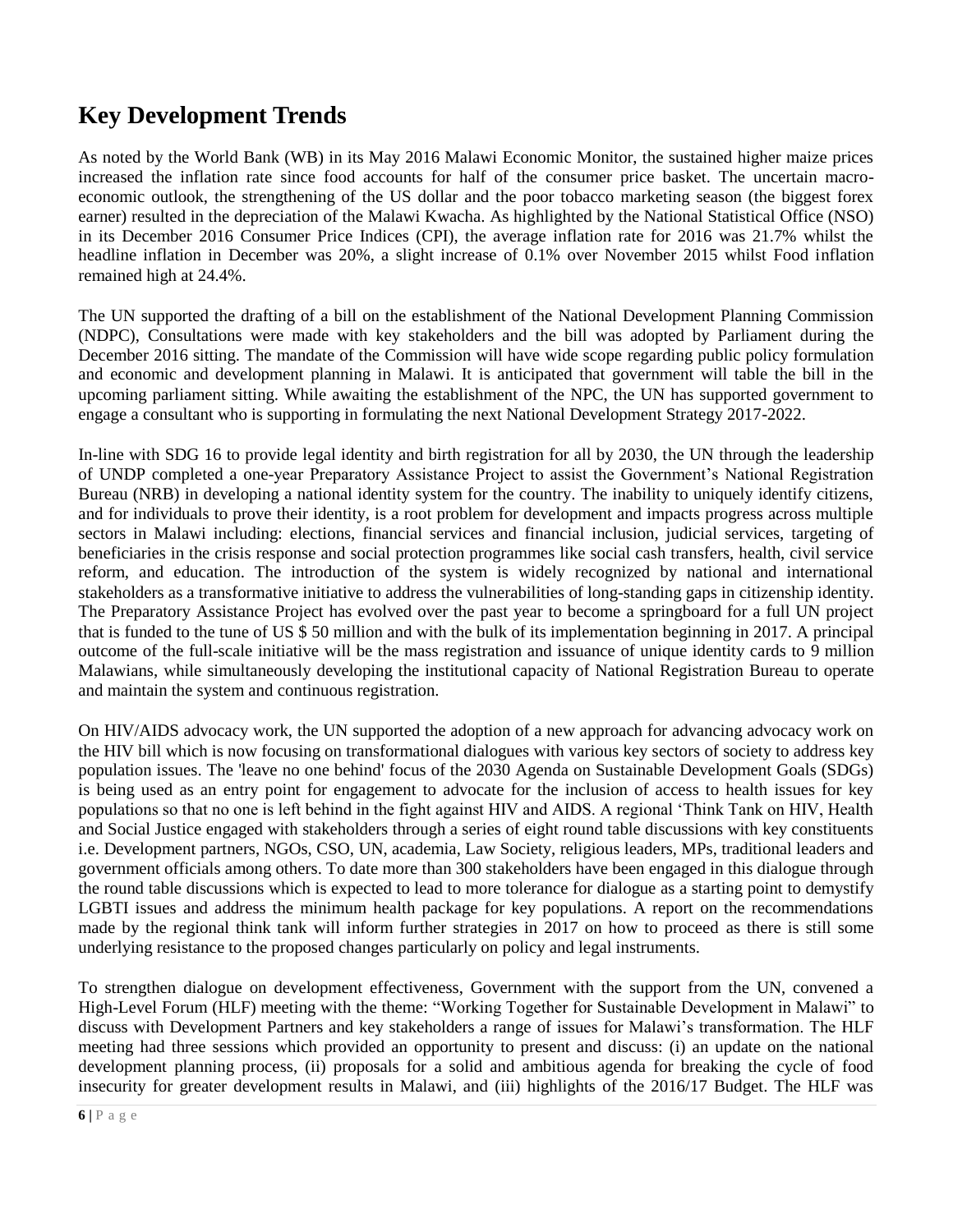preceded by the Development Cooperation Group (DCG) which deliberated on how to strengthen development cooperation and how different stakeholders can effectively work together for greater development results.

The UN, through the leadership of UN Women, continued to promote women's increased participation in political leadership. Efforts have seen numbers of female members in key parliamentary committees increase. For example, female members in parliamentary constitutional committees increased; from 1 to 3 in the defense and security committee, from 2 to 4 in the legal affairs committee; from 1 to 3 in the public appointments committee and from 1 to 3 in the budget committee. Additionally, for the first time in the history of the country, a woman is chairing the defense committee, a position traditionally dominated by men. Further, one Malawian female member of parliament was selected as Chairperson of the Gender Committee under the SADC Parliamentary Forum (SADC PF) and another as Chairperson for the SADC PF women's caucus. Further, the leadership of the Malawi Electoral Commission is now gender-balanced following the appointment of 4 women and 4 men commissioners in June 2016. Increasing number of women stepping up in political leadership is expected to enhance gender equality through increases support in parliament for tabling and passing of gender-related laws and pushing for public policy reforms that will equally benefit men and women.

Through the UN support, Government officials, parliamentarians, paramount chiefs, civil society and donors were engaged in high-level advocacy towards preventing and responding against harmful cultural practices including child marriage. The Special Representative to the UN Secretary General (SRSG) on Violence against Children (Marta Santos Pais) visit added weight to the UN efforts, to follow up on progress since the launch of the Violence against Children Survey (VACS) and Response in March 2015, with a specific focus on harmful traditional practices.

The UN continued to support improving the policy and legislative environment, with notable ones being: i) the review of Early Childhood Development (ECD) policy and the review of the youth policy, finalisation of the National School Health and Nutrition Policy; ii) the review and upgrading of the School Health and Nutrition Strategic Plan and Guidelines, iii) the review of Teacher's Training curricula and materials on Nutrition, Nutrition Education and School Gardening, iii) finalization and the launch of the Gender Based Violence National Action Plan (GBV NAP); iii) National Nutrition Policy and Strategic Plan 2017-2021; iv) Food and Nutrition Bill, Nutrition Care support and Treatment (NCST) guidelines and updating of the Scaling Up Nutrition - National Education and Communication Strategy 2017-2021; v) development and launching of the National Gender Policy which will guide the implementation of all gender activities in Malawi and will hold stakeholders accountable to their commitment to mainstreaming Gender in their programmes; vi) enactment of the Anatomy Act which calls for stiffer penalties for crimes related to the possession of body parts of people with albinism; vii) enactment of the Land Act and viii) the drafting of the National Resilience Plan.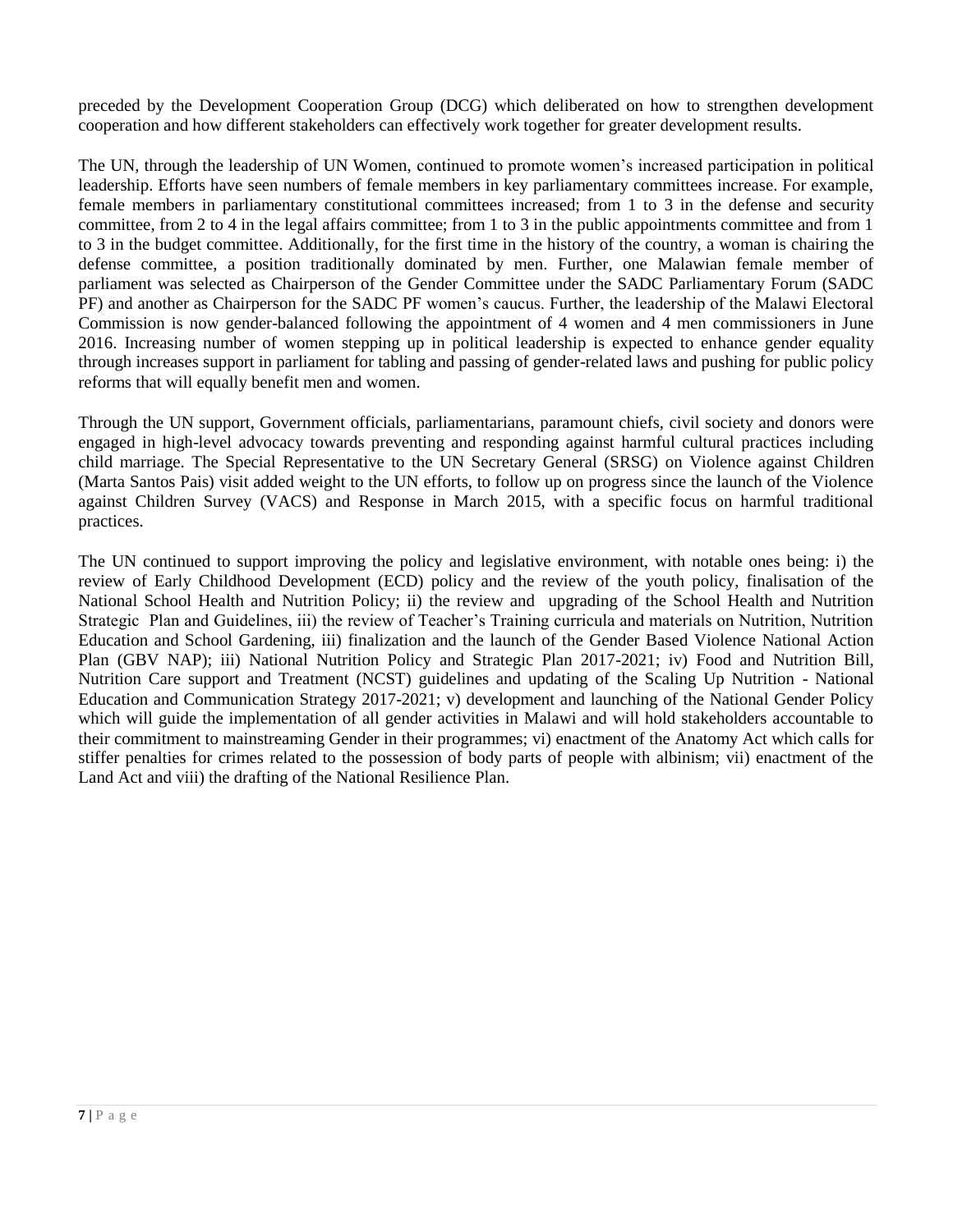# <span id="page-7-0"></span>**Results of the One Programme**

# <span id="page-7-1"></span>*Cluster One: Economic Growth and Food Security.*

Following the declaration of the state of national disaster by the President Arthur Peter Mutharika, the UN supported Government with the development and implementation of the Food Insecurity Response Plan, which gave humanitarian food assistance to the food insecure households from July 2016 to March 2017, targeting 6.7 million people. Nutrition, Agriculture and Protection clusters also outlined response activities as part of the Food Insecurity Response Plan. By the end of the peak of the lean season (January to March 2017), the UN in Malawi, through WFP had reached six million food insecure people with lifesaving in-kind food and a hybrid voucher and cash scheme. The remaining 700,000 food insecure people were reached by an INGO consortium.

The humanitarian response received enough support to meet full cereal ration requirements; while for pulses, the rations were halved in some months; for vegetable oil the distribution was also at half ration. The monthly cash transfers were adjusted to correspond with the food response ration cuts. In addition to the contribution from the Government of Malawi, Development Partners who supported provision of food assistance to food insecure households through the UN include the International Monetary Fund, (IMF), World Bank, African Development Bank (AfDB), United States of America (USA), United Kingdom (UK), Australia, Japan, European Civil Protection and Humanitarian Aid Operations (ECHO) of the European Union (EU), Canada, Sweden, Netherlands, Germany, Finland, Norway and Lithuania.

Through the Humanitarian Funding Window, the United Nations, disbursed a total of US\$ 37,583,639.21 to the UN agencies participating in the El nino response programmes. 1 percent of the total funds that the UN disbursed went to support the food distribution and relocation of the Mozambican refugees, 42 percent supported nutrition activities for the El Niño response; 26 percent supported the recovery and resilience building activities in the communities that were affected by the El Niño and 31 percent supported with twinning costs for the maize distributed to the El Niño affected communities. Table 2 below gives the details.

The UN supported the government (the cluster system) in putting in place preparedness measures for the disaster and emergency response through national and district level contingency planning process.

In December 2015, WFP started implementing a mobile vulnerability analysis and mapping (mVAM) monitoring system to collect real-time food security data from households through short mobile phone surveys. This system has enabled tracking changes in household food security and consumption patterns and collecting food prices that would enhance operational awareness for the humanitarian community. People in the targeted areas reply via SMS to mobile questionnaires that collect real time food security information. The real-time availability of data through this system contributes to increased efficiency in the humanitarian response and better evidence to guide the feasibility and appropriateness of cash or food based transfers in the country.

Reproductive health kits containing lifesaving drugs and equipment, food and other non-food items were procured and strategically positioned in areas for easy access by partners at district level. Apart from giving the humanitarian food assistance (in-kind and cash transfers), the response also supported linking humanitarian aid beneficiaries to longer term development [social cash transfers, Unified Beneficiary Registry (UBR), United in Building and Advancing Life Expectations (UBALE) project and NJIRA, another food security initiative] and resilience building activities such as asset creation activities and promoting village savings and loans activities (VSL).

The UN, in partnership with GIZ, continued to support implementation of the National Social Support Programme (NSSP) with enhanced multi-sectoral coordination and information management systems. In this regard, the UN supported with facilitation of Social Support Steering Committee, Technical Committees and Thematic Working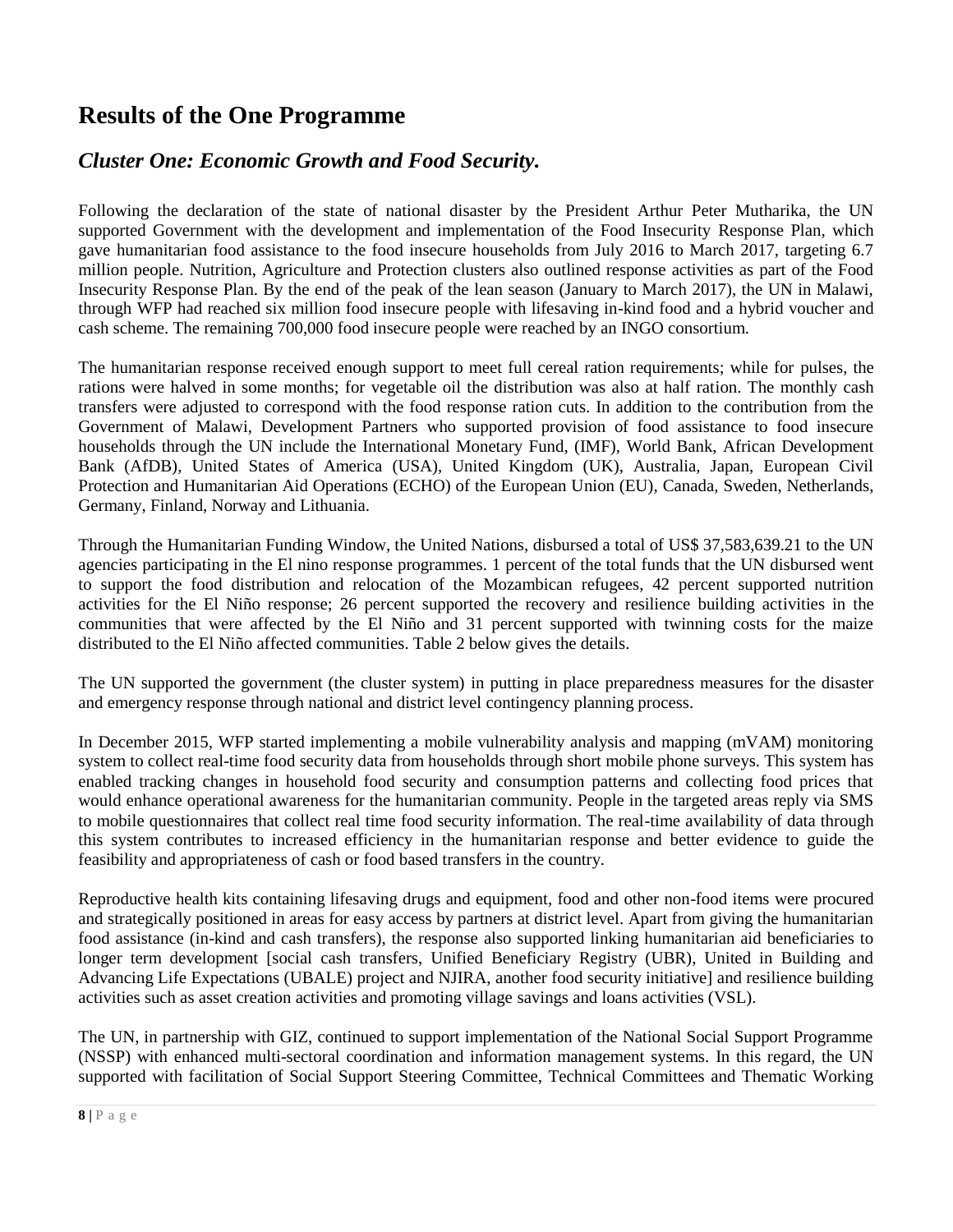Groups meetings; the creation of best practice guidelines for better coordination across implementers of social protection programmes; as well as the facilitation of the review of the NSSP (2012-2016) and design phase of the successor programme, the NSSP II. Furthermore, in September 2016, the UN, through FAO, ILO and UNICEF, commissioned a cost benefit analysis of agriculture and social protection policy options aimed at informing policy formulation and programming. The second draft report for the assessment has just been produced. Additionally, in 2016 FAO conducted an empirical assessment of the potential impacts of integrated agriculture-social protection programmes using the case of FISP and SCTP aimed at informing the formulation of the successor NSSP, The UN in partnership with GIZ has also supported the development and operationalization of the Unified Beneficiary Registry (UBR) which is aimed at improving beneficiary targeting for social support programmes and promoting complementarities between interventions. In this regard, the UN, through FAO has committed to support 100 percent registration of households in Phalombe district into the UBR.

The UN mentored 189 (143 male and 43 female) extension officers in gender mainstreaming to increase their reach to rural women farmers. Further the UN enhanced capacity of national and district staff by supporting the operationalisation of the Malawi National Social Support Programme Monitoring and Evaluation, developing the Capacity Development and Implementation Plan for the Social Cash Transfer Programme (SCTP) for 2016-18. Further support was given to the development of social cash transfer programme communication strategy.

The UN supported strengthening of national, district, community level existing preparedness and timely control mechanisms for key migratory pests (African Armyworm and Red Locust) in Malawi by focusing on monitoring, surveillance and preparedness for future outbreaks.

To promote agricultural diversification through emergency response, the UN, through FAO, supported the Ministry of Agriculture, Irrigation and Water Development to organize 90 seed fairs. These seed fairs were conducted from 6-31 December 2016 in 11 districts most affected by the El Niño induced drought. The UN reached out to 50,922 farmers (of which 64 percent were women) affected by El Nino and who were targeted under the food emergency response. Each farmer received a seed voucher valued MWK10, 500. Financial support came from the Government of Canada, Italian Agency for International Cooperation, the United Kingdom's Department for International Aid (DFID) and the Central Emergency Response Fund (CERF) of the United Nations. A total of 128 agro-dealers took part in the seed fairs in Balaka, Blantyre, rural, Chikwawa, Kasungu, Mwanza, Mzimba, Neno, Nsanje, Phalombe, Salima and Zomba. Eight partner organizations (Oxfam, COOPI, Concern Universal, COPRED, Blantyre CADECOM, Chikwawa CADECOM and Save the Children), with technical support from Catholic Relief Services, implemented the exercise.

On weather risk mitigation, the UN supported a needs assessment to strengthen the functionality of Climate and DRR Information Centres which also play an important role in early warning at local level. However, the actual establishment of District Weather Related Disaster Warning Centres will be addressed under the upcoming (Green Climate Fund (GCF) project.

The UN supported expansion of District Council-led resilience programmes across seven districts focusing on asset creation and skills development, reaching 14,567 households, to be expanded to over 50,000 households in 2017. An integrated component included in the multi-partner Rural Resilience (R4) programme, which supported 500 rural households to receive index-based insurance payouts following the effects of El Nino, with a further 2,350 households signing up for the 2016/2017 season. This was complemented by a total of 2,135 village savings and loans participants being enrolled, who managed to accumulate over MWK58 million in savings with about MWK80 million shared out in December 2016. In addition, all households received agro-climatic information and services through radio, SMS and extension services to help make improved farming and livelihood decisions. In the same line, the UN has been very instrumental in supporting development of the National Resilient Plan. This is a plan which will guide designing, coordination and implementation of resilient building initiatives in the country.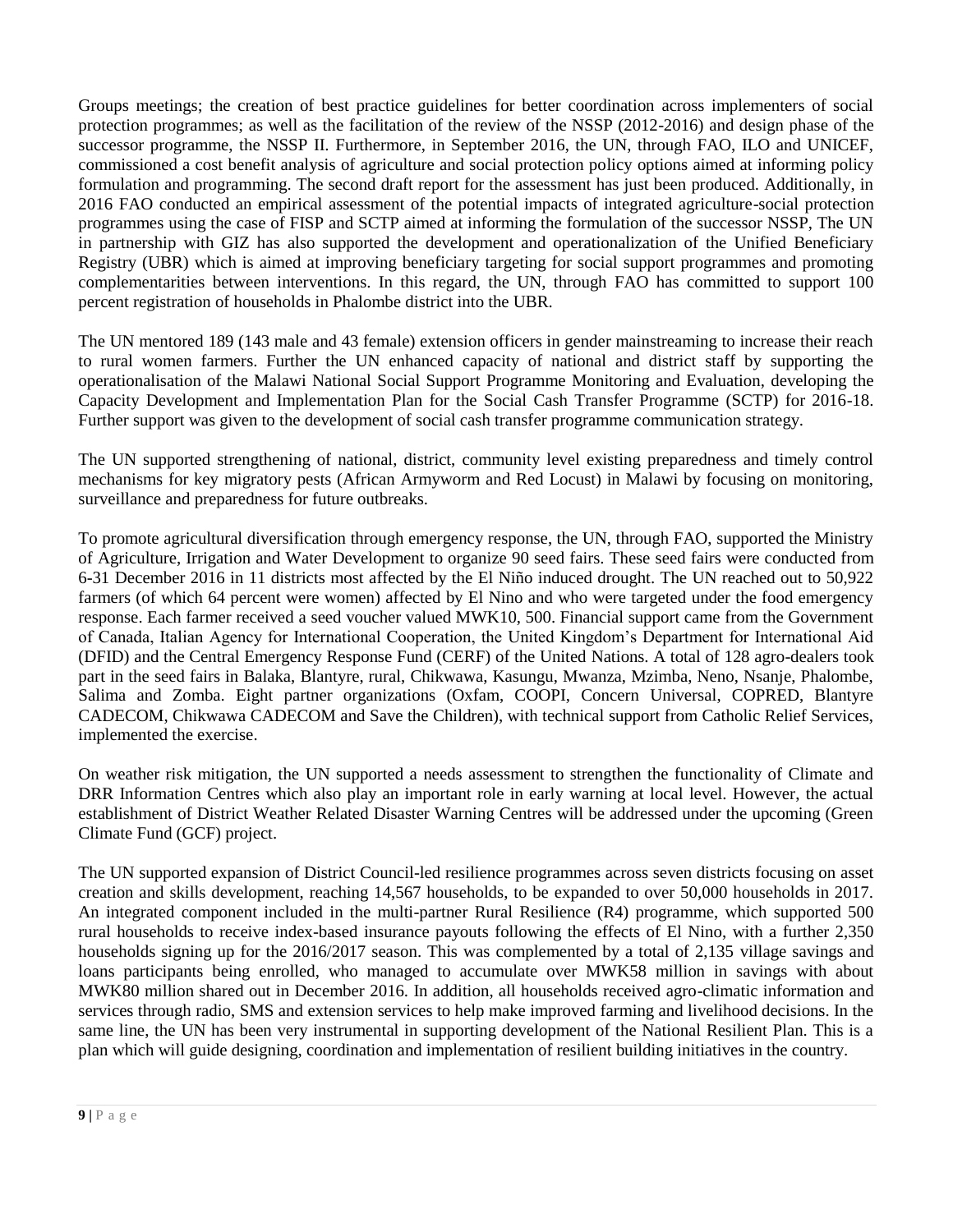The UN, through ILO, supported the second National Child Labour Survey of 2016 and the report is being finalised by the National Statistics Office (NSO). Through the ARISE Project, ex-child laborers trained in vocational and entrepreneurship skills are using the skills for economic livelihood and can fend for themselves and their families.

The ILO further supported Government to introduce a methodology for anticipating skills needed to foster export competitiveness called skills for trade and economic diversification (STED). The STED report 2016 helped identify skills challenges in the oilseeds and horticulture sectors and provides recommendations on the skills development interventions that need to be undertaken to foster export competitiveness of the two sectors. The STED methodology is now due for institutionalized to the Malawi Skills Development System. Resulting from the STED research, ILO supported TEVETA to design and implement a value chain work based skills training programme for the horticulture sector. Fifteen lecturers and workplace mentors were trained to deliver the work based learning programme.

Through the ILO, the UN withdrew, prevented and protected 1592 children from child labour in Ntcheu and Lilongwe districts. Of these children, 453 (243 girls and 210 boys) were reintegrated back into the formal primary education and were attending afternoon classes to supplement the normal learning period and catch up with their classmates. A total of 1,163 children (609 girls and 554 boys) were supported with vocational skills training, of which 140 were provided with startup capital after graduation. 460 guardians and parents of ex-child labourers were supported with comprehensive grants for economic empowerment which included training and startup capital.

The UN coordinated the review of ASWAP (the five-year investment framework for the agricultural sector) and the process of formulating its successor, the National Agriculture Investment Plan (NAIP), is at an advanced stage. The first draft has just been produced for stakeholders input. The framework is expected to guide investments in the agriculture sector in the next five years and therefore foster agro-based economic growth.

The UN with the leadership of UNCDF through the Mobile Money for the Poor (MM4P) Programme continued to provide technical assistance to the Digital Financial Services (DFS) sector to improve uptake and usage of DFS in the country. In 2016 technical assistance was provided to Airtel Malawi aimed at improving its agent network to increase uptake and usage of DFS. Through UNCDF's support and interventions from other actors, usage of Digital Financial Services in Malawi continued to improve with number of subscribers and active users standing at 2.89 million and 1.43 million respectively. This translates into 15 percent of the Malawi adult population are actively accessing financial services using digital channels an improvement from 8 percent in 2015. Active agents which facilitate DFS improved from 98 to 125 per 100,000 of adult population for the period December 2015 to August 2016.

With support from EU, the UN is also working with the Malawi Bureau of Standards (MBS) on a Standardisation, Quality Assurance, Accreditation and Metrology (SQAM) project, aimed at enhancing the national quality infrastructure to improve Malawi's export base, substitute imports with local products, improve consumer protection and reduce the need for re-testing, re-inspection and re-certification of Malawian products abroad by having an internationally accredited MBS. Some of the achievements under the SQAM project include:

Development and distribution of the National Quality Policy and National Quality Strategy as the basis for building a robust quality infrastructure in Malawi;

Procurement and installation of high technology and modern equipment for MBS laboratories for more efficient testing and calibration services delivered by MBS;

45 percent progress in construction works for the new MBS Laboratory Complex that will house state of the art equipment in preparation for MBS international accreditation;

Out-of-Country Trainings on food safety, microbiology and pesticides at internationally recognized institutions for the Testing Services Department (TSD) at MBS;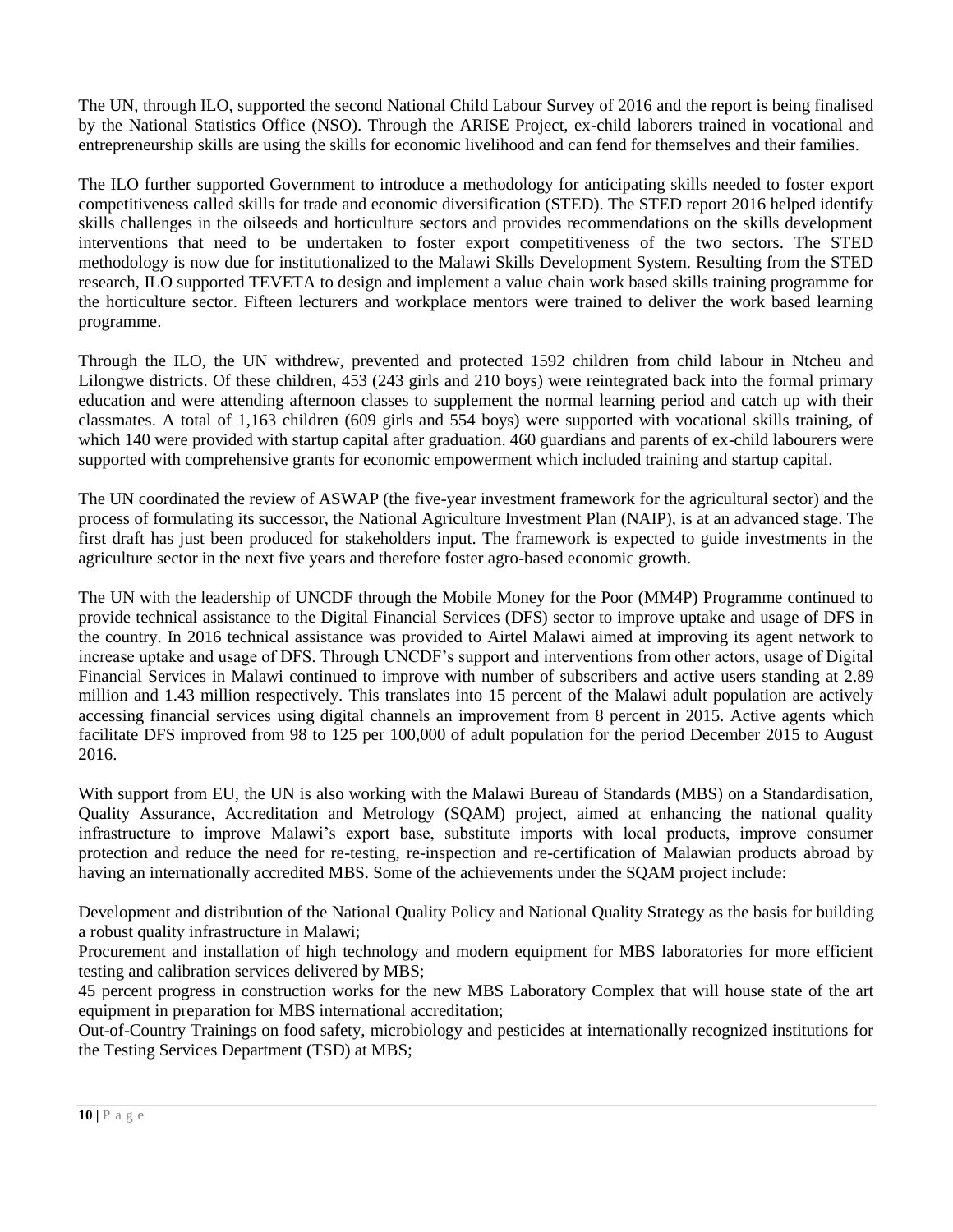Trainings provided by a pool of international experts on international accreditation requirements, principles of metrology, quality management systems and food safety management to ensure the technical competency of MBS laboratory staff in readiness for accreditation.

Through the Malawi Innovation Challenge Fund (MICF), which seeks to contribute towards transforming Malawi from an importing country to a producing and exporting country by providing marching grant funding for innovative inclusive business projects in the agriculture, manufacturing and logistics sectors in the country, the UN has helped to support:

Agriculture projects contracted by the MICF estimated to create 290 jobs and increase incomes of 11,800 households;

Manufacturing projects contracted by the MICF estimated to create 900 jobs and increase incomes of 21,500 households;

30,000 poor consumers to access low-cost products;

Economic empowerment of women as 30 percent of all targeted grant recipients are female;

Private sector contributions to the matching funds provided by MICF totalling US\$ 3.7 million for agriculture projects and US\$ 6.4 million for manufacturing projects;

50 percent of companies leveraged new external finance in the form of debt finance, private equity and vendor financing.

MICF opened a new round of competition in Agribusiness and Manufacturing & Logistics in 2016 and is contracting additional 10 grantees for a total value of US\$ 5.1 million in funding to the private sector in addition to the US\$ 5.7 million contracted in the first round of competition.

The UN, through FAO and UN Women, supported the enactment of the long-awaited land act and related laws. In June 2016, parliament passed four of the ten land and related laws, namely; the Land Act, Land Survey Act, Customary Land Act and the Physical Planning Act. These were assented to by the President in September 2016. With continued support from the UN, the Government passed the remaining six amendment bills in the November 2016 sitting of parliament. The bills have now been assented to, bringing the total passed laws to 10.

The National Agricultural Policy has been approved, with inputs and consultation from UN Women on the inclusion of women and youth pillars, to ensure that women and youth benefit from equal access and opportunity to move from traditional agriculture to sustainable agribusiness. Through the Gender and Agriculture program and the Agricultural Sector Wide Approach Support Project, UN Women has increased the capacity building of women farmer's and cooperatives through Business Management Initiatives, financial inclusion dialogues and Household Approach visioning.

## **Challenges for Cluster One**

 Targeting process of beneficiaries for the humanitarian response (food/cash distributions and winter/irrigated cropping) in an emergency faced several challenges ranging from inclusion and exclusion errors. Targeting issues were continuously addressed through beneficiary verification process, consultations with traditional leaders, MVAC secretariat, continuous information sharing with all key stakeholders and implementation of effective and multiple complaints and feedback mechanisms as part of accountability to affected population. Linking of agricultural and food/cash emergency assistance to on-going resilience activities is of paramount importance and it requires a good understanding of pro-poor government programmes. Poor coordination among implementing partners and lack of ownership and shared vision among partners in the initiation stages of programme implementation were some of the challenges that were observed during the year. However, MVAC partners supported by the UN still managed to reach 118,000 households with targeted asset creation support as part of MVAC.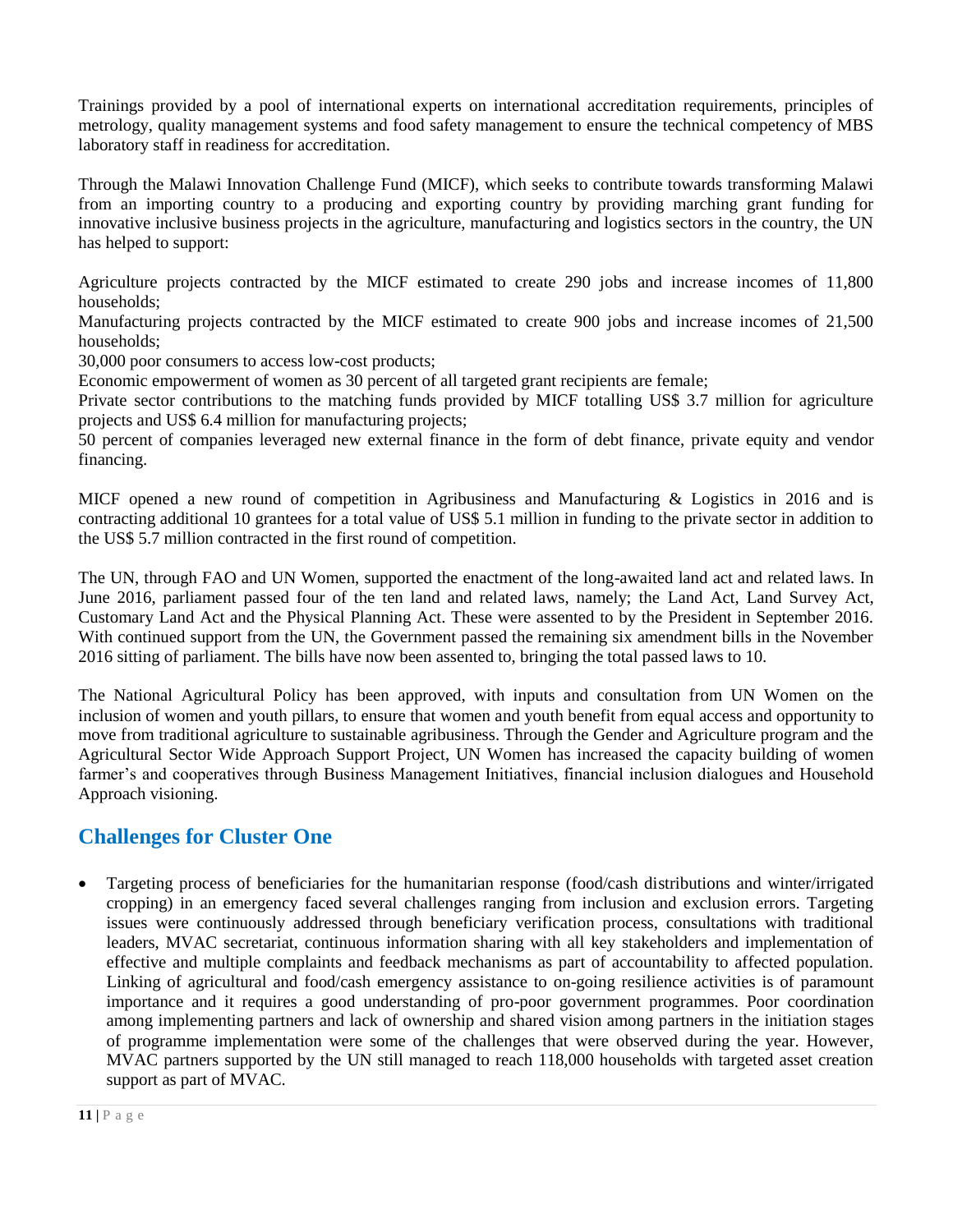- Lack of meaningful awareness of both financial services broadly and digital financial services amongst most of the population, poor network connectivity and weak agent networks prove to impede advancement of financial services, especially in rural areas.
- While unprecedented amount of resources were mobilised for the food insecurity response, leading to a generally effective response, delayed and inadequate funding to meet full food ration assistance as well as the cash based transfers and agricultural support requirements still affected delivery of the humanitarian response. Delivery delays were also seen due to poor road access and unreliable electricity that lowered the capacity of local food suppliers. For instance, for the food assistance response, beneficiaries persistently received reduced rations for the non-cereal commodities and cash based transfers, while some required agricultural inputs were in short supply or unavailable.

# **2017 Emerging Priorities for Cluster One**

- The drafting of the National Resilience Plan by government offers a good opportunity to address the causes and minimize the effects of climate change. Through the plan, a multi-sectoral approach to control floods, reduce food insecurity and grow exports, protect and manage the environment and catchments, enhance early warning system and provide social support interventions using a single monitoring and evaluation framework, enhanced coordination, pooling of resources and prioritization will be emphasised.
- Following the passing of National Agriculture Policy where Farmer Field School (FFS) are recognized as one of the approaches for enhancing livelihood diversification, the Department of Agriculture and Extension Services is keen to harmonise quality controls and assurance of the methodology and enhance coordination. This will help improve agriculture extension services within the framework of District Agricultural Extension Services System.
- Review of the NSSP provides an opportunity to explore potential linkages between social protection systems and the human response. The UN co-commissioned a policy and programme research piece with the World Bank and GIZ to the Overseas Development Institute (ODI) and the Red Cross Red Crescent Climate Centre on how to scale up their support to households during a period elaborate social protection/humanitarian response linkages through the concept referred to as 'shock-responsive sensitive social protection', to be delivered in March 2017. Linkage between the R4 Rural Resilience Initiative and Purchase for Progress (P4P) is an innovation that the UN would like to test to build resilience of food and nutrition insecure households and sustainably promote smallholder agricultural development. Greater involvement of communities in the implementation and monitoring of humanitarian response and resilience supported projects has the potential to increase accountability by all stakeholders.
- There is need to do more awareness for social behaviour change through the humanitarian response as well further define how best complementary activities can be introduced, formalized and funded using the humanitarian response as a delivery platform linking with recovery, social protection and resilience building activities. More joint learning processes will be needed to inform future humanitarian responses that could be implemented differently.
- The piloting of the Unified Beneficiary Registry (UBR) with the hope of upscaling it up over the coming years by the Ministry of Finance, Economic Planning and Development will go a long way in enhancing coordination, targeting and documenting initiatives on social protection as well as harmonizing delivery of assistance between humanitarian and social protection as part of the broader resilience programming in the country and promoting complementarities between interventions.
- The Food Security Cluster intends to conduct a stakeholder consultative process to inform revision of the guidelines for provision of humanitarian food assistance to reflect emerging issues including cash based transfers and targeting. In addition, strengthened management capacity of the supply chain is needed for larger scale responses.
- After the enactment of the land and related bills, there is need to focus on developing a comprehensive roadmap for implementation to ensure that all areas requiring attention are addressed and all stakeholders are involved.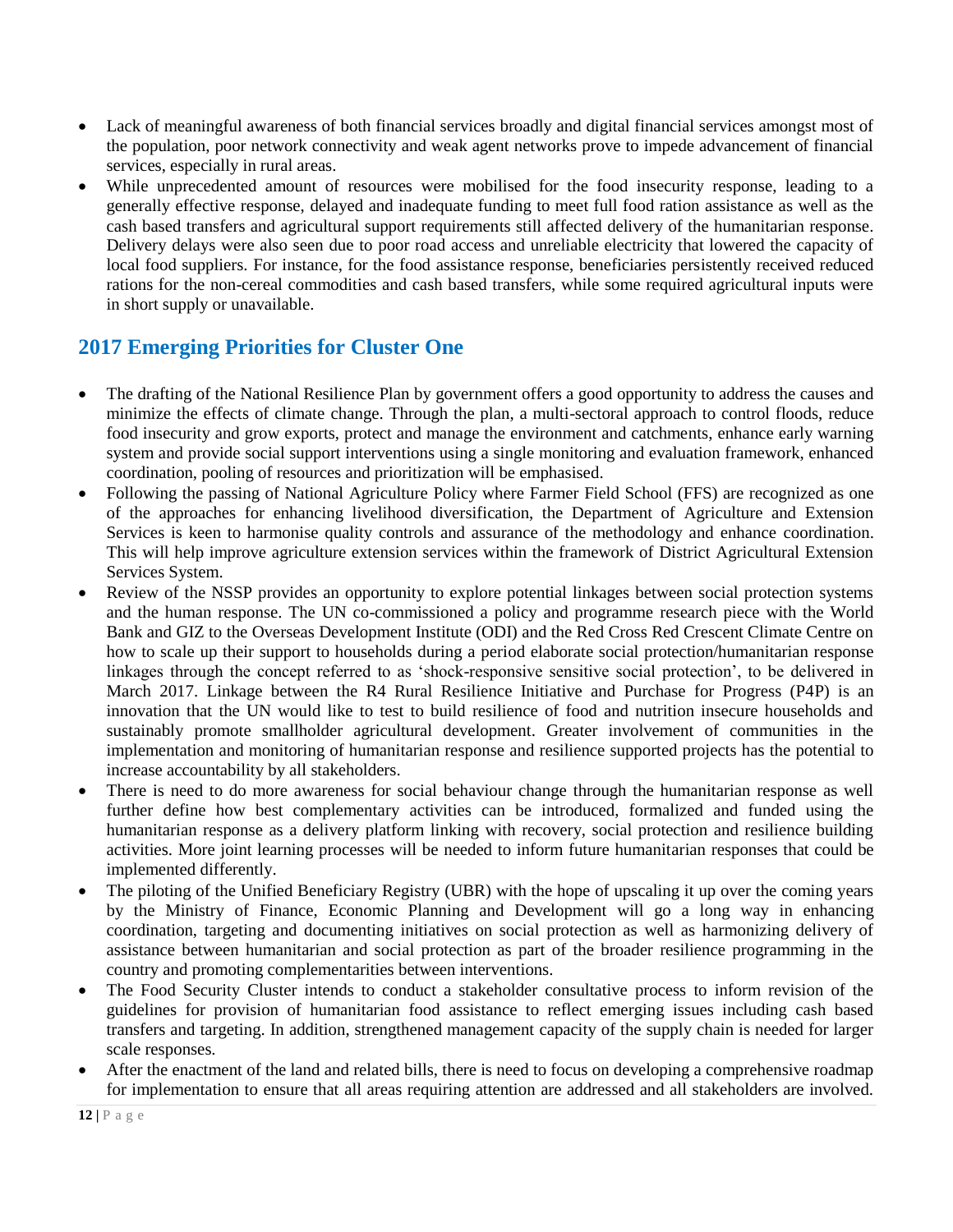This requires continued support as the new land laws bring a lot of changes in the Ministry of Lands, Housing and Urban Development. Coupled with this, the new laws also demand coordination among various government ministries that have a stake in the land laws implementation. Of greater importance is also to establish a coordinating unit for the implementation of the land laws which will ensure that all players are doing their part.

 WFP in coordination with FAO and UNICEF will lead the UN support for the roll out of the Integrated Food Security Phase Classification (IPC) in Malawi. The IPC is a set of tools and procedures to classify the severity of food insecurity and provide actionable knowledge for decision support and is widely used across the SADC region. The IPC is needed to understand the multiple causes of food and nutrition insecurity to then influence program design, which requires several sources of data and consensus whilst bringing together information from various sectors. IPC provides core answers to six key questions: How severe is the situation? Where are the areas that are food insecure? How many people are food insecure? Who are the food insecure? When will people be food insecure? Why are people food insecure? The IPC Global Support Unit has provided Technical Support to the Government of Malawi by recruiting a consultant who is working with MVAC to review the IPC work plan in the country, listing key indicators to be used for analysis and scheduling IPC activities.

#### <span id="page-12-0"></span>*Cluster Two: Social and Protection Services*

The UN´s support to the government is having positive returns from interventions that include immunisation and treating common illnesses in the community and at health facilities. Malawi is now focusing on achieving the same positive results for maternal and newborn deaths, which have lagged behind. Births attended by skilled personnel increased to 91 percent in 2016 from 87 percent in 2015 and 71 percent in 2010. Modern Contraceptive Prevalence Rate (CPR) increased to 58 percent in 2016 from 42 percent in 2010. Fertility rate is now at 4.4 children per woman from 5.7 in 2010. Furthermore, 183 women were repaired of obstetrical fistulae during the reporting period.

Through technical and financial support from the UN, the Scaling up Nutrition (SUN) Movement gained further momentum in 2016 as evidenced by a reduction in stunting across the country. Findings of the Malawi Demographic and Health Survey (MDHS) show a decreasing trend from 47.1 percent stunting in 2010 to 37.1 percent in 2015/16. Also noteworthy is the decline in anemia among women of child bearing age from 44 percent in 2004 to 32 percent in 2015/16 (MDHS, 2015-2016).

Significant progress has been made in creating an enabling environment for nutrition in Malawi, evidenced by continued support to the Department of Nutrition, HIV and AIDS (DNHA) in the development of a National Nutrition Policy and Strategic Plan 2017-2021, the Food and Nutrition Bill, the Nutrition Care Support and Treatment (NCST) guidelines and updating of the SUN National Education and Communication Strategy 2017- 2021.

Access to the Community Based Management of Acute Malnutrition (CMAM) programme was maintained at 100 percent in 29 districts of Malawi, while Nutrition Care Support and Treatment (NCST) access was at 60 percent in 15 districts. As a result, the lives of 33,121 Severe Acute Malnutrition (SAM) children, 94,937 Moderate Acute Malnutrition (MAM) children, 44,228 MAM women and 50,000 ART/TB patients who recovered from SAM have been saved due to the scale up of CMAM and NCST service provision in 2016.

To support the National Food Insecurity Response, advocacy and joint technical leadership efforts helped raise US\$39 million (US\$23 million for UNICEF and US\$16 million to WFP) and an effective nutrition emergency response was scaled up in the 25 drought-affected districts. Coordination of the nutrition emergency response was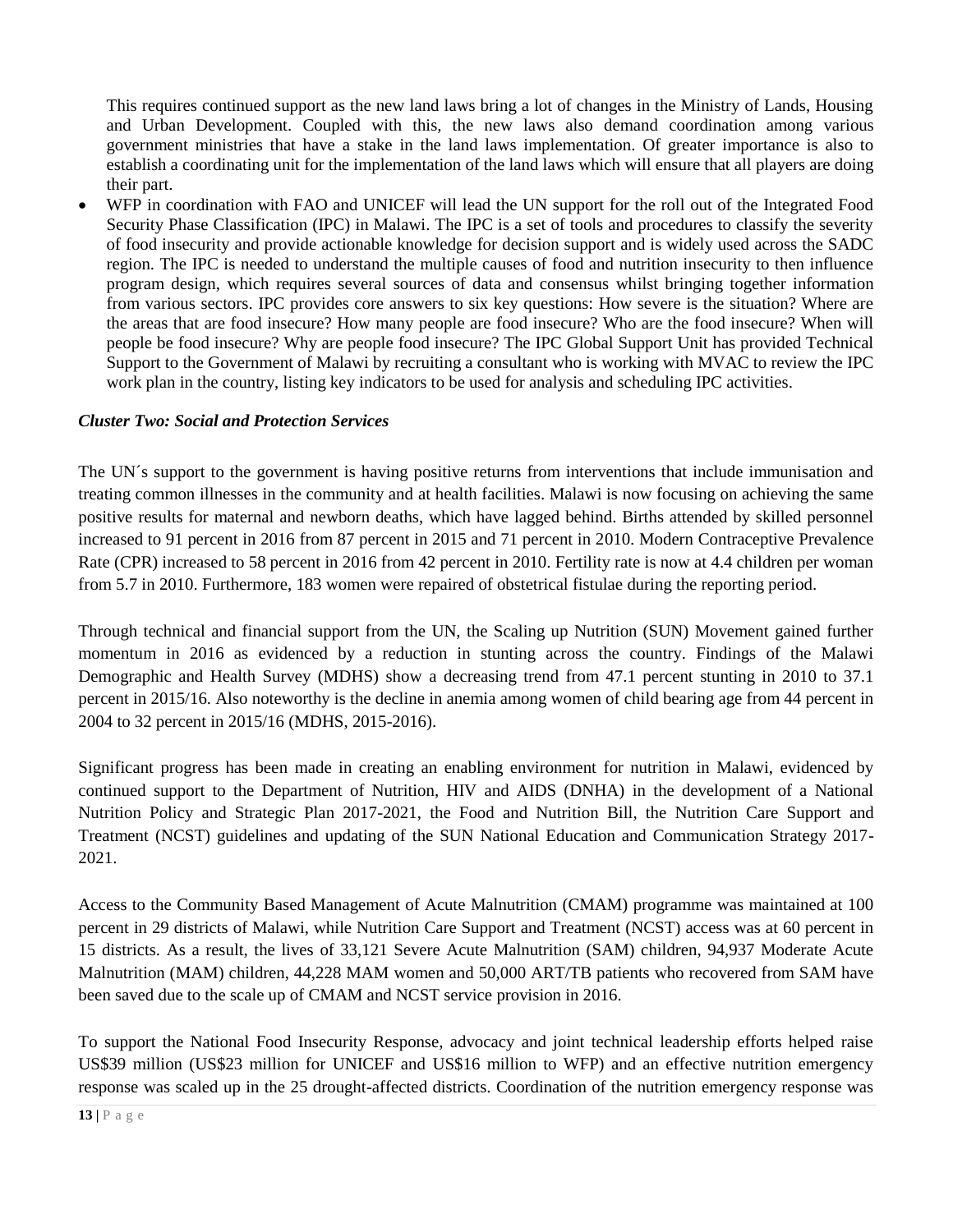supported through UN technical leadership to the Nutrition Cluster.

With UN technical and financial support, a revised National Nutrition Monitoring and Evaluation Framework aligned to the National Nutrition Policy and Strategic Plan 2017-2021 is in place. In 2016, notable progress was made in strengthening the National Nutrition Information Systems (NNIS) in Malawi as evidenced by timely availability of critical nutrition situation data and accurate reporting of CMAM programme data.

Additionally, monitoring of the nutrition emergency was strengthened through partnership with Lilongwe University of Agriculture and Natural Resources (LUANAR) and DNHA, where the UN provided technical and financial support and successfully conducted two nutrition SMART surveys in all the seven livelihood zones in the country.

In districts targeted for nutrition support, capacities of communities and caregivers have been enhanced for community level nutrition counseling and support. A total of 228 community health workers against a target of 100 were trained to support Infant and Young Child Feeding (IYCF) counseling. WHO technical support to update CMAM guidelines in line with recent global updates has contributed to the creation of a conducive environment for the management of severe acute malnutrition.

According to the 2015 Update and Millennium Development Goal (MDG) Assessment Report as per the WHO and UNICEF Joint Monitoring Programme (JMP), Malawi has met the MDG target on water supply, while making moderate progress towards achieving the MDG sanitation target. The report indicates that 90 percent of the population had access to clean water when compared to 42 percent in 1990 (JMP 2015). In terms of sanitation, 41 percent of the population in 2015 had access to improved sanitation compared to 29 percent in 1990 (JMP 2015).

Malawi is one of the 16 countries that reduced open defecation by 25 percentage points, during the MDG period, to 4 percent. It should be indicated that the situation is not likely to change on annual basis, however efforts are being made to sustain these coverages. Key players in the sector, apart from the UN, that contributed to the outcome include the World Bank, African Development Bank, EU, DFID, Water Aid and JICA.

Communities in rural and peri-urban areas of Malawi continued to benefit from access to integrated safe water supply, sanitation, hygiene and environmental health services in 2016 which was sustained at 2015 levels due to UN support.

There was modest progress in access to quality education and adolescent friendly development services in 2016. The primary net enrolment rate remains high at 98 percent. The primary completion rate for girls and GPI in Standard 8 stayed at 47 percent and 0.88 respectively. The biggest change was notable in early care and development with an increase in Net Enrolment Rate (NER) by three percentage points from 41 to 44 percent.

The UN supported improving the policy environment through:

- i. the development of policy and strategic frameworks such as reviewing of an Early Childhood Development (ECD) policy, review of the youth policy, finalisation of the National School Health and Nutrition Policy completion of sector studies and analyses for advocacy purposes;
- ii. the mobilisation of additional predictable resources: ECD advocacy led to new US\$ 1 million government

**14 |** P a g e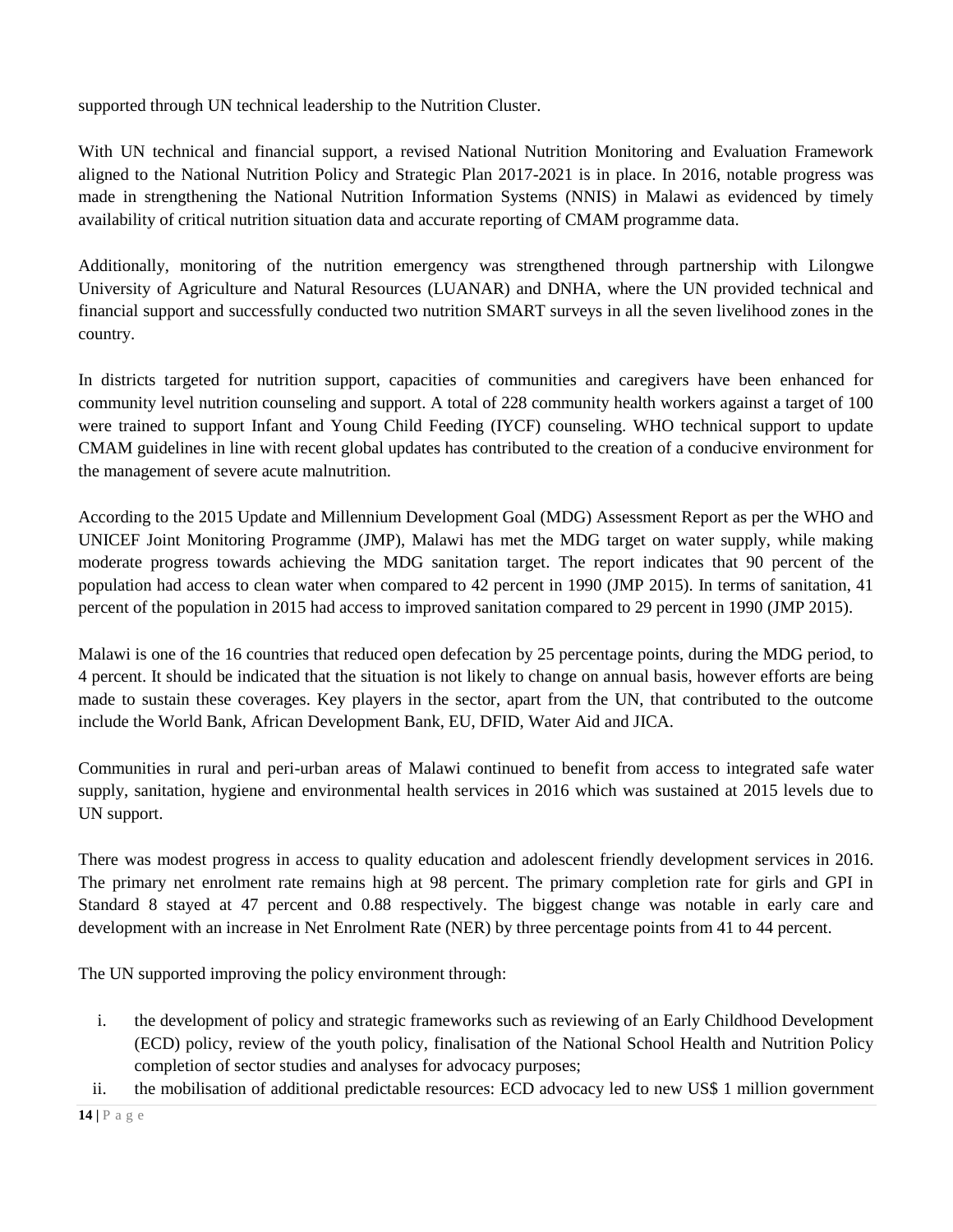allocation, the Global Partnership for Education (GPE) allocated US\$ 45 million while a Common Funding Mechanisms (CFM) was initiated with UN support, and there was nearly 300 percent increase in funding for the youth/adolescent sector.

The UN contributed to improving access to quality services in four ways:

- i. Community Based Childcare Centres (CBCCs) increased from 10,000 to 11,000 centres and 21,000 children received school meals through the centres;
- ii. Performance Based Financing (PBF) helped achieve 55 percent of UN targeted schools to meet the quality standards;
- iii. 35,000 adolescents accessed adolescent friendly services;
- iv. Under the School Meals project, the UN supported 748 Primary schools in 13 districts reaching 978,873 learners in 13 districts.

The UN support also improved learning outcomes and a review of teacher training curriculum was initiated while a functional literacy programme for out-of-school adolescents was adopted by the Ministry of Labour, Youth, Sports and Manpower Development.

The UN also contributed to economic empowerment of farmers through creation of markets for supply of diversified food commodities at school level through the Home-Grown School Meals (HGSM), a school meals model where locally produced food is sourced by the schools themselves to provide school meals to students unlike a centralised model where food is sourced by UN and delivered at the schools for provision of school meals. The HGSM model is supported by UN's market development support initiative, Purchase for Progress (P4P), which links smallholder farmers to markets.

To improve access to education for rural children in Malawi, the UN supported the government to implement the School Meals Programme (SMP) covering 819 schools (89 on HGSM, 71 Emergency School Meals and 659 on centralised model) and 93 ECDs in two districts of Nsanje and Chikwawa. The programme reached a total of 979,246 learners while the ECD programme reached 18,567 under five children. Take Home Ration (THR) cash was provided to all girls and orphan boys from Standard 5 to 8 in two districts under the UN Joint Programme on Girls Education (JPGE) throughout the year while THR food was provided to the four most food insecure districts upon 80 percent attendance. In response to the food insecurity situation in Malawi, emergency school meals were introduced in 71 schools targeting four most food insecure districts reaching 58,700 learners.

To strengthen government capacity in managing the School Meals Programme (SMP), the UN supported the development of the National School Health and Nutrition (NSHN) policy which was finalised and signed by the four key Ministries of Education, Gender, Health and Agriculture. This will help strengthen the legal framework for the programme and ensure government prioritization of the SMP in the National budget.

In addition, WFP in collaboration with GIZ supported the School Meals Best Practices study which documented key characteristics of the various models and made proposals on how government can implement a successful government owned School Meals programme based on the context. Capacity building for the districts and communities included aspects of financial management, transparency and accountability, school meals and commodity management, nutrition, hygiene and sanitation. To promote quality meals, WFP completed construction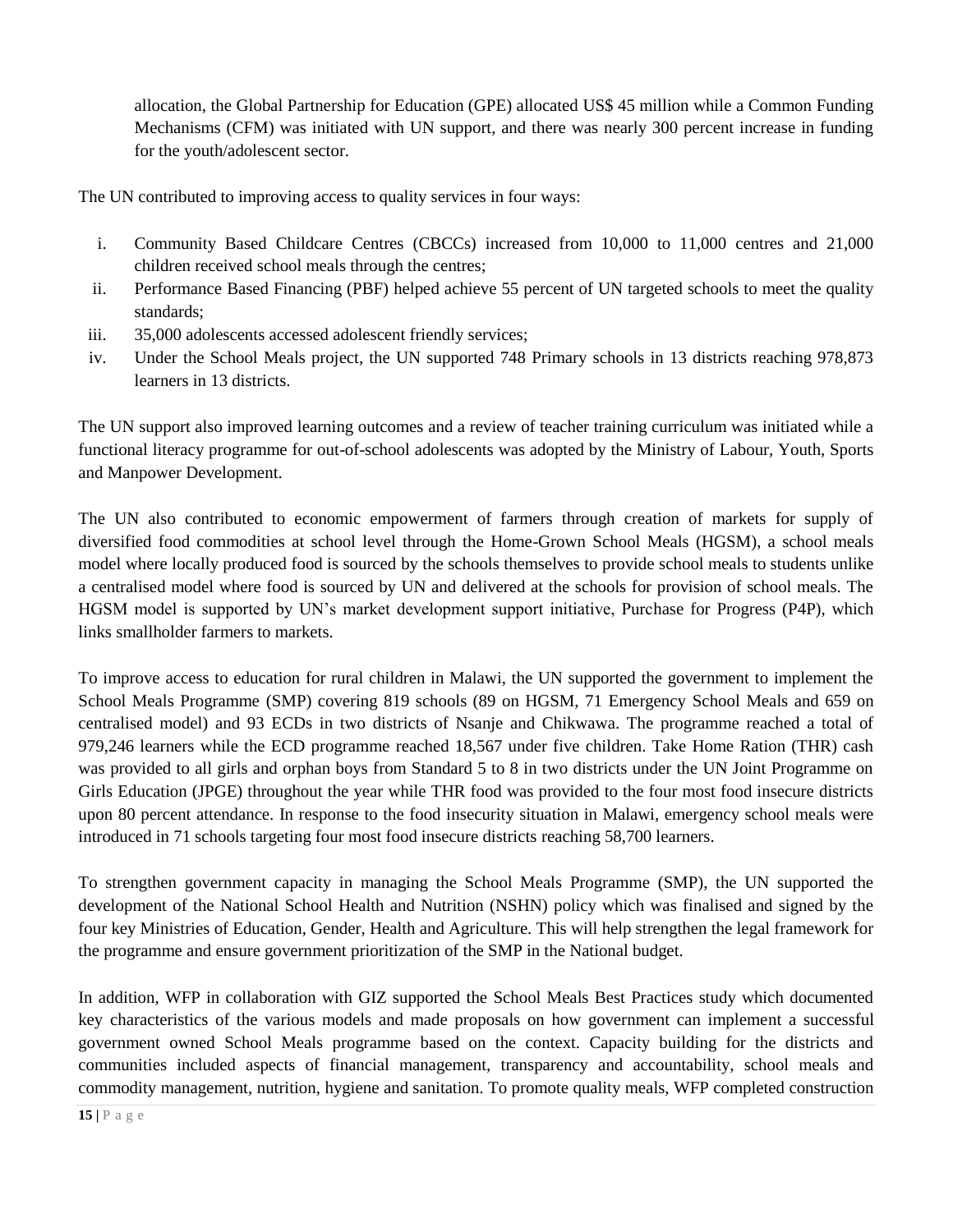of 44 school meals infrastructure (kitchens, storerooms and feeding shelters) in 44 schools in three districts.

More children, women and adolescent girls were able to access preventative and responsive protection services at national, district and community levels during the year. Further to this, the protective workforce was supported to continue delivering appropriate protective services in the communities. 10 percent more women and children accessed police victim support units. Similarly, 10 percent more people benefited from the national helpline through referrals and counseling services.

Girls in schools benefited from a 40 percent reduction in the incidence of rape in the Safe School pilot districts. 57 percent more child victims of violence had their cases registered at Child Justice Courts.

District Civil Protection Committee (DCPC) members (16 females and 59 males) have been able to provide training to food monitors on the prevention of sexual exploitation and abuse during the food distribution, which has enabled better implementation of the 18 Minimum Standards for Prevention and Response to Gender-Based Violence in Emergencies. In addition, 10 district trainers and 159 Area and Village Child Protection Committees (CPCs) are aware of the 18 Minimum Standards for Prevention and Response to Gender-Based Violence in Emergencies following the orientation conducted.

40,395 children aged under five years (20,293 boys and 20,102 girls) were registered by the recently established National Registration Bureau (NRB), representing a registration rate of just over 2,500 records per month compared with only 3,485 registrations in 2015.

During the year, the UN, Government officials, parliamentarians, paramount chiefs, civil society and development partners were engaged in awareness raising and high-level advocacy towards preventing and responding to harmful cultural practices including child marriage. This was greatly facilitated by the momentum gained during the visit of the Special Representative to the UN Secretary General (SRSG) on Violence against Children, Marta Santos Pais, to follow up on progress since the launch of the Violence against Children Survey (VACS) and Response in March 2015, with a specific focus on harmful traditional practices. Traditional Authority Mwanza in Salima established itself as a role model on elimination of harmful cultural practices and was shared as a best practice with the SRSG.

Appeals by UN agencies, including a UNCT statement on harmful cultural practices issued in July 2016 and Ministry of Gender, Children, Disability and Social Welfare's efforts around harmful cultural practices contributed to advocacy for successful prosecution, conviction and sentencing of the Eric Aniva case under the Gender Equality Act. This was the first conviction secured under the Act.

Furthermore, in terms of advocacy on the age of the child, a draft issues paper was developed to guide the proposed amendments to the Constitution. A total of 1,746 GBV cases were reported following the dissemination of translated gender related laws which strengthened the legal literacy among communities. Out of the reported GBV cases, 178 were brought to formal courts for prosecution, 188 domestic violence cases prosecuted using the Prevention of Domestic Violence Act (PDVA) in 2016 alone compared to only 47 that were documented in the previous years. The one 'Gender Responsive Bylaw Framework' was further developed with key stakeholders.

The protection of women and children was further enhanced through the finalization and the launch of the GBV National Action Plan (NAP). In terms of normative progress, the CEDAW treaty was translated into vernacular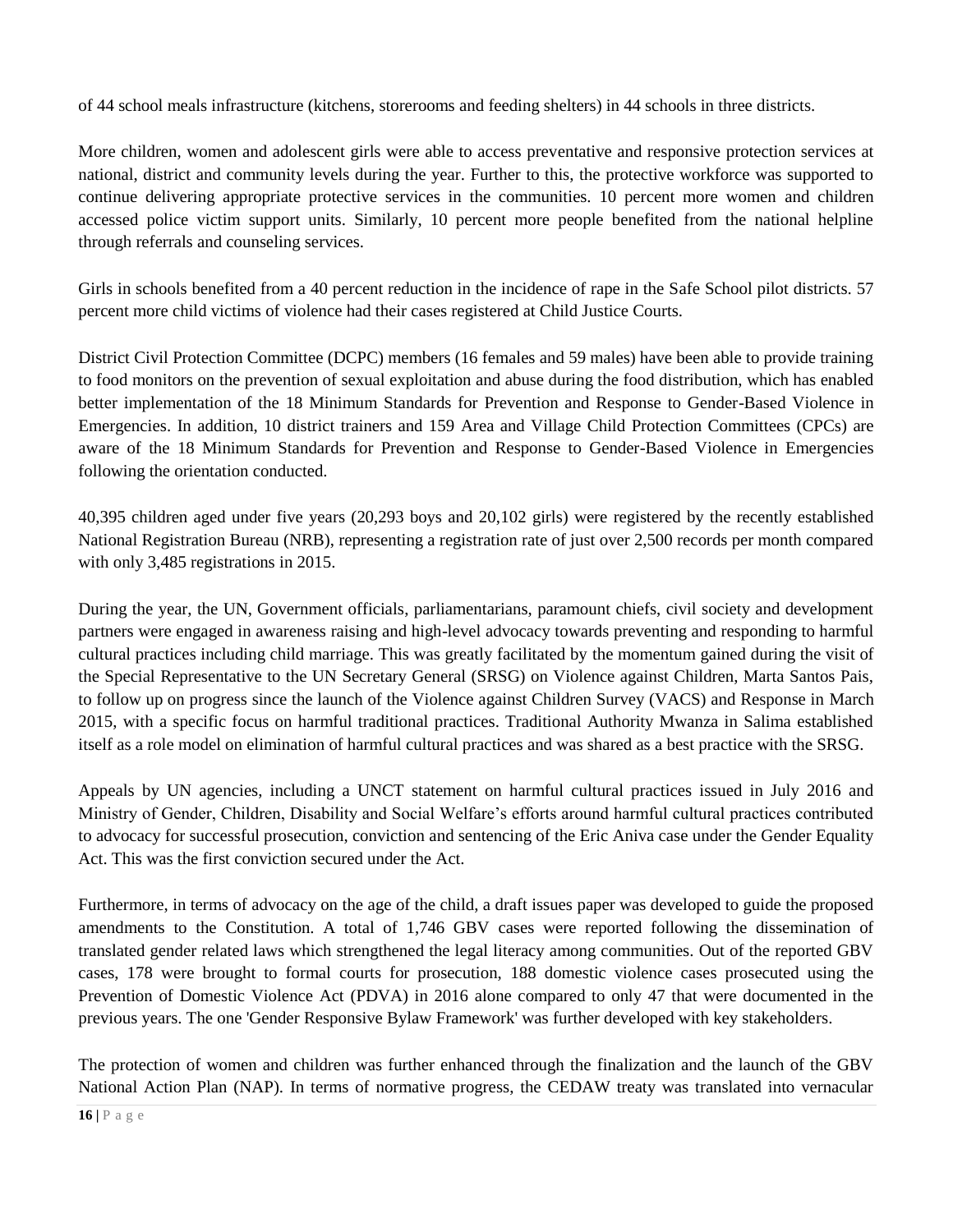languages, with the assistance of the Malawi Human Rights Commission (MHRC). In addition, a total of 879 GBV cases were handled in One Stop Centres (OSCs). Out of these, 440 cases were referred to police where 312 of them were successfully concluded, noting a significant improvement through follow up facilitated through UN support.

## **Joint Programmes**

#### *(a) Joint Programme on Girls Education*

In partnership with the Government, the UN in Malawi strengthened the modelling of a Joint Programme on Girls Education (JPGE), which aims to improve access, quality and relevance of education for girls, through a holistic and human rights-based approach. The programme, supported through the One UN Fund by the Royal Norwegian Embassy, focuses on girls from Standard 5 to 8 due to increased risk of dropouts and reduced school retention during this period, targeting 81 primary schools in five education zones across three districts of Salima (34 schools), Mangochi (33 schools) and Dedza (14 schools). The JPGE provided a model of an integrated multiinterventional programme that will be scaled up and replicated in 25 percent of primary schools in the coming year.

Since the joint programme started in 2014, enrolment and attendance have increased in the supported schools as a result of school meals and attendance incentives, reduced violence in schools, improved teacher attitudes and skills, provision of sexuality education and sexual reproductive health services as well as activities aimed at improving communities' attitudes towards girls' education. The following are some of the key results of JPGE:

- Total enrolment has increased by 34 percent in Salima, 20 percent in Dedza and 33 percent in Mangochi. Currently, the total enrolment in supported primary schools per district is as follows: Salima – about 40,000 students, Dedza – about 16,000 students, and Mangochi – about 40,500 students;
- Decline in dropout rates in the three districts from 7.4 percent at baseline to 5.5 percent during the mid-term review, an indication of the effectiveness of its comprehensive approach that simultaneously addresses the key threats to girls' education. Salima district has registered a 69 percent decrease, Mangochi, a 37 percent decrease whilst Dedza has seen a 41 percent decline over a span of two academic years;
- The number of girls sitting for Primary School Leaving Certificate Examinations (PSLCE) has increased from the first year of the programme to date. As of the end of the 2015/16 academic year, the number of girls sitting for the PSLCE increased by about 25 percent in Salima, about 33 percent in Dedza, and about 10 percent in Mangochi;
- The pass rate for the PSLCE in supported schools in Salima has significantly improved (with schools in Katelera Zone improving from 70 percent to 77 percent, schools in Lifidzi Zone improving from 82 percent to 93 percent, and schools in Ngolowindo Zone improving from 80 percent to 81 percent). In Mangochi, the pass rate for the two JPGE zones has improved from 53 percent to 71 percent. In Dedza district, Chimbiya Zone has recorded an improvement of girls' pass rate from 76 percent to 79 percent;
- Results show that by December 2016, the programme was providing school meals to more than 96,400 students across the three districts with funding for both Home-Grown School Meals (HGSM) and Take Home Rations (THR) continuing to be channeled to schools through the District Councils. By December 2016, the programme was reaching 91 percent of students with THR;
- The Mid Term Review recommended that the HGSM model be expanded to other districts for it has the potential to bring more children to school and help build local economies;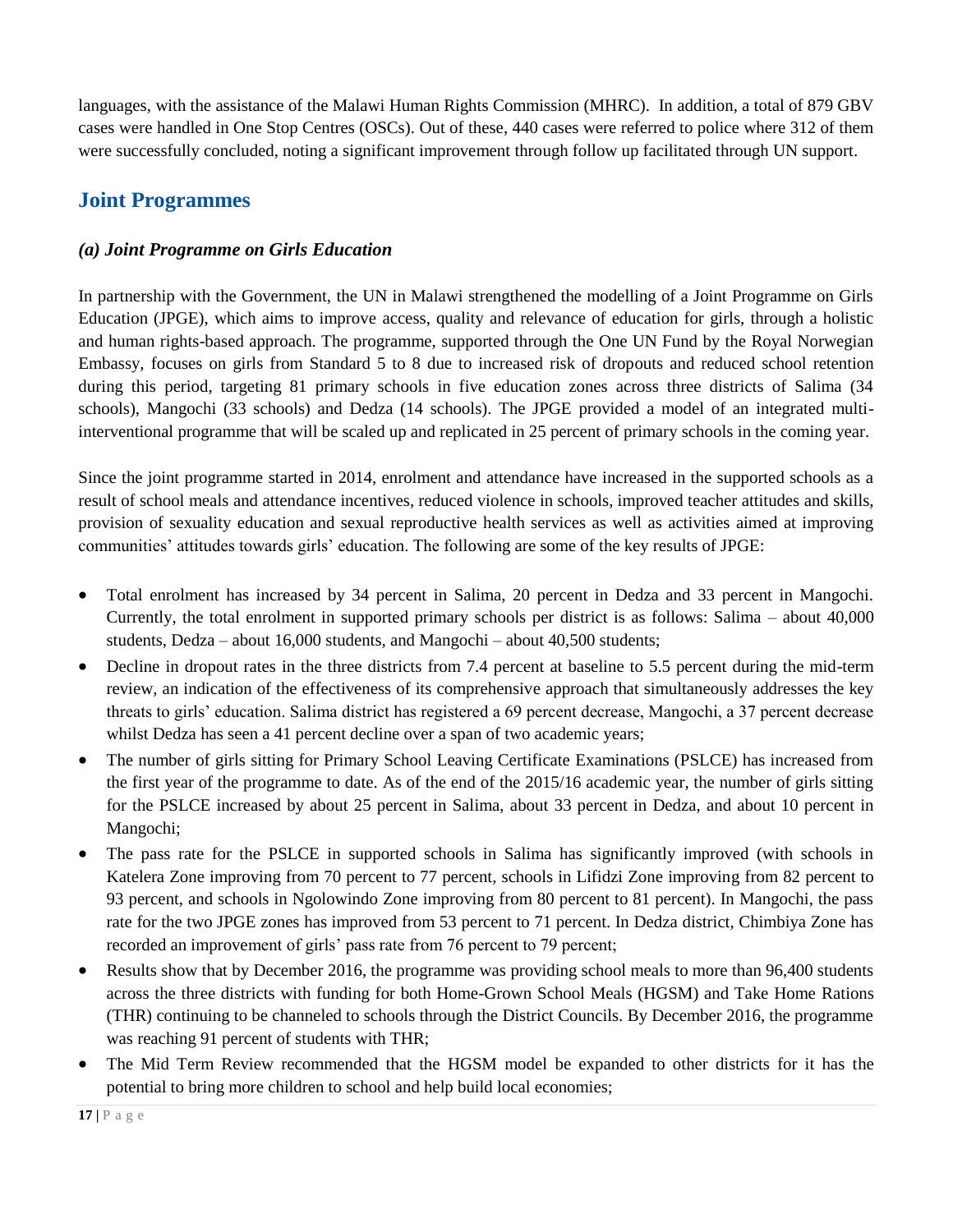• The Mid Term Review also recommended the need to address the issue of school infrastructure, especially learning space, which has been constrained as a result of project intervention gains such as increased enrolment, reduced dropout and readmission of girls.

#### *(b) Nutrition – REACH*

In 2016, the UN, through the REACH project, strengthened nutrition governance, by supporting the updating of policy and legal frameworks for nutrition. High level advocacy and engagement of key stakeholders in nutrition resulted in the successful updating of the National Nutrition Policy 2017-2021, and adoption of the policy by cabinet in November 2016. To support implementation of the National Nutrition Policy, a National Nutrition Strategic Plan and M&E framework 2017-2021 is now in place which has clear targets for nutrition in line with the global World Health Assembly Targets and the SDGs.

The UN also strengthened coordination of the national nutrition response, as evidenced by the establishment of various nutrition governance structures which are providing oversight and coordination functions, policy and technical guidance, and high level advocacy for resource allocation towards the national nutrition response. Technical support and facilitation of coordination meetings was provided to Cabinet Committee on Sustainable Social Development which includes Nutrition, Principal Secretary Committee on Nutrition HIV and AIDS, Parliamentary Committee on Nutrition HIV and AIDS and the Government Development Partners Committee which resulted in nutrition being mainstreamed into key sectoral policies and strategies.

In 2016, nutrition targets were effectively mainstreamed into ministries of health and agriculture. At sub-national level, technical support was provided towards strengthening the capacity of 20 District Nutrition Coordination Committees (DNCCs) and three City Councils. This has resulted in a systematic process of strengthening of the 20 DNCCs, based on their capacity gaps and resulted in improved DNCC capacity for multi-sectoral nutrition program planning, implementation, monitoring and evaluation.

The strengthening of the capacity of the 20 DNCCs has also resulted in strengthened collaboration amongst key line ministries and leveraging of other sector resources towards nutrition program targets at district level. Resource pooling by DNCCs towards nutrition, has also resulted in a scale up in the coverage of high impact nutrition sensitive and nutrition specific interventions.

In terms of UN coordination, notable progress was made in strengthening collaboration of UN agencies, UNICEF, WFP, WHO and FAO towards delivering as one. This resulted in effective joint planning and programming for Nutrition under Outcome 2.2 for UNDAF as well as an effective joint implementation of the nutrition emergency response. Progress was made, in strengthening of government capacity for multi-sectoral coordination and ensuring that the National Multi-Sectoral Committee for Nutrition is functional under the Scaling Up Nutrition (SUN) umbrella.

The UN Nutrition thematic group (UNICEF, WFP, WHO and FAO) extended financial and technical support to the Department of Nutrition, HIV and AIDS (DNHA) in conducting a joint review of progress in implementation of the SUN movement, which resulted in four out of the five SUN networks compiling and preparing the annual SUN Self-assessment progress report for 2015. This stock taking has generated evidence on where gaps still exist in implementation of SUN in Malawi, and guided program prioritization for 2016-2017 for stakeholders in nutrition.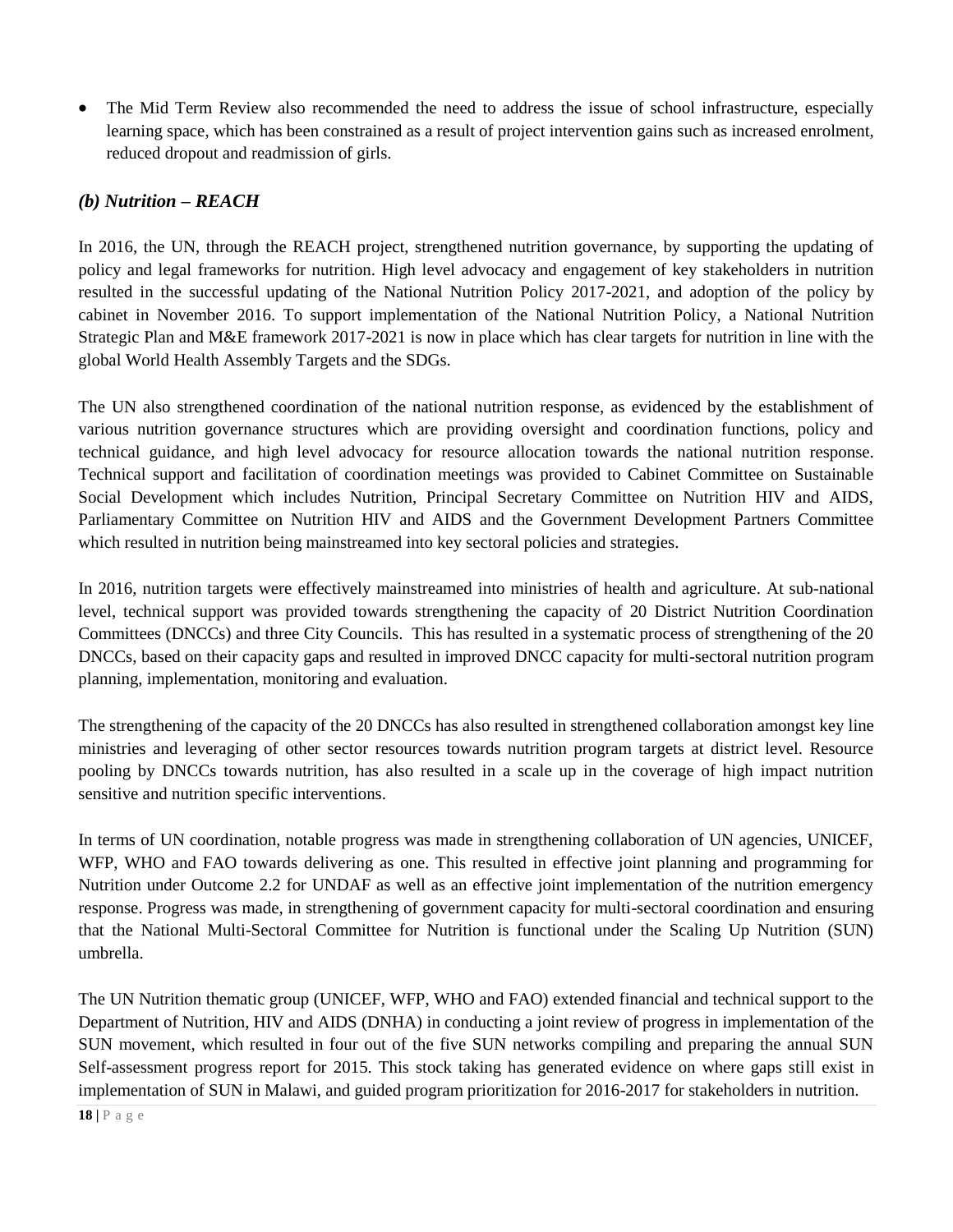The UN extended its technical support towards strengthening of the national Monitoring and Evaluation Frameworks. There is now in existence of the National Nutrition Multi-Sector Monitoring and Evaluation Framework (NNMEF) which has a reduced number of indicators based on concept of essential data and key indicators for nutrition. The NNMEF is aligned with strategic plan and the National Nutrition Policy. Eighteen districts were trained in the use of the NNMEF at district level which has resulted in improved use of data for decision making and program prioritization at district level.

Additionally, REACH support resulted in the integration of nutrition information systems to have a single platform for key sectors (health, agriculture, education, gender) data. Key nutrition indicators have been integrated into the District Health Information System 2 (DHIS2) for 12 key indicators of nutrition rehabilitation unit (NRUs), outpatient therapeutic Programme (OTPs) and supplementary feeding programme (SFP) which provides district/national status/progress in acute malnutrition. A dashboard is now in existence that enables near real time monitoring of the community management of acute malnutrition (CMAM) program.

Parallel data systems and a lack of integration of nutrition indicators into the DHIS2 had resulted in parallel and fragmented reporting of nutrition data which was addressed in 2016 through the integration of CMAM data in the DHIS2. More support is required to ensure the timely submissions of the reports from the district levels.

To strengthen monitoring of budgetary allocation for nutrition programming, DNHA was supported in the development of a financial resource tracking system to track the budget allocations and expenditure of nutrition from various stakeholders. The tracking system is now functional and helps to identify financial gaps and facilitates resource mobilisation for key nutrition program areas. In 2016, there were 20 partners who reported their financial budget allocations and expenditure in the nutrition resource tracking system. Information from the system has been used by Civil Society Network for SUN in Malawi, in the development of parliamentary briefs, and resulted in CSONA conducting two high level advocacy events.

## **Challenges and Lessons Learnt**

- The allocation to the health budget continues to be low. In the 2015/16 financial year, the sector received MK85.86 billion or about 9 percent of the total budget (below the Abuja target of 15 percent). Allocations to districts do not reflect a needs-based prioritization and the districts face challenges to provide quality health services. Drug theft/pilferage and accountability in public hospitals continues to be a huge problem and this further cripples the health sector from delivering the much-needed services. Low motivation among government staff leads to failure to sustain the gains or results achieved over time. There is need to provide non-monetary incentives to such staff especially those working in hard to reach facilities. Prevention of stockouts is critical for service delivery.
- Exclusive breastfeeding has dropped from 71 percent from 2010 to 61 percent in 2015-2016 and the same with minimum acceptable diets from 10 percent in 2010 to 8 percent in 2015/16. The contributing factors could be cultural beliefs. A nutrition programme bottleneck analysis conducted in October 2016, showed that capacity for IYCF counseling and support is only 34 percent, hence Front Line Workers (FLWs) may not be providing adequate and relevant IYCF counseling and support to ensure continuity of optimal feeding practices as per the requirement as they lack skills and capacity to deliver IYCF.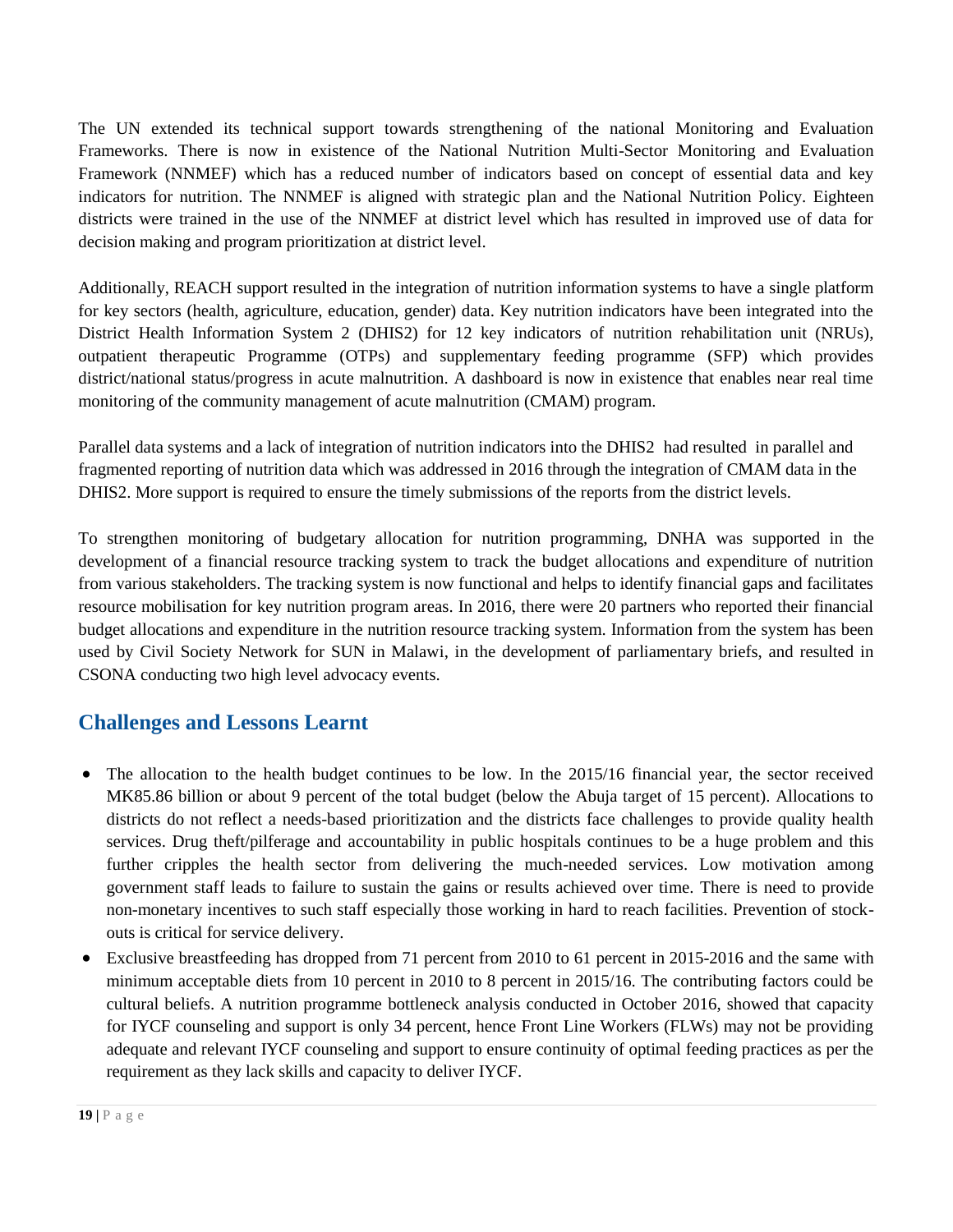- The Nutrition sector has depended on external budgetary support with little contribution from government. Coordination in the Nutrition sector has proved to be a challenge in 2016. The Department of Nutrition, HIV and AIDS is no longer under the Office of the President and Cabinet (OPC) and this has created a significant challenge for the multi-sectoral coordination of the nutrition sector. Subsequently, coordination is also weak in some districts.
- The country continues to faces multitude of economic and natural disaster related challenges. In view of the limited domestic financial base and following the withholding of budgetary support by donors, the current government allocation towards WASH has further been reduced to about 0.1 percent of the GDP in contrast to the Thekwini Declaration (2008) and Sharm El-Sheik Commitment (2008) which sets an annual expenditure target of at least 1.5 percent of GDP. This has created more difficulties for the government to reach more communities while sustaining the existing WASH services. Most importantly, critical staff at local level do not have the necessary financial resources to monitor programmes and support communities. In such circumstances supervision, follow ups, monitoring and reporting are not undertaken effectively.
- Sanitation faces challenges in achieving the targets due to issues like collapsing of the latrines due to poor soil structures. In some communities, the households are able to reconstruct the latrines while in other communities that does not happen. In these communities, there is no continuity and sustainability which affects the achievement of the targets and defeats the attainment of an Open Defecation Free (ODF) status in Malawi.
- There were changes to the scope of work for water kiosks and for schools' water connections in the targeted urban sites that necessitated changes to the designs which also had budget implications. Identification of extra resources and the need to amend Agreements of Cooperation with implementing partners took some time and delayed delivery of these two components of the project. A project period extension has been agreed for four months ending April 2017.
- Prolonged rains in Mzuzu and Karonga in 2016 adversely affected progress particularly regarding toilets that were at foundation stage and excavation for pipe laying. To overcome this, planning of activities is paying attention to weather conditions at the time of planned execution.
- Intersectoral integration and inter-ministerial collaboration remains a key challenge, in particular for early care and out of school youth and adolescents. Lessons learnt from the JPGE will be adopted to address these underserved groups.
- The economic situation, a limited government budget and donor restrictions such as on use of government systems to channel funds and provision of daily subsistence allowances continued to restrict government participation in key events and capacity building initiatives aimed at supporting Government to implement programmes. Based on previous successes, increasing government budget advocacy and supporting resource mobilisation efforts will be a focus.
- During the drought and refugee emergency, there was notably low participation in the education cluster meetings and activities at national and district levels. In 2017, it will be necessary to recruit a dedicated Cluster Coordinator to strengthen partner and government response to education in emergencies.
- Development of Information Management Systems was slow and the establishment of the Real-Time Monitoring (RTM) was delayed which impacted on progress assessment as well as planning.
- Limited incentive for cross-sectoral planning resulting in weak linkages and referrals across sectors to provide quality continuum of care for survivors of violence i.e. health, police, justice, social welfare.
- Weak coordination points among the line Ministries on joint human rights work with the Malawi Human Rights Commission (MHRC) need to be addressed to avoid late submission of reports by key stakeholders.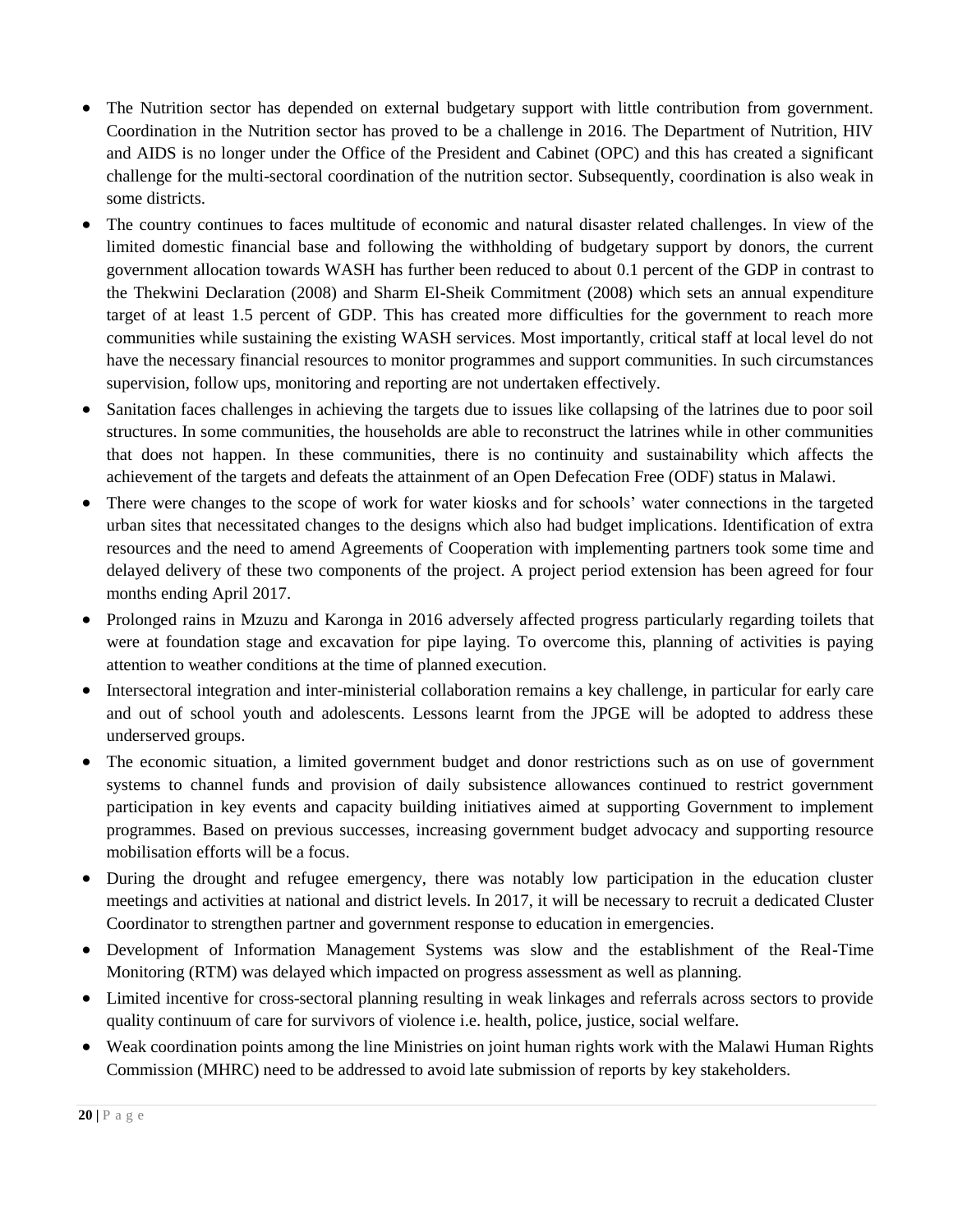- Some primary schools under the JPGE fail to adhere to the monthly reporting schedule. This affects consistent flow of funds to the schools and the districts resulting in temporary food pipeline breaks and delays in provision of Take Home Rations. District review meetings, joint monitoring visits and the Annual Technical Review meeting have provided opportunities for discussions and agreements on key actions and deadlines.
- Poor record keeping and lack of adherence to procurement processes in some primary schools under the JPGE were some of the accountability issues identified in risk assessments conducted to identify key risks and ways of mitigating them. Financial spot checks, joint monitoring visits with Government and review meetings at district and community levels were conducted to raise awareness and emphasize the need for transparency and accountability.
- Due to food insecurity, there was a general increase in food commodity prices which affected the JPGE. In addition, the capacity of some farmer organizations to produce and supply adequate and diversified food quantities was limited. This led to procurement of required commodities from other sources at a higher price. The programme is in the process of introducing competitive procurement processes, whist the Ministry of Agriculture will continuously disseminate food prices and monitor procurement processes.
- Despite some of comprehensive sexuality education topics being integrated into the Malawian Life Skills curricula, open and informed discussions, including on human sexuality, are not commonly taught by teachers in schools. Furthermore, parents do not feel comfortable to discuss sex and sexuality issues with their children. However, the programme has successfully learnt that working with community members (parents, cultural leaders) ensures health and educational programmes achieve their intended aims. Innovative approaches and collaborations are necessary if girls and young women are to realize their fullest potential as useful and responsible citizens of the country.

# **2017 Emerging Priorities**

- The new HSSP will provide opportunities to look at the emerging priorities and to revise the Essential Health Package (EHP) in line with the most up to date evidence on the most cost effective interventions and on the burden of disease. Ministry of Health will also need more support to mobilise resources using the Emergency Obstetric and Neonatal Care (EMONC) investment plan, and to increase investment on youth friendly health services, to scale up the Human Pappiloma Virus (HPV) vaccine and operationalize the cervical cancer strategy. Malawi is committed to pursuing the Universal Health Coverage (UHC) agenda within the framework of the Vision 2020, Malawi Growth and Development Strategy II & III and the Health Sector Strategic Plan II (2017-2022). The UHC aims to ensure all people access essential and good quality health services they need. The HSSPII broad outcomes include: reducing the following indicators: Maternal Mortality Ratio (per 100,000), Neonatal Mortality Rate (per 1,000), Infant Mortality Rate (per 1,000), Under five Mortality Rate (per 1,000), Total Fertility Rate, Adolescent Pregnancy Rate, child stunting, percentage of 1-year-old children fully immunised, and increasing the per capita expenditure on health and the Government total expenditure on health as a percentage of total government expenditure.
- While CMAM programs have a nationwide coverage, there is need to continue strengthening MOH capacity for quality treatment. Nutrition program support, supervision and mentorship on IYCF service delivery has not been implemented over the past five years due to funding constraints, hence quality of service provision is hampered. In 2017, the focus of UN support will be on improving IYCF through community and facility based approaches and monitoring of IYCF activities. Need to improve quality of treatment at NRUs, as there is evidence that the availability of essential materials and access to quality services by staffs are inadequate.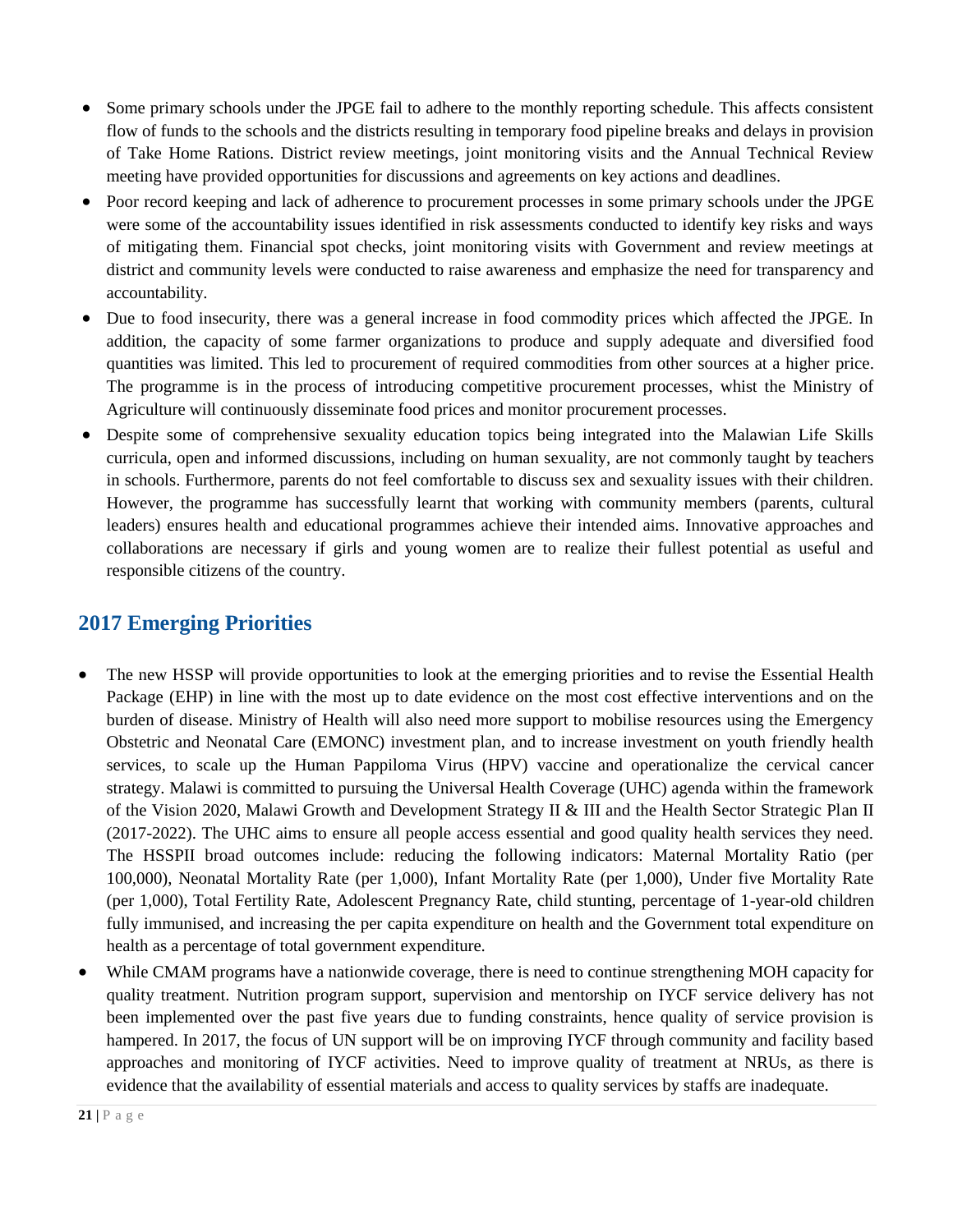- In mass screening, there is need to improve the referral mechanism and linkages to ensure all the children are admitted at health facilities. The CMAM commodities and supply chain need to be enhanced to ensure the consistent availability of the lifesaving supplies. There is need to make a mechanism to track supplies weekly for establishing effective and efficient supply mechanism.
- The UN will take advantage of the Development Partner Group to co-lead sector coordination along with MoAIWD in leveraging funds, development and review of policies, strategies and guidelines in the WASH sector considering the SDGs. Specifically, the SDG 11 and the New Urban Agenda (NUA) calls for making cities inclusive, safe, resilient and sustainable. Water and sanitation provision especially for the urban poor is central to this. The SDGs and the NUA provide the opportunity to advocate for and mobilise more resources for urban WASH in Malawi. The next National Development Strategy and the UNDAF processes will provide the opportunities to integrate this in the national programming instruments.
- The Joint Girls' Education Project will be a priority for demonstrating joint programming and programme convergence among UN agencies. Also, the existing initiative will be replicated and scaled up.
- Three initiatives to improve quality with a focus on learning outcomes and school learning environments will include the following:
	- i) teacher curriculum reviews;
	- ii) implementation of functional literacy curriculum, and
	- iii) continued piloting of the performance-based financing of the school improvement programme.
- Continued strengthening and development of Management Information Systems (MIS) especially completion of the ongoing capacity building for EMIS and establishment of the YouthMIS.
- Advocacy for development of key policy on teacher development and management as well as strengthening of legal framework for ECD.
- The SRSG's visit brought together various government officials, parliamentarians, paramount chiefs, civil society and donors on Violence against Women and Children with a specific focus on harmful traditional practices. The outcome can build on this momentum to strengthen national commitment towards battling VAC as well as ending harmful cultural practices.
- Intensified media coverage and reporting of the recent human rights violations against persons with albinism, have led to increased support for the national response plan through the UN Human Rights Window which responds to attacks against persons with albinism and implementation of the UN Independent Expert's recommendations, although there is much to be done.
- The new 'One Gender Responsive by law Framework' presents opportunities for partners to now institutionalize the framework and monitor progress and success in ending harmful cultural practices, complementing the monitoring of the gender related SDGs.
- Efforts need to be intensified to increased uptake of contraceptives by sexually active unmarried young women and all women of child bearing age.

# <span id="page-21-0"></span>*Cluster Three: HIV/AIDS*

The UN and its partners supported capacity building of national institutions to deliver evidence-based high impact combination prevention and treatment services. Key among these are the National Sex Workers Alliance, Malawi Police Service, the Judiciary, traditional structures and networks of adolescents and young people living with HIV which are equipped to design, implement and monitor HIV services.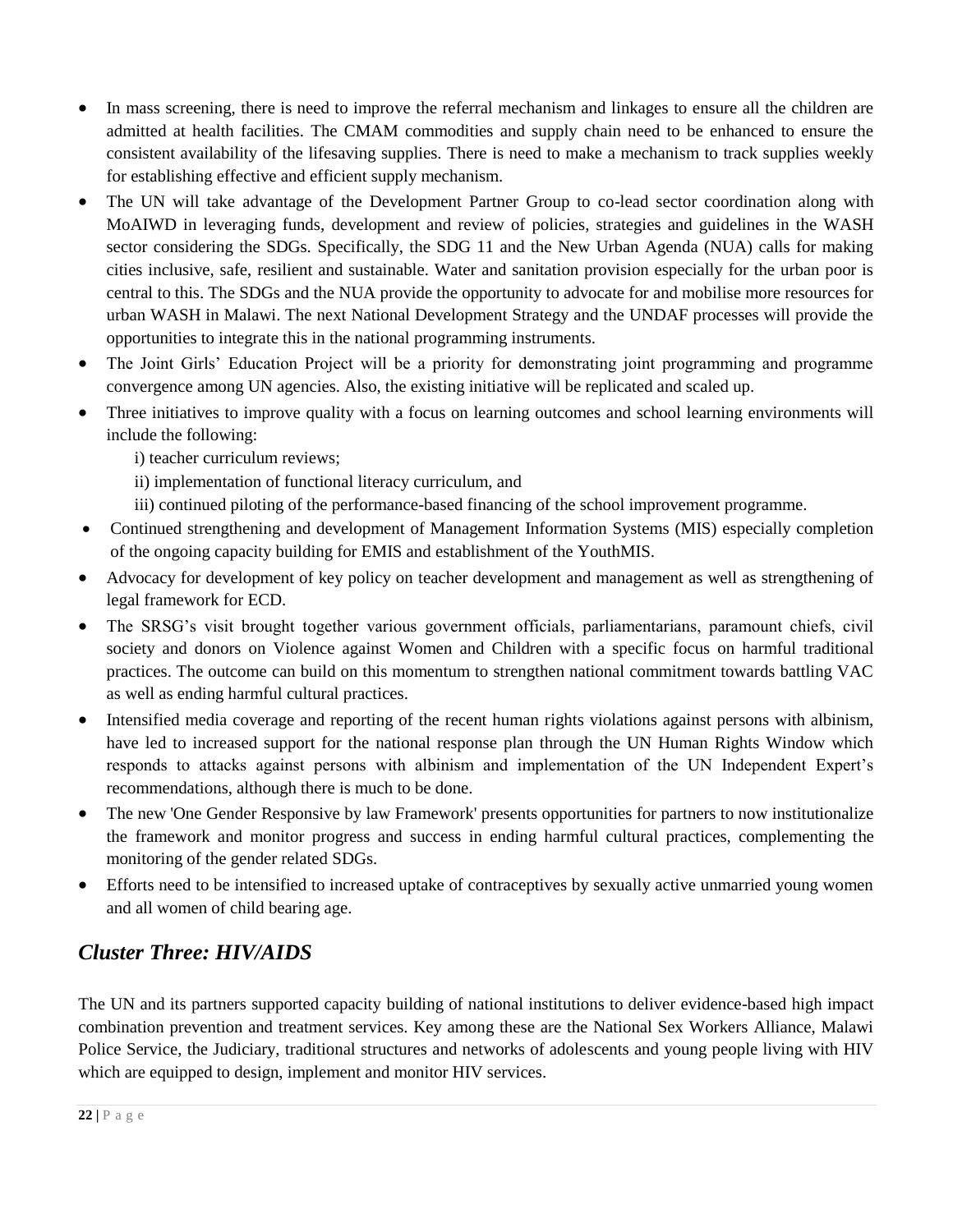Sex work networks were reconstituted in Dedza, Mchinji, Nkhata Bay, Mangochi and Chiradzulu enabling sex worker communities to gain peer support and access services at 'friendly' drop-in centres. An increasing number of sex workers accessed condoms and other sexual reproductive health (SRH) services, including sexually transmitted infections (STI) treatment. Condom uptake among sex workers increased from below 50 percent in 2015 to 74 percent in 2016. This increased uptake in condoms correlates with a decreasing number of STI cases reported over the same period suggesting that condoms are being used by sex workers. UN Agencies in close collaboration with national partners are establishing the National Sex Worker Alliance to facilitate coordination and management of associations of sex workers and advocate for sex workers rights access to HIV services.

Interpretation of the rogue and vagabond laws is gradually changing especially where magistrates and the Malawi Police Service have been trained and oriented on the interpretation of the laws resulting in fewer arrests and prosecutions. There are reported cases of sex workers who are allowed access to treatment even when they are in police custody unlike previously when they were denied such services.

A critical mass of educators has been trained online on Comprehensive Sexuality Education (CSE). This has resulted in fewer Sexual and Gender Based Violence cases being reported in some secondary schools in the country especially where teachers are actively delivering the subject. Sexual and Gender Based Violence are a precursor to the spread of HIV among adolescent and young girls. Reduction of such cases indicates reduction in the spread of HIV among adolescent and young girls. Teachers have also been trained in face to face sessions on how to deliver CSE at classroom level. This has increased teachers' confidence to deliver the subject and especially on sensitive topics.

Young People Living with HIV have been actively engaged in HIV programmes, including Teen Clubs, peer support, and outreach services. The UN supported the establishment of a network of Young People Living with HIV (YPlus), which is advocating for young people access to HIV prevention and treatment services. This has resulted in enhanced positive living as demonstrated through positive outcomes in school grades.

A new approach has been adopted for advancing advocacy work on the HIV bill which is now focusing on transformational dialogue with various key sectors of society to address key population issues. The 'leave no one behind' focus of the 2030 Agenda on SDGs is being used as an entry point for engagement to advocate for the inclusion of access to health issues for key populations so that no one is left behind in the fight against HIV and AIDS. A regional 'Think Tank on HIV, Health and Social Justice engaged with stakeholders through a series of eight round table discussions with key constituency i.e. Development partners, NGOs, CSO, UN, academia, Law Society, religious leaders, Members of Parliament, traditional leaders and government officials among others. To date more than 300 stakeholders have been engaged in this dialogue through the round table discussions which is expected to lead to more tolerance for dialogue as a starting point to demystify LGBTI issues and address the minimum health package for key populations. A report on the recommendations made by the regional think tank will inform further strategies in 2017 on how to proceed as there is still some underlying resistance to the proposed changes particularly on policy and legal instruments.

Several studies, reports and policies have been finalised and disseminated which have generated evidence to inform policy and practice which is key for creating an enabling environment for implementation. The UN supported the implementation of the Malawi Population-based HIV Impact Assessment (MPHIA), the Demographic Health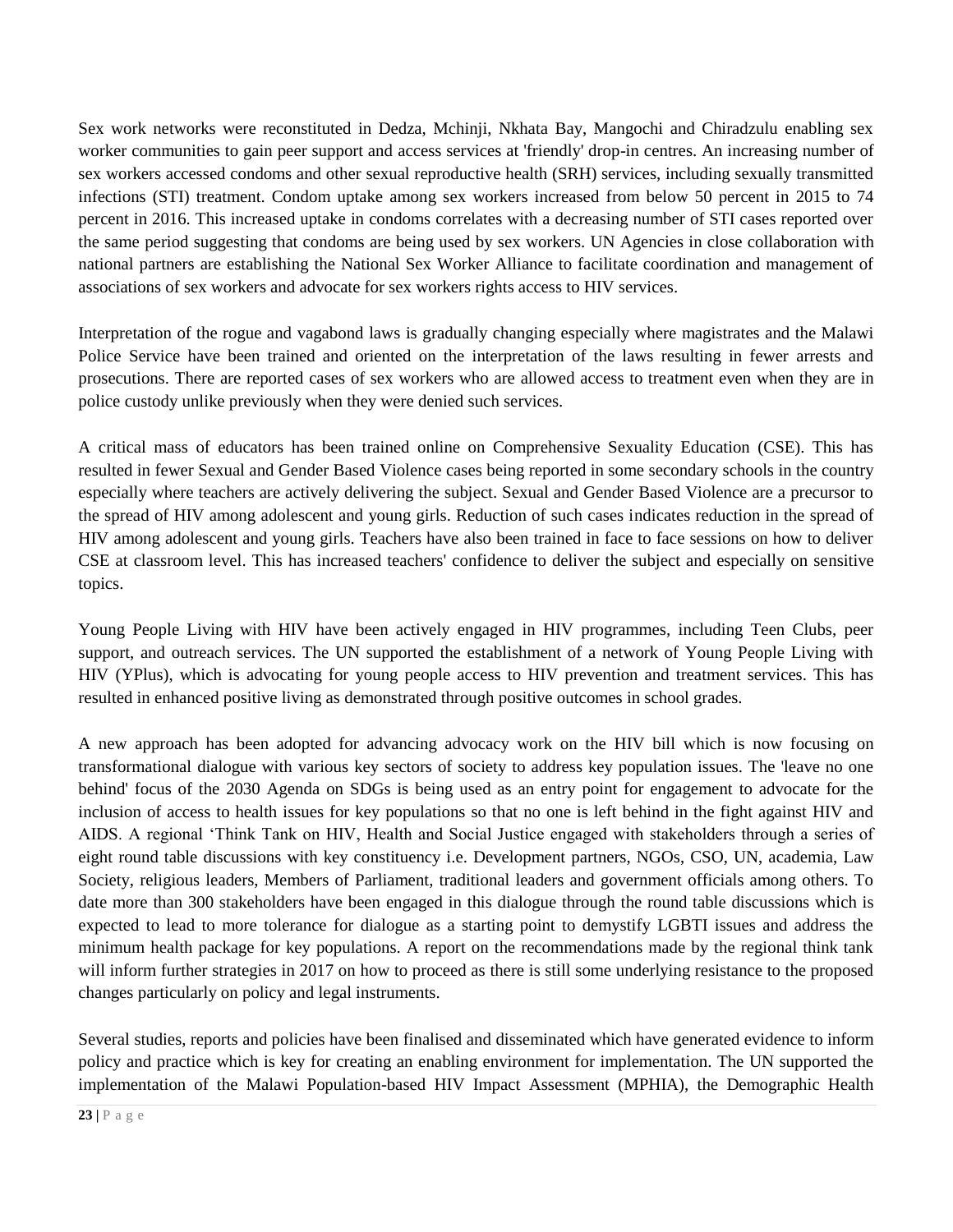Survey (DHS) and the Spectrum Estimates, which have provided critical HIV information for effective programming. Additionally, the Joint Programme on HIV and AIDS supported MANET+ to conduct the 2016 stigma index study, which in comparison with the 2012 study shows significant decline in stigma and discrimination against PLHIV in the Country. The Transport Sector; Informal Sector policy on HIV and AIDS; the Occupational Safety Health and Welfare Act of 1997 were reviewed by the members of the tripartite constituents, thus the government, Employers and Workers Organizations. Monthly analysis of nutritional status of the adolescents and adults especially those on ART/TB treatment from the Nutrition Care Support and Treatment (NCST) data in DHIS was supported. This information assisted in projecting the nutritional needs and resource mobilisation to address the nutritional needs. A comprehensive analysis of available data to understand the effects of natural shocks (floods/droughts) on the nutrition status of people living with HIV (PLHIV) is underway.

More equally pertinent studies are underway such as the study on access to health services for Men Who Have Sex with Men (MSM) undertaken by Centre for the Development of People (CEDEP) in collaboration with College of Medicine. Results are expected in the first quarter of 2017. The study aims to establish information that will help to improve access to Sexual Reproductive Health (SRH) among Key Populations (KPs) to overcome barriers for accessing SRH services, describe the available intervention measures and preferred delivery modalities for and with KPs. Dissemination of the HIV Prevalence and Socio-behavioral Characteristics among Men Who Have Sex with Men in seven sites of Malawi was also done. National Association of People Living with HIV in Malawi (NAPHAM) was supported to operationalise a real-time monitoring SMS platform to compile and address complaints by PLHIV on discrimination and stock-out of ARVs and cotrimoxazole in health facilities.

Progress has been made to involve, support and engage Traditional Leaders in line with the One Chiefs bylaw framework to curb HIV/AIDS and early pregnancies. With support from UN Women and UNAIDS, One Chiefs' Bylaws Framework has been developed under sections 103 to 107 of the Local Government Act (Cap.22:01) of the Laws of Malawi. The framework will guide the local councils when formulating bylaws to facilitate the implementation, enforcement and monitoring of the Gender related laws and HIV and AIDS. The framework will fill in the gaps of enforcement, implementation and monitoring of gender related laws and HIV and AIDS and therefore strengthen the capacity of traditional leaders to develop coherent bylaws that respond to the needs of their communities.

The UN, through UN Women and UNFPA, has facilitated the establishment of Chiefs and Chiefs' Wives councils in some districts of the country (Karonga and Chitipa) as a step towards efforts to address harmful cultural practices and HIV/AIDS, thus, protecting women and girls from abuse. Traditional leaders in Malawi have been central to combating harmful cultural practices, most notably, Senior Chief Kachindamoto. Through the support of UN Women, documentation of effective strategies undertaken by Senior Chief Kachindamoto have been documented and used by fellow chiefs in addressing issues such as ending child marriages, amongst others.

UN Women, in collaboration with UNAIDS and UNICEF, led a coordinated response to a court case against Eric Aniva on harmful cultural practices. Eric Aniva, an HIV positive man was arrested following a BBC report in which he bragged of having slept with 104 women and girls as young as 12 and kept quiet about his HIV positive status in Nsanje District. This harmful practice involved sexual cleansing. The support towards legal representative of the Ministry of Gender Children Disability and Social Welfare (MoGCDSW) in the state prosecution case resulted in the sentencing of Aniva to 24 months for the first count of harmful cultural practices under the section five of the Gender Equality Act. This is the first time that a gender related legislation has been used in the court of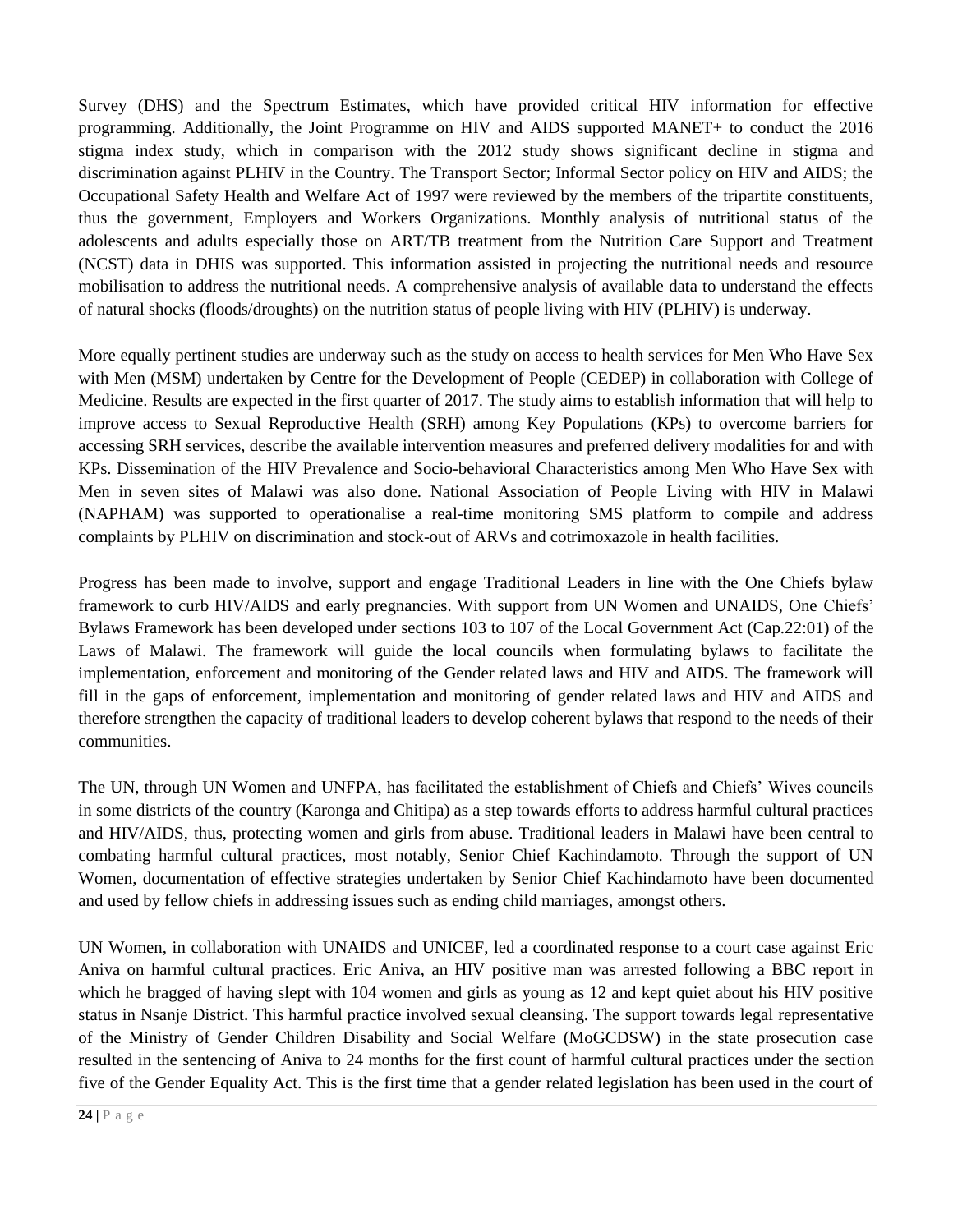law in the country. The MoGCDSW developed the Gender, HIV and AIDS Implementation Plan to enhance the Ministry's leadership in promoting a gender transformative HIV response and address particularly the vulnerability of women and girls to HIV infection.

Significant progress has also been made in Institutionalizing demographic and economic modeling of HIV national response and strengthen the decentralized M&E system for the national response. This has been done through generation and disseminated of draft HIV estimates for five regions in Malawi i.e. Northern, Central, Southern, Lilongwe and Blantyre; and production of draft sub-regional fact sheets which will be finalised after the release of the Population Based HIV Survey results in 2017. Support to Government to meet the global commitment and reporting requirements, using data generated from the districts e.g. quarter three of 2016, Malawi placed as many as 42,000 people on life-saving ART.

UNAIDS and UNFPA supported the office of the First Lady, who is the currently the president for Organization of African First Ladies Against HIV and AIDS (OAFLA) to champion high level advocacy on eliminating mother to child transmission of HIV, reducing HIV infection among adolescents and young girls, addressing cervical cancer particularly among young women Living With HIV and harmful cultural practices including child marriage.

In general, Malawi has encouraging results in better controlling the epidemic (MPHIA, routine data) and the UN/UN Joint Team through the work of Cluster Three has been a key contributor to the national response.

#### *Sexual and Reproductive Health Rights*

With the UN support, a country assessment on the cycle of accountability for sexual, reproductive, maternal child and neonatal health and human rights in Malawi, was finalised pursuant to a multi stakeholder process, in coordination with the Ministry of Health Reproductive Health Directorate, Office of the High Commissioner for Human Rights (OHCHR), UNFPA, UNICEF, UN Women and WHO. Similarly, a Public Inquiry report prepared by the Malawi Human Rights Commission on the status of sexual and reproductive health rights was also finalised.

In line with the recommendations of the UN Human Rights Mechanisms to Malawi, the Country Assessment and Public inquiry highlighted a number of policy gaps, including the lack of the explicit recognition of the right to health in the Constitution, the lack of a comprehensive law on sexual and reproductive health, the continued criminalisation of abortion under the Penal Code, the criminalisation of same sex sexual relations under the Penal Code, the failure to enact comprehensive HIV legislation, the need to complete the Public Health Act (1949) review and the need to ensure the Constitutional age of marriage rises to 18 in line with the Marriage, Divorce and Family Relations Act. The reports also analysed in depth the issue of service delivery, current mechanism for accountability and redress and budgeting for sexual and reproductive health, and made series of recommendations.

Pursuant to the above reports, an action plan arising from the 2015 multi stakeholder dialogue on sexual and reproductive health rights was adopted in September 2016, followed by dissemination of both reports, open airsensitisation meetings and trainings of NGOs around the provisions of the reports. Through its work with IPAS, the UN also supported high level meetings around the Termination of Pregnancy Bill with MPs, religious leaders, traditional leaders and Government officials which examined the magnitude of unsafe abortion aimed at ensuring increased support for the Bill, which expands on the exceptions to the prohibition on abortion. In 2016, the UN also supported constitutional litigation aimed at repealing the sodomy law provisions of the Penal Code. In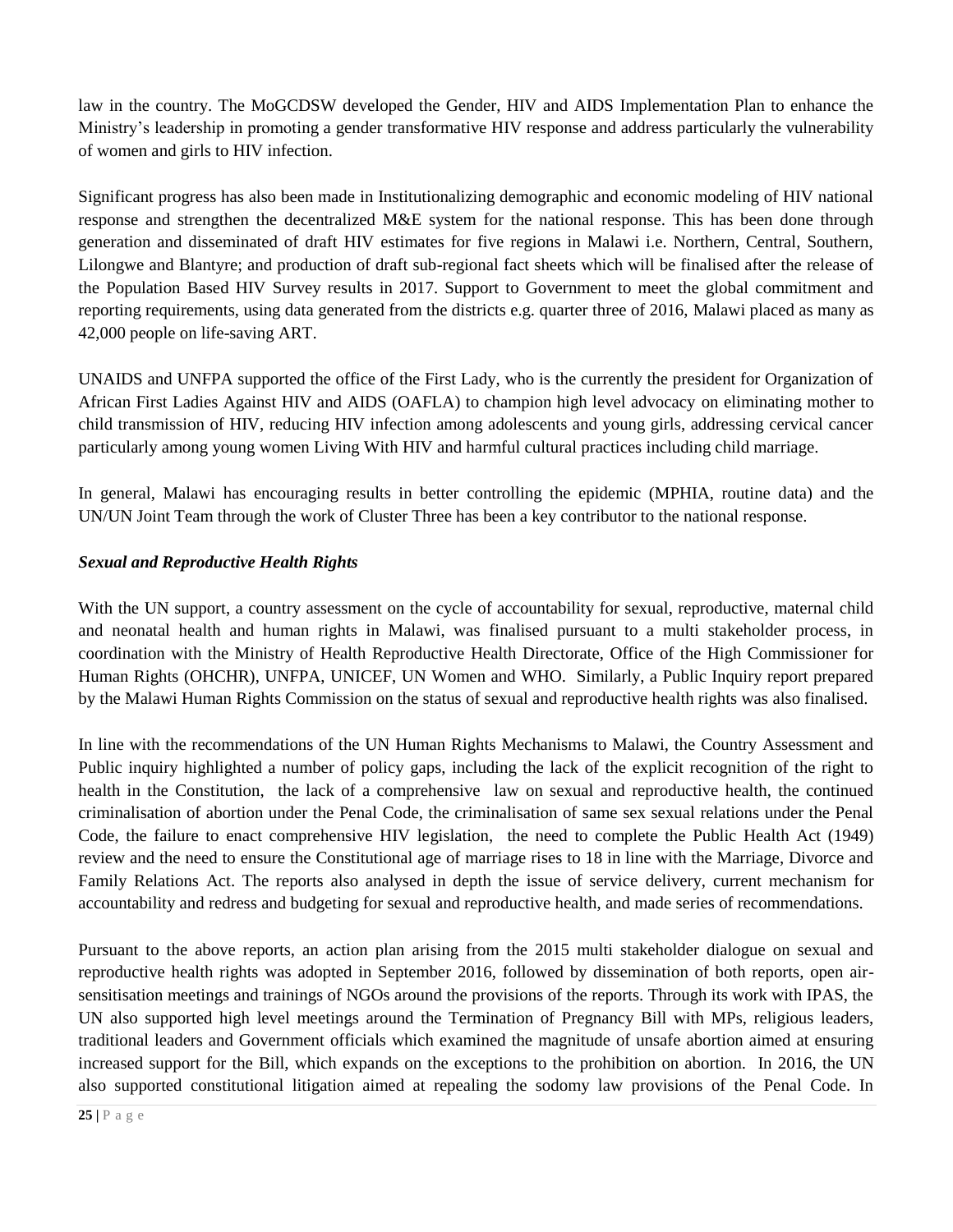collaboration with Ministry of Justice, the UN supported work aimed at revising the Constitutional age of marriage, and supported briefings of Members of Parliament aimed at taking forward the draft HIV (Prevention and Management Bill).

# **Challenges and lessons learnt**

- Punitive laws on key populations and sex work still exist. The existence of these laws in Malawi hampers access to services for key populations in general and sex workers. In some cases, the interpretation of the laws is wrong. A case in point is the well documented case of sex workers in Dedza who were arrested and prosecuted under these laws. The sex workers however successfully sued the government for wrongful arrest and won the case. Although the legal challenge to their arrest succeeded, the wrongful arrests of sex workers raises concern regarding implementation of HIV prevention and treatment services. In 2017 plans are in place to reach out and sensitize the Malawi Police and the Judiciary in all police and magistrate courts on the laws related to sex work and human rights of sex workers.
- The slow rolling out of Comprehensive Sexuality Education (CSE) due to cultural factors on sexuality issues and few teachers trained on CSE to deliver the subject is also a challenge. Continued CSE training for teachers will be done and is likely to increase the number of teachers to teach the subject in the school. The online teacher training is cost effective and can reach more teachers than the conventional in service (class) teaching. Also, due to limited budgetary allocations to schools, supplementary text books for CSE beyond the approved textbooks are also not readily available to learners and students. In most cases the duration for the training is very short due to funding constraints and teachers find the training to be inadequate.
- Finalising documents that are key to implementation e.g. the Sector Wide Independent Institutional Review of the National HIV and Aids Response, could address most of the leadership issues that are being experienced particularly from government's side and National AIDS Commission (NAC).
- There is need for more realistic planning with less activities that have strategic focus for efficiency; more joint monitoring missions and stronger linkages with output 3.1 which is on prevention and treatment; and more coordination among agencies where similar cause is being advocated for.
- The is need to enhance mobilization of relevant UN agencies to have a coordinated response to addressing harmful cultural practices an issue impacting negatively on the HIV and AIDS response. It is critical that in 2017 and beyond, we maximize on impact and use resources available by employing this UN coordinated approach strategize together as the UN.
- Continued use of a multi-sectoral approach involving different sectors and NGOs ensures more focused efforts, results and utilization of a pool of varied expertise.
- Frequent follow up on the engagement with traditional leaders, their spouses, students in high tertiary education has been a success in promoting gender equality but at the same time enable the vulnerable to participate in the advocacy of HIV and AIDS response.

# **2017 Emerging Priorities**

- The Malawi Population-based HIV Impact Assessment highlighted young women's vulnerability to HIV. Addressing young women's access to HIV prevention services will be a priority in 2017.
- The UN and partners should support the Ministry of Education to train Regional CSE training teams to cascade face to face training into the education divisions so that more teachers undergo the training.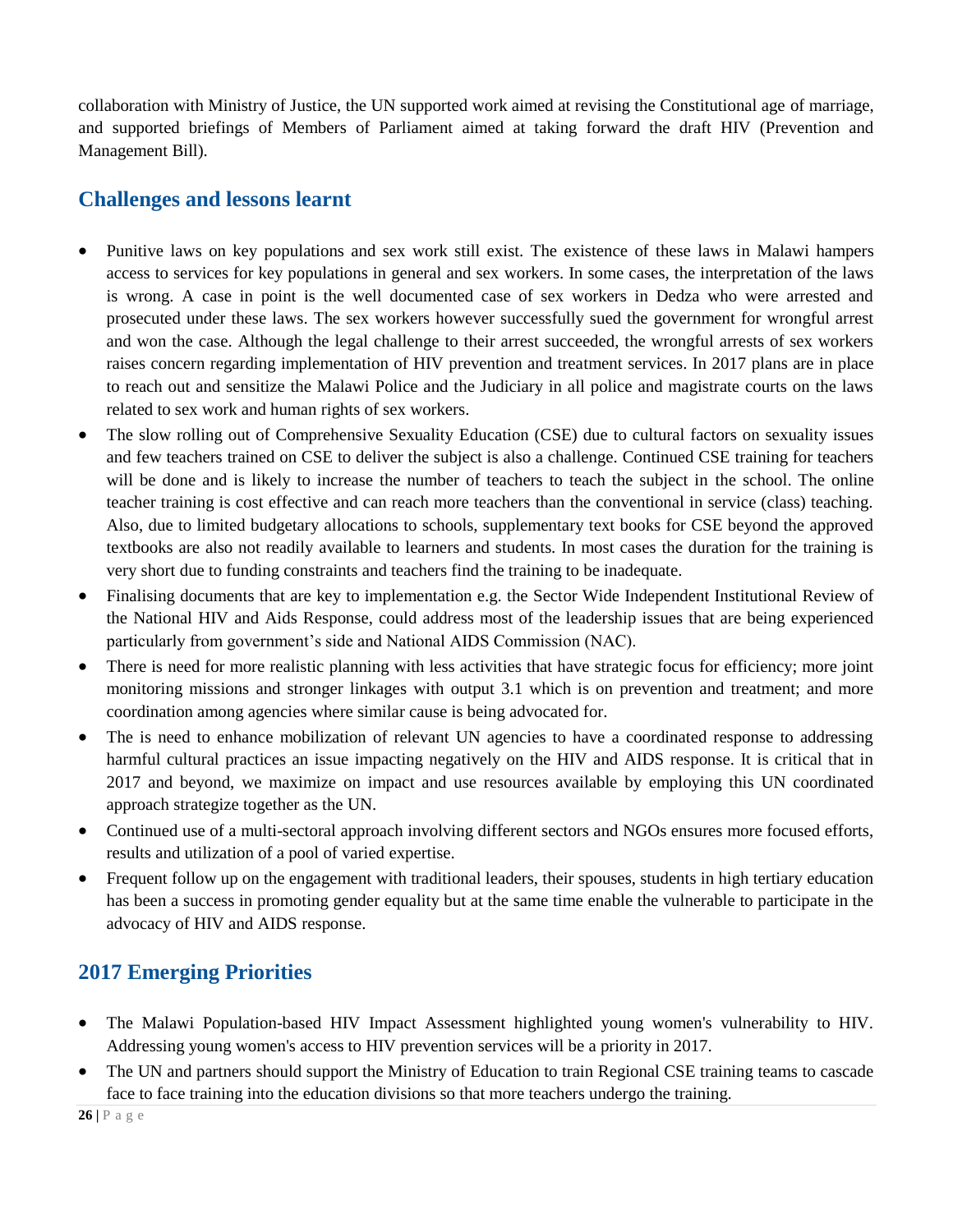Given that the current UNDAF ends this December and extension has been granted for up to 2018, more emphasis need to be put on getting clarity on the UN's strategic focus on how it will support the National Response Plan on HIV and AIDS going forward.

# <span id="page-26-0"></span>*Cluster Four: Governance and Human Rights*

UN's technical and financial support has led to a more coherent and structured response to democratic governance challenges. Through financial support, policy advise, thought leadership and technical analysis strategic plans for the Ministry of Justice and Constitutional Affairs; Malawi Prisons Services and the Judiciary but also Office of the Ombudsman were developed and aligned to the Democratic Governance Sector Strategy. These policy documents provide guidance for sector institutions to aggregate results and accelerate impact. The Monitoring and Evaluation Framework is a critical tool for measuring progress and sustained monitoring of results. Furthermore, UN support has led to the establishment of a human rights unit in Ministry of Justice and Constitutional Affairs, providing an entry point for advancing the human rights agenda with the executive arm of government.

With support from the joint UN Development Effectiveness and Accountability Programme (DEAP), funded by the EU and the UN, Malawi successfully hosted the 9th Steering Committee of the Global Partnership for Effective Development Cooperation (GPEDC). The Programme also facilitated Malawi's participation in international development effectiveness forums, including the Second Round of GPEDC Monitoring Survey. There has been improvement in policy dialogue between Government and key stakeholders including development partners and non-state actors. The Second-High Level Forum on Development Effectiveness was held on 1st June 2016 under the theme 'Working together for sustainable development in Malawi'. The High-Level Forum was preceded by the Development Cooperation Group (DCG) on 23rd March 2016 which deliberated on how to strengthen development cooperation and how different stakeholders can effectively work together for greater development results, including more concerted action on how to break the cycle of chronic food insecurity. This resulted in a commitment by the Government to develop a National Resilience Plan, articulating its priorities for programme alignment in a manner that would improve household resilience to shocks.

Government rolled out Programme Based Budgeting (PBB) to all MDAs and PBB was formally approved by the Parliament. The 2016/17 national budget structure adopted the PBB format and was presented in the State of Nation Address by the President. MDAs and MPs were trained on PBB structures, templates and performance indicators. Principal Secretaries and Chief Directors (Controlling Officers) were also briefed on major PBB concepts. All MDAs have since adopted the PBB which replaces output based budgeting thereby strengthening the linkage between resource allocations and strategic policy objectives.

The improved provision of data through the Aid Management Platform (AMP) which informed the recent Development Cooperation Atlas Report has shown continued commitment by all stakeholders in advancing transparency of aid flows. Through the AMP, the Ministry of Finance is now able to analyze flow of funds, assess sectoral and geographical distribution, and engage in meaningful dialogue on allocation of resources. The data generated from the AMP is key to both donors and government in relation to donor commitments, aid negotiations, and follow up.

A draft bill on the establishment of the National Development Planning Commission (NDPC) was developed and approved during the December 2017 Parliament sitting. The mandate of the Commission will have wide scope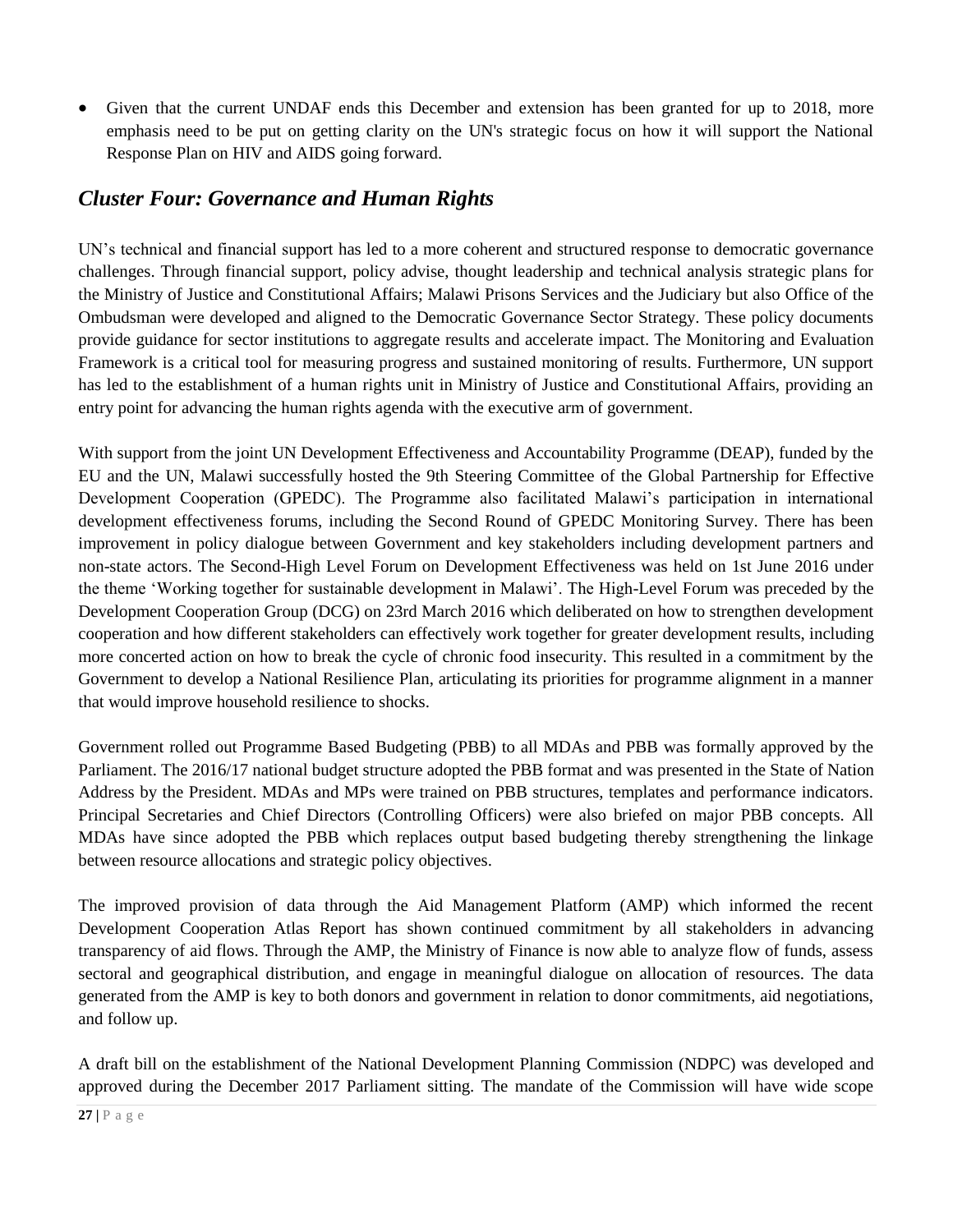regarding public policy formulation and economic and development planning in Malawi. With support from the UN, consultants were engaged to support government in formulating the next National Development Strategy 2017- 2022 and the establishment of the National Development Planning Commission.

A work plan on the domestication of the agenda 2030 and the SDGs was developed to initiate, in the immediate term, a consultative process that will lay the foundation for the process of localizing and prioritizing Agendas 2030, 2063 and other international commitments into the national agenda. A series of trainings and awareness sessions have been conducted to support Government MDAs to build awareness on the SDGs and capacity on how to integrate them in planning processes.

In the area of human rights, the UN noted with concern a substantial increase in attacks against persons with albinism in Malawi in 2016. Per the Police, 105 incidents were reported between 2014 and 2016, most of them against women and children. The UN Independent Expert on the enjoyment of the human rights by persons with albinism visited Malawi, 18-30 April, 2016 at the invitation of the Government highlighting that the atrocities render persons with albinism as an endangered group facing a risk of systemic extinction over time if nothing is done to stem the tide. In June and July, the Parliament adopted the Penal Code (Amendment) Act 2016 and the Anatomy (Amendment) Act 2016 containing new offences and harsher penalties for those that attack persons with albinism. On 15 June, the High Court in Mzuzu sentenced Sam Kaumba to life imprisonment for the attempted murder of a young boy living with albinism, Morton Juma. In May, the President established a National Technical Committee on Albinism chaired by Chief Presidential Adviser Dr. Hetherwick Ntaba.

The UN initiated programmes on the rights of persons with albinism under its newly established Human Rights Window, to follow up on the recommendations of the UN Independent Expert on albinism. Measures introduced included support for community based protection systems, victim assistance and psycho-social support. Community awareness raising, and civic education also took place around the Penal Code Amendment Act. Access to justice was strengthened through the development of a Handbook for prosecutors/magistrates (finalised in November 2016) and training for magistrates and prosecutors. There was also a successful mobilization of 80 organizations to develop a Community of Practice Platform to respond and strengthen community referral mechanisms.

An increase in hate speech and violence against the LGBTI community and human rights defenders working on LGBTI rights was reported. The Centre for the Development of People reported that for the first nine months of 2016 the number of reported cases of violence against the LGBTI community had almost doubled as against the previous year. In January 2016, further to a proposal from the Minister of Justice to impose a moratorium on antihomosexual laws and review all colonial-era sodomy laws, Mr. Kenneth Msonda the then Spokesperson of the Peoples Party (PP), was arrested for stating on social media that gay people are worse than dogs and should be killed. However, the Director of Public Prosecutions discontinued the case, a decision which was later challenged before the High Court. OHCHR expressed concerns that the failure to prosecute sends a dangerous message that inciting others to kill gay people is legitimate and will be tolerated by the authorities. The High Court of Malawi in Mzuzu on 9 February granted permission to proceed with a legal challenge to the moratorium to the so-called sodomy laws, in a case filed by two members of the Malawi clergy.

A One UN Strategy to end Harmful Traditional Practices (HTP) was developed in 2016. This followed a documentary that revealed the extent and effects of HTP on girls in the country, aired by the British Broadcasting Corporation (BBC) in July 2016. The strategy is meant to harmonize UN's work in addressing cultural practices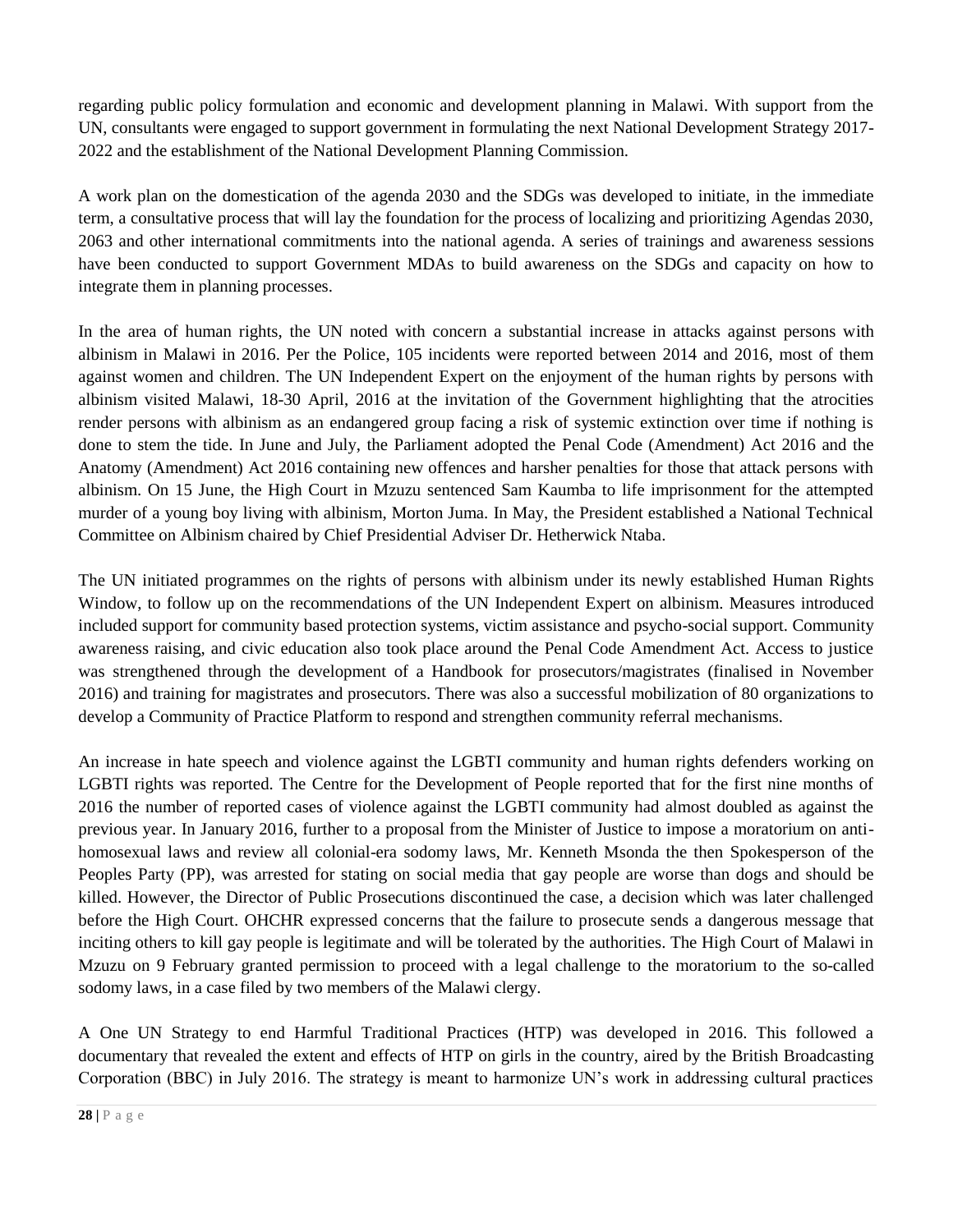that particularly disadvantaged women and children. The strategy further standardizes the UN messages and enhances the coordination of UN agencies towards addressing harmful cultural practices in concrete terms.

Since 2015, a shrinkage in civil society space has been steadily recorded. The Government's draft NGO policy, produced towards the end of 2016, is inconsistent with Malawi's international human rights law obligations. Concerns include: cumbersome NGO registration requirements; mandatory registration of NGOs; unclear definition of NGOs, including CBOs and faith based organisations; centralised approval of projects and asset disposal. The UN coordinated inputs from development partners and submitted concerns on the draft policy to the Ministry of Gender, Children, Disability and Social Welfare.

Following a PAC all-inclusive stakeholders conference in Blantyre 17-18 February 2016, several speakers reported receiving anonymous threats and intimidation. On 22 February 2016, Police arrested three Malawi Congress Party opposition MPs, on allegations of having committed treason/ sedition, following a WhatsApp conversation about how President Mutharika might be toppled. On 18 October 2016, a human rights activist Billy Mayaya, together with two other men were arrested whilst engaging in a peaceful protest against the State electricity provider ESCOM, and subsequently charged with two offences under the Penal Code of unlawful assembly and conducting demonstrations without authority. In October following the unexplained extended absence of the President of Malawi from the country, Malawi's Information Minister said spreading false rumours about the health of the President is a criminal offence and the government would not hesitate to bring to book those responsible for rumours.

On 14 December Parliament adopted the Access to Information Act after 12 years of delays, following intense advocacy by civil society. The President subsequently assented to the Bill which is expected to help Malawians access information from Government institutions and empower them to hold duty bearers accountable. In approving the ATI law, Malawi joins 18 other countries in Africa who have similar Acts.

The UN also worked at the local level to improve the ability of citizens to hold duty bearers accountable and organize themselves to improve service delivery. Following over 3000 community sensitization campaigns, held in 22 districts reaching over three million people, on good governance and the right to development, there is now an emergence of a critical mass of people engaging with their local government service providers to find solutions to development challenges. Improved access to justice was also provided for victims of human rights violations through free paralegal services. Other core activities included provision of knowledge and skills on governance, human rights, especially the right to development, fair trade, labour and consumer rights through community based volunteers namely: Community Based Facilitators (CBFs), Community Rights Committees (CRCs) and Radio Listening clubs (RLCs) and through electronic and print media. In this, the final year of the programme, work was undertaken to ensure that techniques and activities would be continued through local NGOs and hence interventions would be sustained.

Most prisoners in Malawi continued to be detained in inhuman and degrading conditions, whilst overcrowding and hunger in Malawi's prisons deteriorated in 2016. As at 29 November the prison population stood at 14 754 as against an overall capacity of 7000. In response to a civil society letter to the President of Malawi expressing concerns about severe overcrowding and severe hunger in prisons in violation of the Malawi's Constitution, the Chief Secretary to the Treasury on 29 July advised that the President had approved the need to significantly reduce the prison population, and had directed the Minister of Justice to commence the pardons process. Efforts to reduce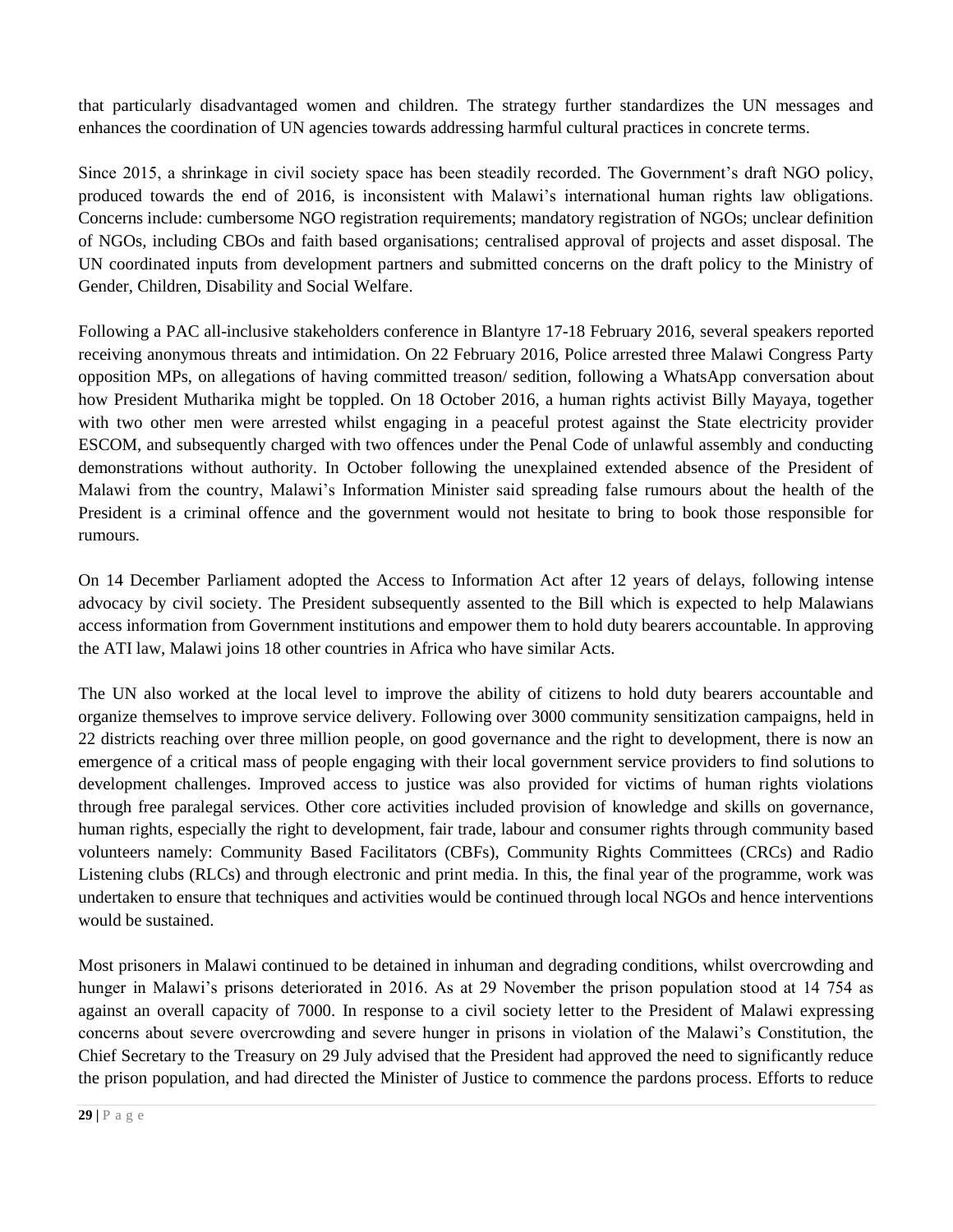prison overcrowding did not result in any overall reduction in the number of prisoners by November 2016, despite the review of thousands of sentences by the High Court and the increased use of camp courts, in the absence of comprehensive reforms to the justice system. At year's end the Law Commission had not yet finalised its review of the Prisons Act nor had it finalised work on the Sentencing Guidelines Bill, which if implemented, could ensure greater use of alternative sentences, pardons and parole.

OHCHR highlighted concerns in April 2016 about the number of people killed in mob attacks in Malawi, with at least nine separate incidents leading to the death of 16 people reported across the country over the previous 2 months. On 1 March 2016, a mob burnt to death seven alleged members of an albino hunting gang found with human parts including bones in Southern Malawi's border district of Nsanje. On 4<sup>th</sup> October, the High Court convicted Police Officer Stewart Lobo of the murder of George Thekere, one of 19 people killed by the police during July 2011 Anti-Government protests, the first such conviction of a member of the law enforcement agencies over the July 2011 killings.

The UN supported the development of the National Gender Policy which was approved and launched and will be expected to guide the implementation of all gender activities in Malawi and will hold stakeholders accountable to their commitment to mainstreaming gender in their programmes. The UN also supported Malawi government to conduct a gender audit in the agriculture sector which has been vital in identifying the gender gaps to inform strategies and interventions for gender mainstreaming. Additionally, 27 senior Government officials (Directors of Planning and Research) were trained in Gender Responsive Budgeting and this will strengthen the capacity of key officers within the targeted sectors in gender mainstreaming. A web based Integrated Gender Management Information System (GMIS) for Gender, Children, Youth and Sports Sector has been finalized and can be accessed on *http://www.childaffairs.gov.mw*. The GMIS will enable Malawi to generate real time data on GBV incidences across the 28 districts of the country to support evidence-based response and programming.

The UN continued to support the institutionalisation of gender studies (Diploma, Bachelors and Master's Degrees) at Lilongwe University of Agriculture and Natural Resources (LUANAR) and Chancellor College where 160 students have been offered scholarships. This will broaden the pool of gender experts in the country, thereby strengthening the capacity of gender mainstreaming in policies, and programmes in both public and private spheres. Through UN's Development Effectiveness and Accountability Programme (DEAP), further modules on statistics were developed at Chancellor College and to date the first cohort of 19 students (including eight NSO staff) are undergoing the modules as part of capacity building. The UN also supported the training of 70 Social Welfare Officers under the Ministry of Gender, Children, Disability and Social Welfare through Magomero Community Development College in collaboration with Chancellor College.

The UN, through UNDP, supported the implementation of public sector reforms through the Public Service Reforms Commission. The UN support covered the exchange visit between the Government of Malawi and the Kenya School of Government for the former to learn about the establishment of a Malawi School of Government. Other areas supported included Citizen Engagement and capacity building of the Public Service Reforms Commission, the Parliamentary Committee on Public Sector Reforms and the Malawi Cabinet and policy makers, delivered in collaboration with UNDP's Global Centre for Public Service Excellence in Singapore. The Government, in coordination with the Commission, established a performance contract system that led sectors to sign performance contracts with the State President.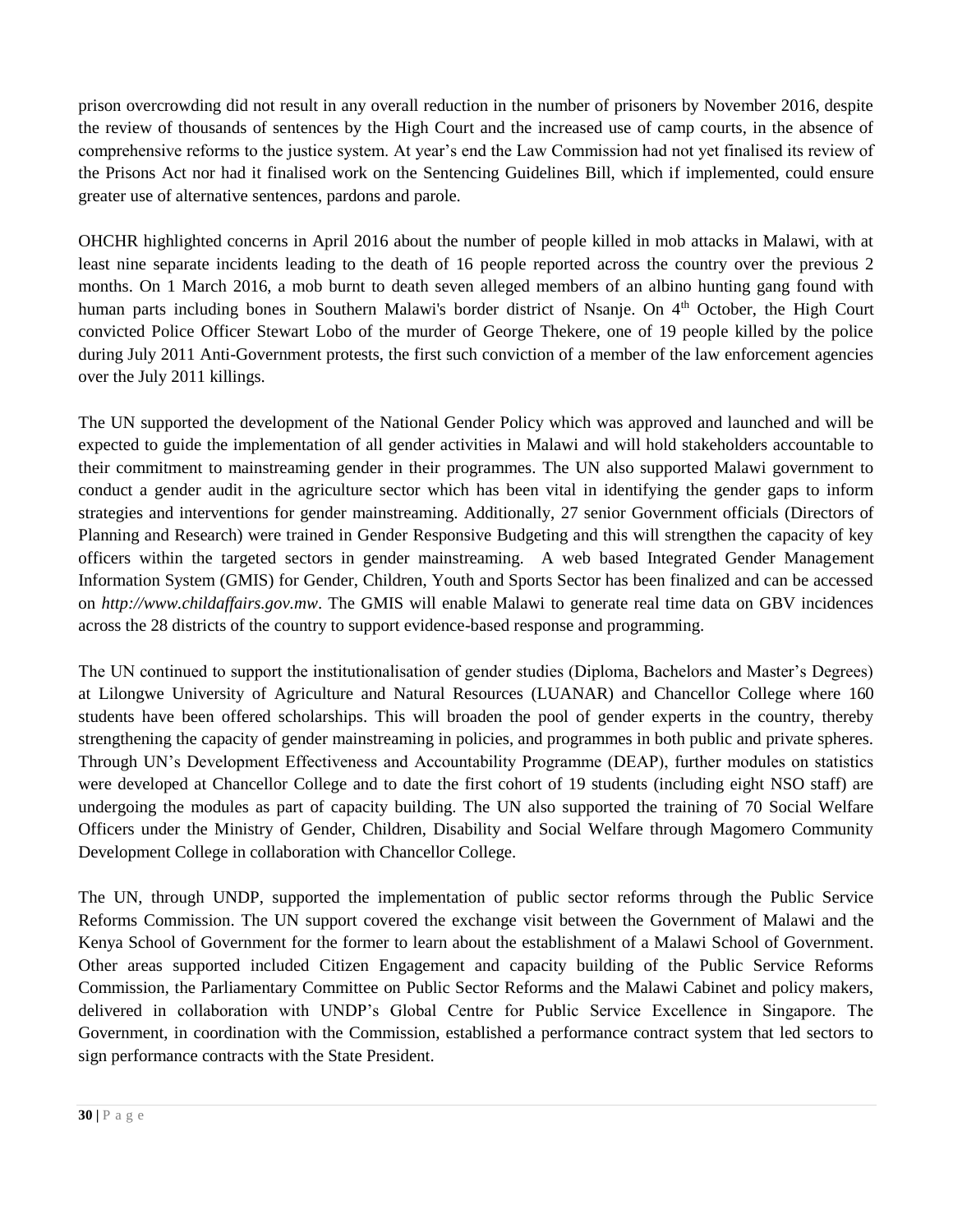The UN also supported the government to engage citizens, taking the Public Reforms Agenda to all 35 District councils, especially to Ward Councilors (WCs), Members of Parliament (MPs), Traditional Authorities/Chiefs (TAs), other opinion leaders, and community workers, who have direct contact with people in the villages, to explain the importance of reforms for improved delivery of public services. All 35 councils subsequently developed and signed their reform agenda with the President of the Republic of Malawi.

The UN provided support to a Special Law Commission to review Malawi's electoral laws after nationwide consultations were carried out following the 2014 tripartite elections. Electoral law reform is an ongoing process, with the recommendations of the Commission expected in the first quarter of 2017. The UN also continued to provide support to the Center for Multiparty Democracy (CMD) which developed a revised Political Parties Bill. The Bill, expected to be put to Parliament in 2017, would enhance political party transparency and accountability in financing, ensure that parties are nationally represented and are actively participating in elections.

In response to a formal request from the Malawi Electoral Commission (MEC) for continuing assistance on elections, a Needs Assessment Mission (NAM) was deployed to Malawi in September 2016. The assessment and recommendations of the NAM were endorsed by the UN Focal Point for Electoral Assistance, who approved a new electoral assistance Project for Malawi from June 2017 to December 2019, to ensure support until after the next Tripartite (simultaneous Presidential, Parliamentary and Local) elections in 2019.

In 2016, as part of capacity building and skill enhancement programme for MEC, 16 officers were deployed to Election Management Bodies in the region - Kenya, Botswana, Namibia, South Africa, and Lesotho. A comprehensive peer-review was conducted on 22nd August, 2016 with those who participated to establish lessons learned through the placement programme and the administrative recommendations MEC will be implementing ahead of 2019 tripartite elections as a result – such as recording election results in Arabic numerals and words to avoid changing of results once recorded. The UN also provided financial support to an independent panel of experts who reviewed the MEC audit by Ministry of Finance and Economic Development.

To contribute to the Government's efforts to guarantee the fundamental right to identity, the UN launched a USD\$50 million multi-donor National Registration and Identification System Project which will ensure that all Malawians aged 16 years and older are registered and issued with a national ID card. The management information systems and ID cards will enable the strengthening of accountability and verification process within both the public and private sector domains that will enhance service delivery, data driven decision making, financial inclusion and internal administrative systems.

#### *Demographic Dividend*

Malawi's population is estimated to reach 26 million by 2030 from 13.1 million in 2008 (National Statistic Office). This estimated increase will put more pressure on Malawi's limited resources. Land will be under increased pressure which will result in increased food insecurity. The Demographic Dividend (DD) project is looking at harnessing economic benefits arising from a significant population increase to accelerate socioeconomic transformation and economic development in Malawi. The project is looking at how to maximize Malawi's global economic competitiveness, and productive efficiency, and to maximise increases in investments in interventions that reduce family size, including family planning, health and education, while making modest investments in the economic sector.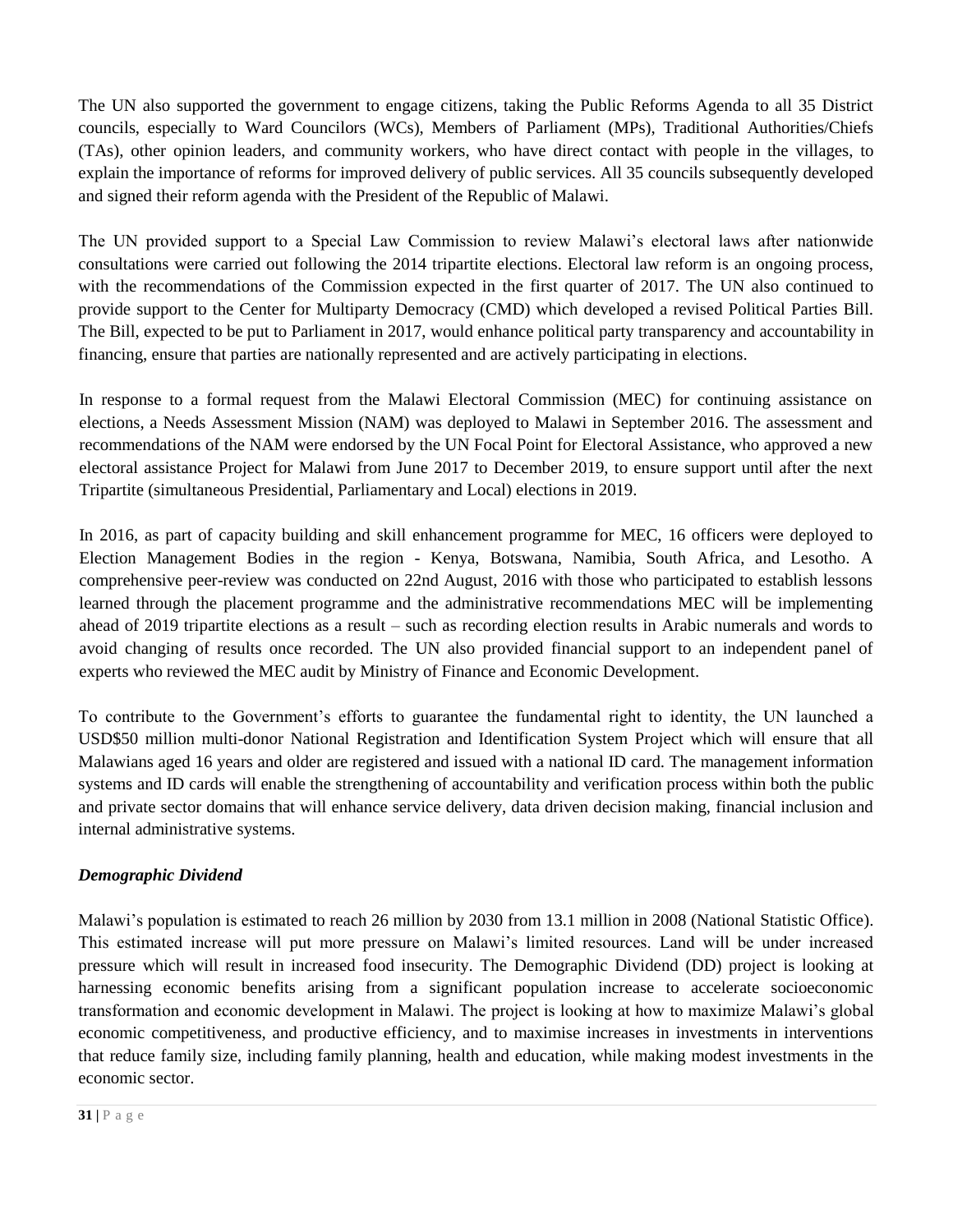During the year, the UN raised awareness on the concept of demographic dividend by conducting briefing/sensitisation and advocacy with key stakeholders including politicians, local leadership (traditional and religious leaders) and senior Government officials and technocrats so that they understood and embraced the demographic dividend concept which is now being advocated at the highest level of Government. Some of the authorities that were sensitised included the H.E President Arthur Peter Mutharika, The UN Country Team; The Minister of Finance, Economic Planning and Development; Minister of Labour, Youth and Manpower Development; the Minister of Sports and Culture; Secretary to the Treasury; Principal Secretaries of key Ministries including Education, Health, Labour, Youth and Manpower Development; Directors of key Ministries and the Health Donor Group

The Demographic Dividend Study Report has made available, evidence based information on the status of key demographic dividend issues including the current population situation, vis a vis the high fertility and the growing youthful population and dependency ratio; the current public health status and the need to strengthen health services delivery systems particularly sexual reproductive health to reduce infant, and child mortality and morbidity; education and skills development for the youth; economic reforms to generate jobs and creation of an environment conducive to efficient delivery of services to attain economic development. Six policy briefs have been developed to this effect, in addition to the DD Study Report. It is expected that the information now made available through the demographic dividend study will inform the formulation of Malawi's next medium term plan.

#### *Effective implementation and monitoring of the Gender Equality Act*

The UN, through UNDP, UN Women and UNFPA, supported the elaboration of simplified versions of the GEA and other Gender Related Laws such as the Prevention of Domestic Violence Act, Deceased estates, Wills and Inheritance Act, Marriage Divorce and Family Relations Act, which have also been translated into (Chichewa and Tumbuka) and printed for easy understanding by women, men, boys and girls in the rural areas. 5,000 copies of simplified English, 4,000 copies of Chichewa and 5,000 copies of Tumbuka respectively were printed and distributed to communities across the country. This dissemination has increased community awareness on gender related laws and prevention of Gender Based Violence (GBV) and there has been an increase in the reporting of Gender based Violence cases by 50 percent which were directly reported to relevant authorities and documented and were brought to formal courts for prosecution.

A UN Gender Equality and Gender Mainstreaming Strategy has been finalized. The objective of the strategy is to strengthen the UN's work on gender equality and women's empowerment, and to ensure outstanding performance against UNCT Performance indicators on gender equality. The strategy will guide the UN Gender Technical Working Group on how to effectively mainstream gender in policies, plans, programmes, strategies and budgets of the UNDAF.

The UN also supported the strengthening of legal literacy clubs through the dissemination of the simplified Gender Related Laws. During these sessions, complaints on violation of human rights were brought up for discussion. In addition, mobile court sessions and legal aid clinics have been strengthened and supported across the districts in Malawi.

There has been increased mobilization and engagement of traditional leaders to act on modification/elimination of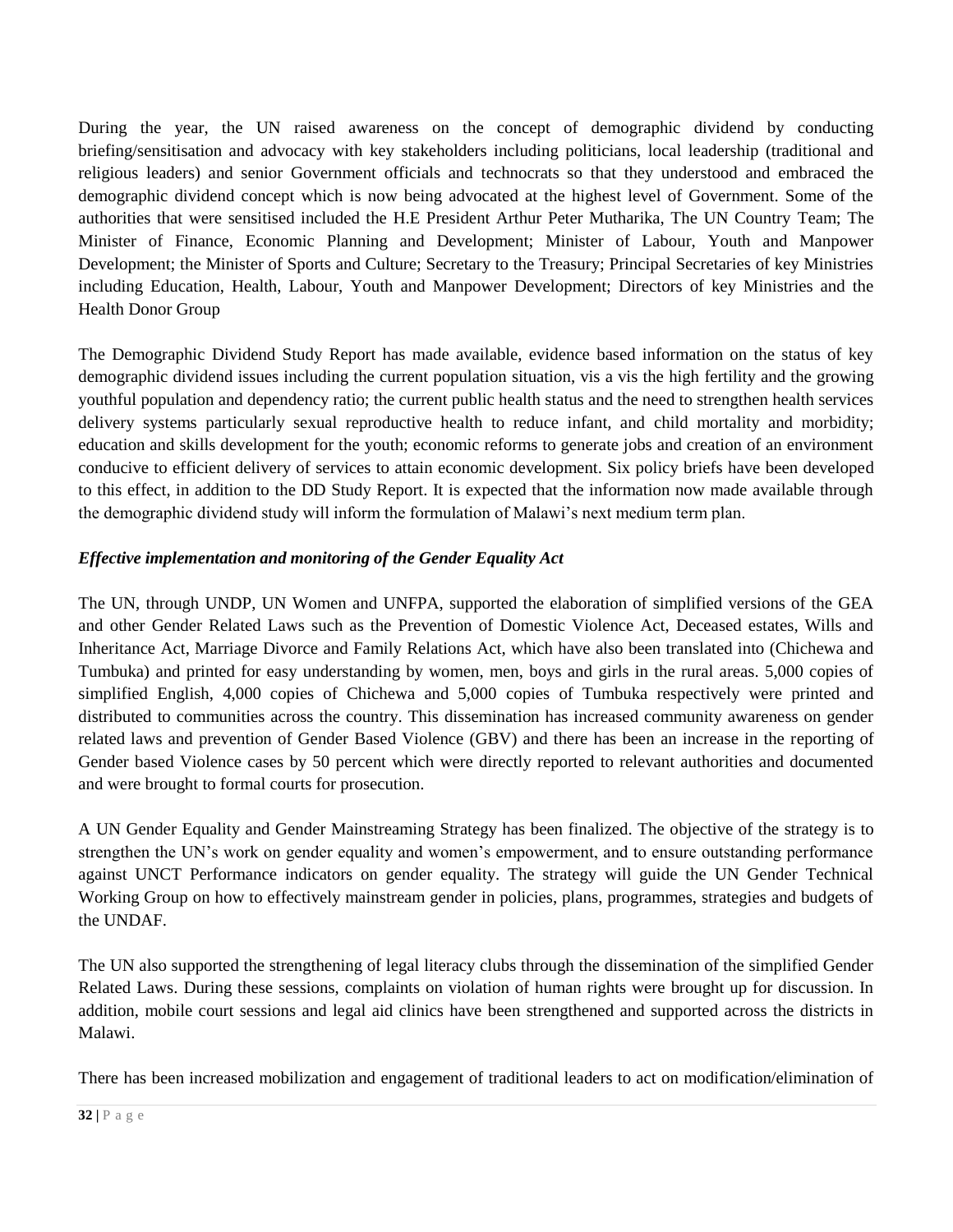the harmful cultural practices and ending violence against women and girls in Malawi through sharing best practices and increasing stakeholder and community engagement. Through this process, a one by-law framework was developed for implementation of Gender and HIV/AIDS Related Laws and modification of harmful social and cultural practices. The bylaw framework will guide all districts, Traditional leaders (Paramount chiefs, Senior chiefs and Traditional Authorities and Sub Traditional Authorities) and other stakeholders when formulating their by-laws, in their efforts to enforce and implement the Gender Equality Act, and other Gender Related Laws.

In addition, the new 'One Gender Responsive By-law Framework', presents opportunities for partners to now institutionalize the framework and monitor progress and success in ending harmful cultural practices, complementing the monitoring of the gender related SDGs. The UN, thorough UN Women and UNDP, supported the preparation and participation of the Malawi delegation to the CSW60 in ensuring follow up in the implementation of the gender agenda in the country. The support to the Government included guidance towards the planning and participation of the delegates as well as preparation of Malawi and UN Malawi side event on "The Role of Cultural Leaders in Ending Child Marriages: The Case of Malawi". Through this side event Paramount Chief Kachindamoto from Dedza District in Malawi, highlighted the importance of collaboration required between different stakeholders in ending child marriages.

In line with the provisions in the GEA, major strides have also been observed in the inclusion of women in key decision making positions; notably, the appointment of four female commissioners to the Malawi Electoral Commission, the increased appointment of female parliamentarians in Constitutional Committees of Parliament, appointment of the first Female Vice Chancellor for the Malawi University of Science and Technology and the appointment of the first female chairperson for the defence committee in Parliament. Such progressive achievements can be attributed to the positive political will to champion gender equality at the executive level. Furthermore, such progress is attributable to the massive gender equality campaigns especially around increasing women representation in parliament.

The UN collaboratively supported the finalisation of the new Malawi Demographic Health Survey (MDHS) 2016/2017 through its partnership with National Statistical office (NSO). The inclusion of the Women's Empowerment chapter in the new MDHS provided NSO with the technical know-how critical to engendering statistics in the country. The UN also supported capacity building initiatives to enable NSO officers to integrate a gendered perspective into statistics as well as enhancing their capacity in data validation, review of tabulation plans, report tabulation and finalisation. As a result, there is an understanding among the officers on how to incorporate a gender perspective into their regular work, from designing data collection tools and field work and throughout all stages of the statistical system.

#### *Joint Annual Workplans*

The United Nations (UN) in Malawi has taken a step to streamline its programme interventions and deliver as one to improve its work through greater transparency and accountability and less transactional costs for implementing partners. This has been done through development of Joint Annual Work Plans (JAWPs) in areas where different UN agencies are working with one implementing partner (IP), as part of the UN in Malawi's efforts to fully implement the Standard Operating Procedures, (SOP's). So far, three areas institutions have JAWPs with the UN; the Ministry of Gender, Children, Disability and Social Welfare, the Ministry of Youth, Sports and Manpower Development, and the Malawi Human Rights Commission.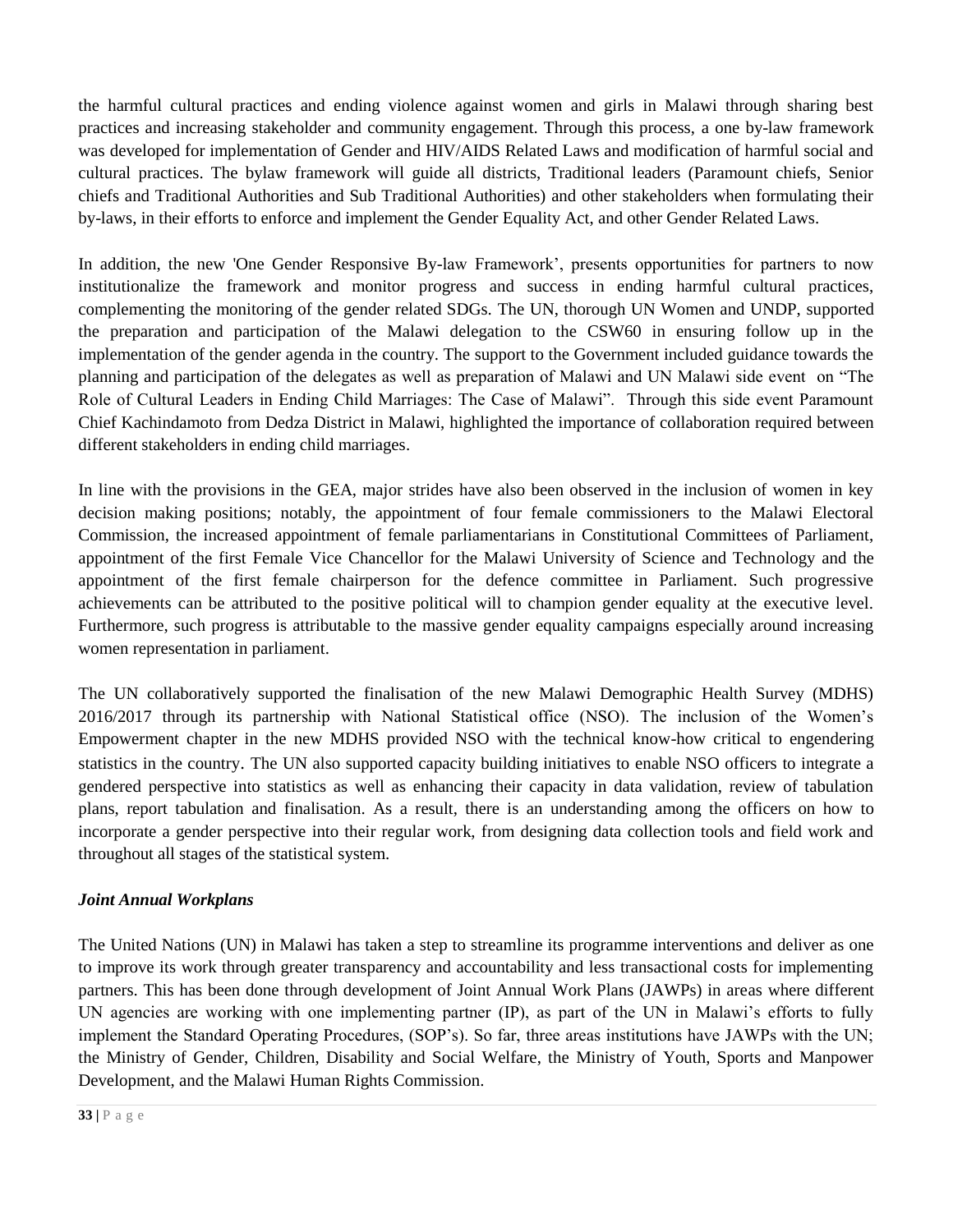On both the UN and Government side, joint planning, coordination, monitoring and reporting have improved while duplications and competition among agencies reduced due to improved governance structures. Technical and high level coordination structures were established with Ministry of Gender and Malawi Human Rights Commission. In 2016, improvements in the functioning of the JAWPs, led to the creation of the Human Rights Window under the One UN Fund.

#### *Youth Policy Initiative*

Through strategic collaboration and partnership with the Ministry of Labour, Youth, Sports and Manpower Development, the Joint UN TWG implemented key milestones for the national youth policy initiative that saw the Presidential launch of the first ever Situational Analysis for Adolescents and Youth Report, development and signing of the first ever joint annual work plan for youth between the government and UN agencies resulting in the development of a multi-sectoral response programme—Action 4 Adolescents and Youth. Following the high-level advocacy, a 13 ministry Principal Secretary task force on youth has been formed by the Chief Secretary and Secretary to the Cabinet.

In addition, the Youth sector budget analysis, youth sector policy papers with the Ministry of Youth and OECD has been undertaken. The Information Management System for Youth and Sports is now in place and appropriate ICT infrastructure put in place in all districts in Malawi. A mobile based platform is also available.

# **Cluster Four Challenges**

- Uncertainty on the timelines of the development of the next National Development Plan.
- Although work plans for domesticating the 2030 agenda and localisation of SDGs have been developed, there are delays in initiating some of the key activities which are linked to the development of the MGDS III.
- The Malawi Human Rights Commission continues to face a shortage of resources due to reduced allocations and delayed and erratic disbursements. In the 2016/17 financial year the allocated sum was MK110,000,000 against the requirement of MK359,610,378. With less funding, constitutional bodies' capacities are undermined and projects fail to deliver required results.

# **2017 Emerging Priorities for Cluster Four**

- The process of formulating the next National Development Strategy (NDS) for 2017-2022 has started led by Economic Planning and Development (EP&D). This provides an opportunity to engage further with government on coming up with a more focused and prioritized strategic plan which is key in streamlining policies and plans as per one of DEAP's outcome areas.
- The UNDAF extension period is an opportunity to further develop the UN Human Rights Window established in 2016 and formulate a UN joint Gender Programme that will provide an entry point for both the UN and government for resource mobilization on gender interventions
- The finalization of the review of electoral laws and enactment of the Political Parties' bill offers an opportunity to strengthen democratic institutions such as political parties and the Malawi Electoral Commission. UNDP will continue to work on building capacities that can translate to actions on the ground to implement recommended electoral reforms.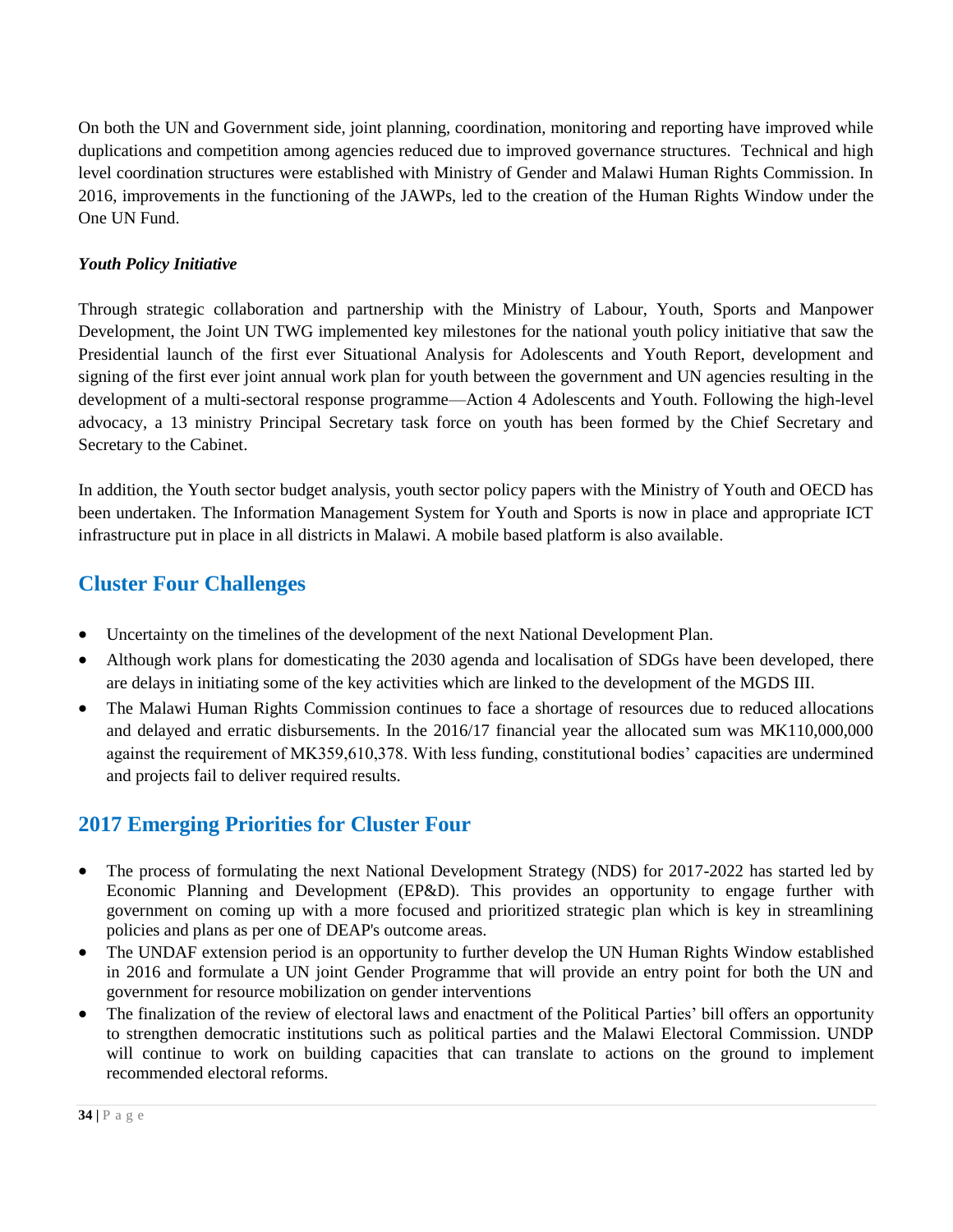- The roll out of the mass registration exercise to issue National ID cards to all Malawian citizens 16 years old and above – some 9 million people – will be a priority in 2017. Capacity building of the Government to establish the permanent and continuous registration and identification system will also be a priority, in addition to engagement with MDAs to ensure that the system is widely used in Government.
- Growing interest among development partners to support Parliamentary oversight function and the fight against corruption has created an opportunity for the UN to conceptualize UN programming around strengthening Parliament and other constitutional bodies to fight corruption and strengthen oversight functions of democratic institutions such as Parliament and Office of Ombudsman.

# <span id="page-34-0"></span>**Results of the One UN Fund**

## <span id="page-34-1"></span>*Humanitarian Window*

Through the Humanitarian Window, the UN supported the government led humanitarian response (through food assistance delivered as in-kind and cash transfers) to reach 6.7 million people in 24 districts who were declared to be food insecure by the Malawi Vulnerability Assessment Committee (MVAC) assessment update in October 2016.

The UN, through UN Women, supported a gender sensitive Malawi Drought 2015-2016 Post-Disaster Needs Assessment (PDNA). The process was supported from data collection to development of the PDNA report. The PDNA has informed the development of the Disaster Recovery Strategy for the country.

Through the nutrition cluster, access to the Community Based Management of Acute Malnutrition (CMAM) program was maintained in all the 28 districts of Malawi as part of the nutrition emergency response. The UN supported, through UNICEF, supported 603 health facilities providing Out Patient Program (OTP) services and 104 Nutrition Rehabilitation Units (NRU) totaling 707 facilities, which represents 97 percent geographical coverage against the set target of 731 for 2016. CMAM interventions were reinforced with monthly mass screenings and community mobilization through UNICEF implementing partners in 14 districts; which resulted in enhanced uptake and increased demand for CMAM services for children with severe acute malnutrition (SAM).

During the reporting period the lives of 14,475 children who recovered between September 2016 and December 2016 were saved representing a cure rate of 92.6 percent. Similarly, a total of 15,533 children under five suffering from SAM against a target of 21,770 children (71.4 percent coverage) which is slightly lower than the expected coverage of 75 percent (16,328) with eight districts reporting low coverage (Likoma 41.8 percent; Chitipa 19.5 percent; Thyolo 21.6 percent; Mchinji 30.8 percent; Karonga 43.9 percent; Mzimba 47.7 percent; Salima 41.8 percent and Mangochi 44.1 percent). The low coverage in those districts was attributed to challenging geographical access (long distances from community to facility). Out of the 1,888 children admitted into NRUs, 1,421 were cured (83.9 percent) and 141 children died presenting a death rate of 8.3 percent. Out of 13,946 of children treated in OTPs, 13,054 were cured (93.6 per cent) and 113 children died (0.8 percent). SPHERE minimum standards of >75 percent cure rate and <10 percent death rate were met. The overall SAM death rate for both OTP and NRU was 1.6 percent which was within the SPHERE threshold.

Overall, the OTP program in all the districts demonstrated cure rates above 75 percent and death rates of less than 10 percent. However, Mzimba North and Mzimba South recorded defaulter rates of 17.0 percent and 19.1 percent respectively which are above the SPHERE Standard of <15 percent. On the other hand, in the NRU Program where the overall death rate was 8.3 percent for all districts the following districts recorded defaulter rates of above 10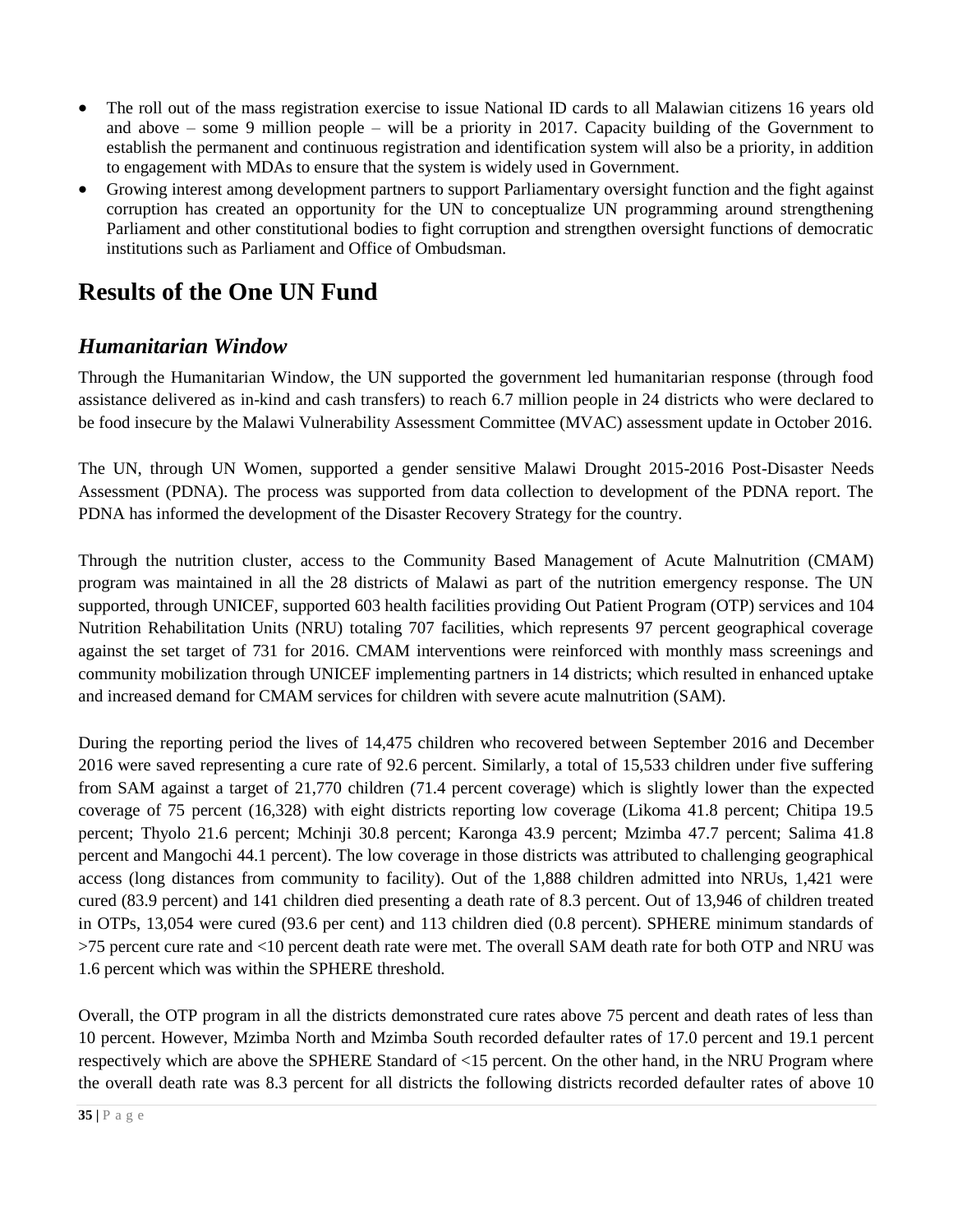percent: Karonga (10.9 percent), Kasungu (10.3 percent), Mzimba North (17.0 percent), Mzimba South (19.1 percent), Nkhata Bay (11.6 percent), and Ntchisi (12.0 percent). The following districts were categorized as NRU Death hotspots considering the number of deaths and the percentages: Blantyre (11.8 percent; 16 deaths), Mangochi (10.6 percent; 9 deaths) Mulanje (19.4 percent; 6 deaths), Mwanza (15.8 percent; 6 deaths), Mzimba North (10.0 percent; 5 deaths), Mzimba South (17.5 percent; 7 deaths) Ntcheu (14.6 percent; 7 deaths), and Zomba (10.9 percent; 10 deaths). These eight districts also contributed to 47 percent of the overall NRU deaths during the reporting period. All the hotspot districts for the period under-consideration did not conduct the monthly mass screening and active case finding, thus children are presenting late for treatment with medical complications and co-morbidities contributing to deaths.

Through the Agriculture Cluster, 240,000 households affected by El Nino-induced drought were reached with inputs (seed and fertilizer) for rain-fed season through seeds fairs or direct distribution as part of the response implementation. This complimented government efforts which has been supporting smallholder farmers with inputs through the Farm Input Subsidy Program (FISP) which covered 900,000 small-scale farmers during the 2016/17 growing season. Potato and cassava planting material distributions, organization of seeds fairs in areas with water availability and livestock restocking are some of the activities planned for the first half of 2017 and irrigation activities were also planned in 11 districts to start in March 2017. The targeting of beneficiaries of agricultural interventions was based on the MVAC food beneficiary register to complement the food security, agriculture, nutrition and protection clusters at district level, with the objective of maximizing the impact of recovery activities. Water harvesting and micro-irrigation interventions will take place in 4 districts during the next months. Further support is required to strengthen disaster reduction management activities in agriculture, information management and strategic decision making processes at district level.

The WASH Cluster provided vital WASH support in the affected communities in Malawi, which resulted in the mitigation of cholera outbreak. An estimated 4,732 people in emergency prone districts had access to safe water using 17,746 bottles of water guard to treat unsafe water at household level. Safe water was further provided by rehabilitation of protected water points, with vital involvement of the community members to ensure sustainability.

The Education Cluster worked hand in hand with the Food and Nutrition cluster in the affected districts to provide school meals in 121 primary schools, reaching 172,400 school children with emergency school meals and takehome rations. Observations from schools with meal programmes have shown an increase in first-time enrolment and a reduction of 70 percent in drop-out figures and absenteeism. 18 tents and learning materials have also been provided to districts affected by storms.

The overall leadership and coordination of the Food Insecurity Response Programme was done by government (with Department of Disaster Management Affairs through the Office of the Vice President providing the leadership and coordination) with other stakeholders supporting government efforts. Other government ministries such as the ministries of Agriculture, Irrigation and Water Development; Health; and Gender, Children, Disability and Social Welfare co-led other clusters during the response. The UN co-led the Food Security, Agriculture and Nutrition Cluster. To make sure that the views of the affected populations are heard, the UN through the Protection Cluster, leads a pilot project aimed at creating a national framework on Accountability to Affected Populations (AAP) and Prevention from Sexual Exploitation and Abuse (PSEA). The pilot is being implemented in three districts of Balaka, Nsanje and Chikwawa. The UN and the INGO consortium instituted and implemented various measures aimed at enhancing Accountability to Affected Population focusing on increased information sharing to beneficiaries through radio messages and innovative ways to disseminate social behavioural change communication (SBCC) messaging throughout the response; increased participation of District Council and stakeholders as well as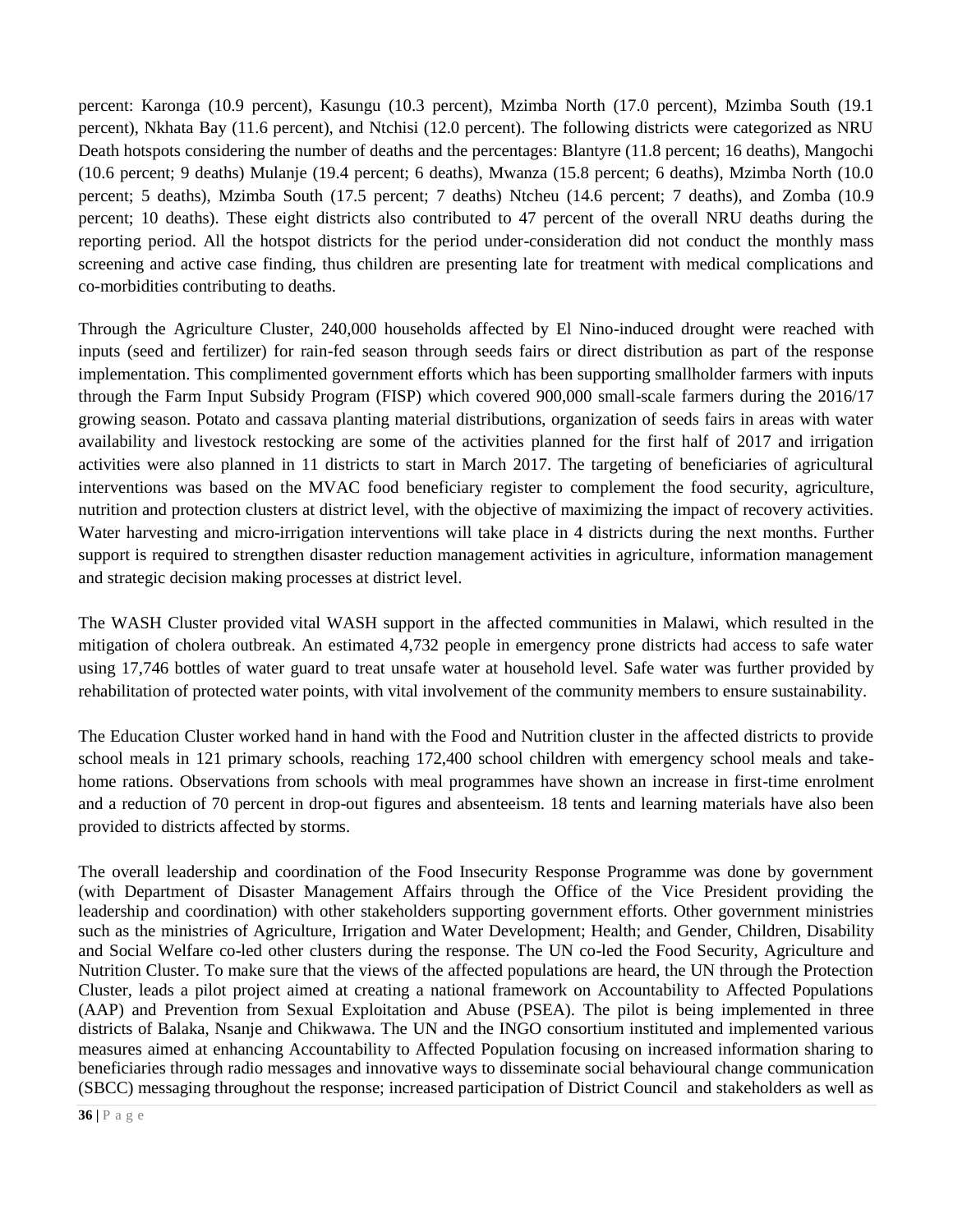beneficiaries in the response; and enhanced complaints and feedback mechanisms, including the rollout of a thirty party managed toll-free helpline.

The UN through the humanitarian fund supported the Malawi Red Cross Society to lead a capacity building initiative in Building Disaster Preparedness, Planning and Response Capacities at all levels especially at community level. The initiative aimed at strengthening the capacity of Village Civil Protection Committee members and the Malawi Red Cross Volunteers to prepare for and effectively provide First Aid services during flooding situations. The project was implemented in Nsanje, Mangochi, Chikwawa, Phalombe and Zomba districts. The UN also led the verification and mapping of evacuation sites and assessment of community based early warning systems (CBEWS) in Nsanje, Mangochi, Chikwawa, Phalombe, Zomba and Karonga districts, and review and translate assessment tools in local languages so that they are usable by local communities (civil protection committees) to generate first information after disasters.

Since July 2015, Malawi experienced an influx of political asylum seekers across its borders from Mozambique, fleeing conflict mainly from the country's western Tete province. Assessments showed that more than 60 percent of the registered asylum seekers were boys and girls under the age of 18, including many unaccompanied and separated children, child-headed households, orphans and other vulnerable persons with specific needs. Women were estimated at 54 percent of the asylum seekers. The assessment further established that there was high food insecurity, the camp needed WASH amenities and housing materials. The UN distributed 874 metric tons of food commodities (comprised of maize, peas, super cereal, super cereal plus and vegetable oil to an asylum-seeking population from Mozambique at Kapise settlement and Luwani refugee camp) to 8,304 asylum seekers. All asylum seekers received individual monthly rations of maize (13.5 kgs), pulses (1.5kgs), and (0.75 kgs) vegetable oil for a six-month food period. As a measure to prevent malnutrition, children under two years of age received 3 kgs of super cereal plus, reaching a total of 4,413 children.

Through UNHCR, a total of 900 households of the asylum seekers received Non-Food items (NFIs) including blankets, sleeping mats, mosquito nets, kitchen sets and plastic tarpaulins. These NFIs made sure that the basic and domestic needs were met as part of the minimum protection requirements and access to basic rights. In addition, the UN also supported the surrounding communities in environmental restoration activities. The surrounding communities were trained in environmental protection and a total of 5000 nitrogen fixing tree seedlings were planted on the site; 400 fruit trees were planted in host community households in Kapise. 100 of the mango trees were grafted, and 300 planted in cocoons. This enabled environmental restoration as well as it instilled positive attitudes towards refugees.

## <span id="page-36-0"></span>*Right to Food Window*

The UN, through the right to food window, under the One Fund, followed up on recommendations of the UN Special Rapporteur on the Right to Food, by supporting three projects. The window, through the joint work of UN and Landnet contributed to increased awareness around land rights, including the Voluntary Guidelines on the Governance of Land Tenure, and particularly contributed to the landmark adoption of the ten Land Bills by parliament in 2016. The Land Bills, when implemented will provide Malawi with a modern legal framework on land, and enhance access to land and security of tenure, particularly for marginalised groups.

A joint civil society project on the right to food, increased awareness on the right to food. It also supported the government to revise the Food and Nutrition Bill, integrating a legal framework on the right to food and supported regional consultations on the Bill. The UN also submitted comments to Government from a right to food perspective on the latest draft of the Food and Nutrition Bill.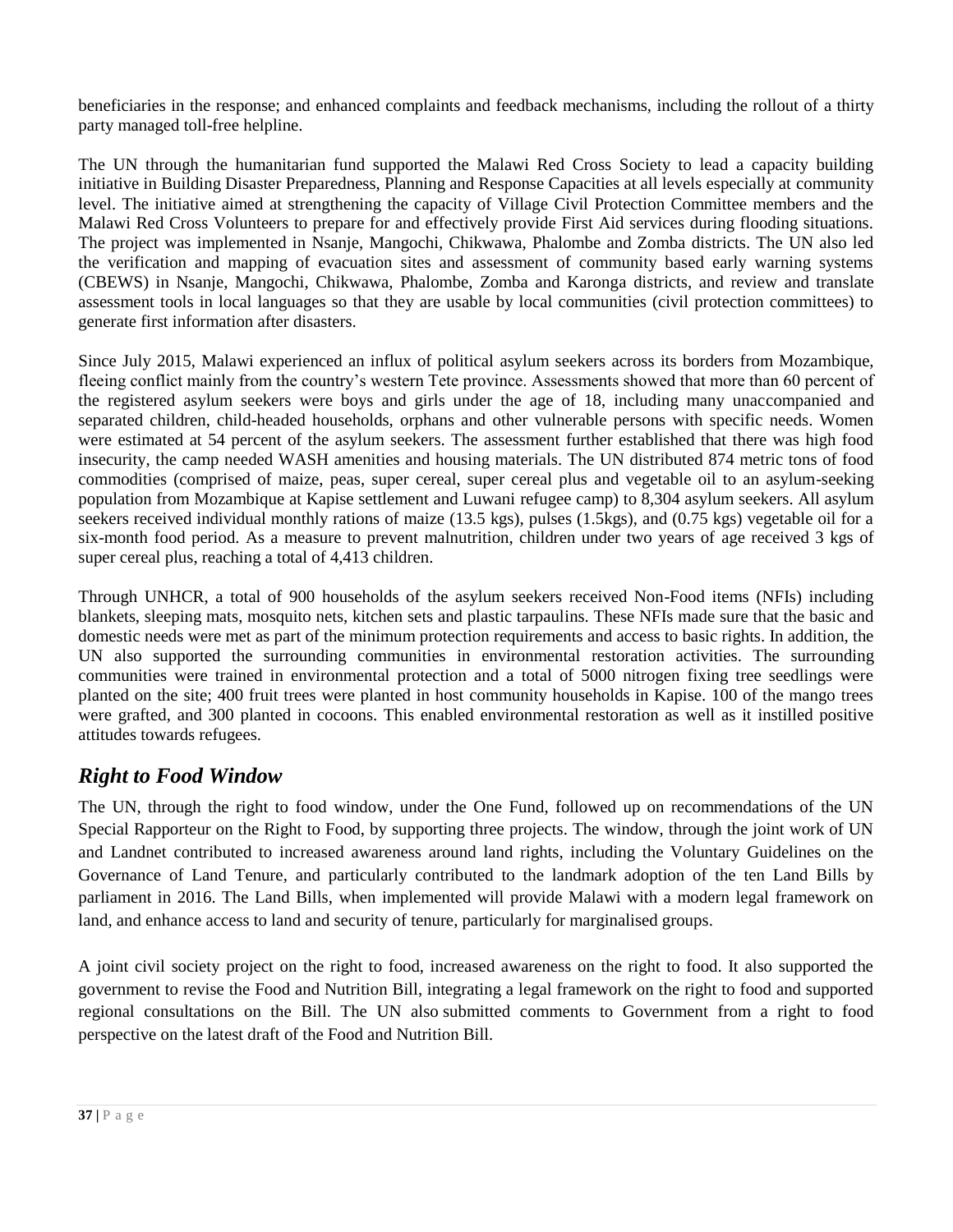# <span id="page-37-0"></span>*Human Rights Window*

After noting a growing number of human rights violations in Malawi, in 2016 the UN established a human rights window under the One Fund with funding from DfID, initially to work on the rights of persons with albinism and the LGBTI community and the UN initiated programmes in both areas. The Window allowed the UN to attract unearmarked funding, tackle sensitive human rights issues and respond to emerging human rights situations.

Working together with the Government, police, judiciary and civil society, protection of human rights of persons with albinism was strengthened, through support for the roll out of community based protection systems, victim assistance and psycho-social support. Increased respect for rights of persons with albinism was also achieved, through support for community awareness raising, and civic education around the Penal Code Amendment Act.

Access to justice was strengthened through support for prosecutions of offences against persons with albinism, the development of a Handbook for prosecutors and magistrates (finalised in November 2016) and training for magistrates (undertaken in December 2016). The work was pursuant to the visit of the UN Independent Expert on enjoyment of human rights by persons with albinism to Malawi between 18-29 April and the Government's response plan on attacks against persons with albinism.

The UN also participated and supported national consultations on the revised Anatomy Bill and Penal Code Amendment Bill adopted by parliament in June and July 2016 with new offences and harsher penalties for those that attack persons with albinism. The UN advocated successfully for references to the death penalty to be taken out of the revised legislation, prior to its adoption.

On rights of the LGBTI community, the UN supported ten transformative dialogues with key stakeholders, constitutional and strategic public interest litigation, training for CSOs and LGBTI Community Based Organizations, and the introduction of a real time monitoring and reporting system for human rights violations against LGBTI persons. The work was in part a response to the recommendations of the CEDAW and Human Rights Committee calling on Malawi to repeal the penal code provisions which criminalise same sex relations between adults and at leaving no one behind in the national response to HIV and AIDS in Malawi.

# <span id="page-37-1"></span>**Results of Operating as One**

To harness efficiencies and increase value for money in the UN operations, the UNCT launched the Business Operation Strategy (BOS) in 2012. This was launched after observing that different agencies had separate back office functions, separate work planning instruments, duplication of effort and competition for resources. Secondly, by implementing the BOS, agencies would reduce costs (both internal and external transaction costs) while maximising efficiencies in delivery. So far the Malawian BOS is focusing on 5 core business areas, namely: Human Resource Management; Information, Communication and Technology (ICT); Joint Procurement; Transport and Administration and Finance. During the BOS evaluation, it was estimated that a total of US\$2,800,000 would be realised by the end of 2016. Currently, the UN continues to monitor the performance of the Long-Term Agreements (LTAs) that are existing to continually assess the savings that are being realised.

# **2017 Priority Areas for Business Operations Strategy**

**38 |** P a g e **ICT:** The Operations Management Team (OMT) is planning to have a Common Internet Service Provider in all the agencies. This is envisaged that a total of US\$ 122,166 will be saved by agencies having a common Internet Service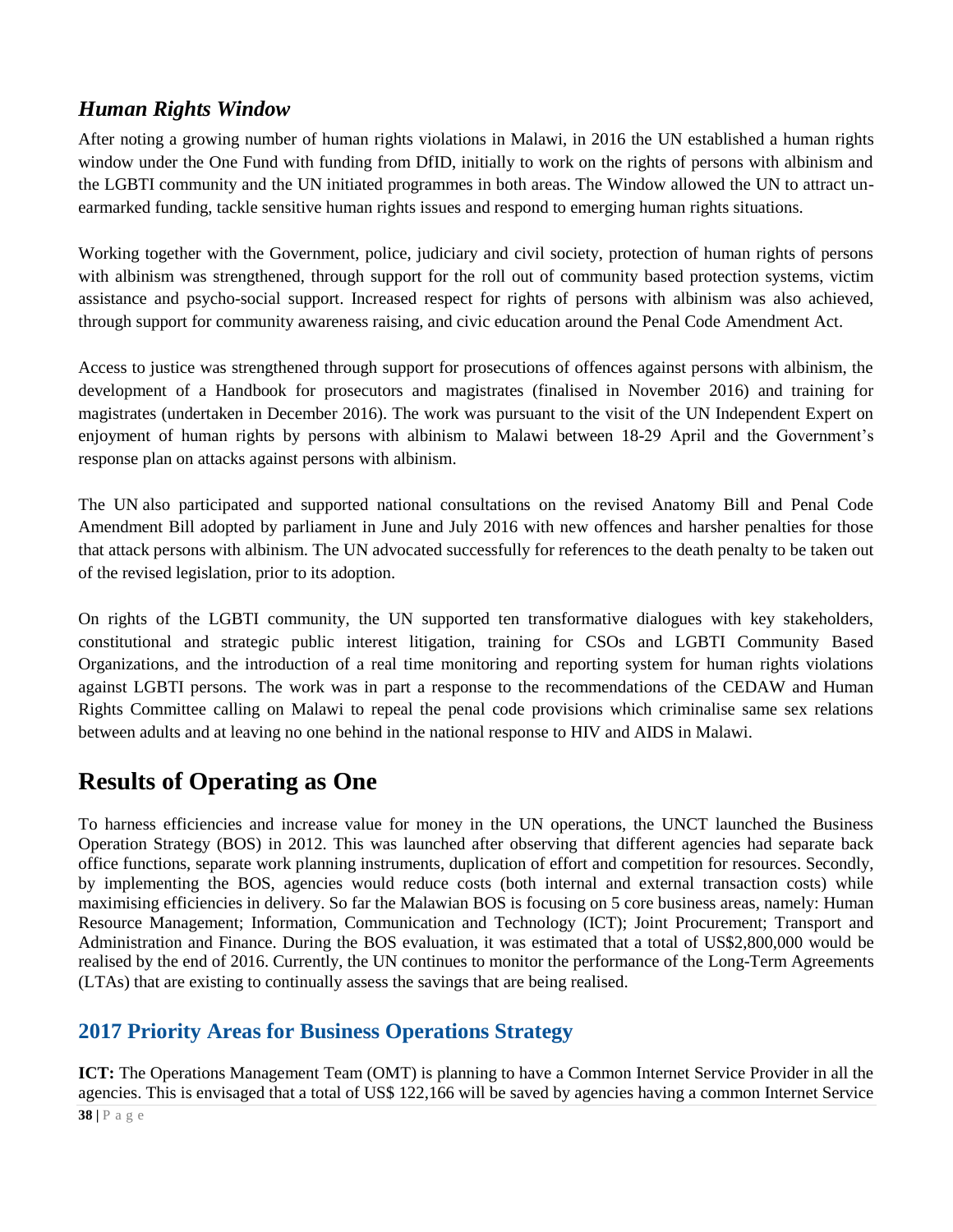Provider (ISP). Harmonisation of ICT maintenance and common ICT Officers' training is also another area that is going to be piloted in 2017.

**Human Resources:** Increasing usage of the common consultancy database (redefining the themes on the database to suit other agencies), Establishment of UN national consultancy rates for all UN agencies in Malawi, building further capacity of UN female national staff to access senior leadership positions are areas that the Human Resources Working group would focus on in 2017.

**Procurement:** Establishing and monitoring common LTAs in security services, air travel, fuel, banking services and Joint procurement of tyres and spare parts for vehicles are some of the main initiatives the Joint Procurement group will implement in 2017.

**Pooled Funding:** Since the UN is using JAWP for the Malawi Human Rights Commission, the pooled funding modality to the commission will continue. This is envisaged to reduce transaction costs to allow greater focus on implementation rather than administration and facilitating genuine joint implementation for UN.

# <span id="page-38-0"></span>**Results of Communicating as One**

## **Joint advocacy**

In 2016, focus was on raising awareness through high level briefings, engaging with the media, op-ed pieces in the national press, using the UN Day celebrations to publicize and get buy-in of partners to support different priorities, including the SDGs, keeping girls in school, building resilience, HIV prevention and investing in youth. After the 2016 cabinet re-shuffle, the UNCT held Joint briefing meetings with new Cabinet Ministers (Ministers of Information, Agriculture, Gender, Internal Security and Advocacy and Community Services). These briefings meeting were held as another platform where the UN engaged with government on priority areas the UN was working in their respective sectors but also lobbying for political commitment.

The UN jointly advocated for keeping girls in school through the Joint Programme on Girls Education as well as key commemoration days including the International Day of the Girl Child in October 2016. Media coverage on issues affecting girls' education and UN support towards keeping girls in school was mobilised through two joint media visits to UN-supported programme sites in Dedza and Salima districts.

HIV prevention advocacy targeting men and boys was strengthened through outreach activities targeting university students in Malawi during the 16 days of activism. Apart from the outreach events, a television panel discussion on harmful cultural practices and HIV/AIDS was broadcast in December 2016 as a collaboration between UNAIDS and UN Women working jointly with relevant government ministries, the academia and the Malawi Human Rights Commission. This advocacy leveraged the UN's He4She campaign which encourages boys and men to stand up for the rights of girls and women.

An advocacy plan for Demographic Dividend and Investing in Youth was developed and some key activities were implemented in the year 2016. The campaign for demographic dividend and investing in young people in Malawi resulted in the National Youth Conference and the launch of the demographic dividend report by the Ministry of Finance, Economic Planning and Development. Among other things, there have been extensive dissemination of findings of the demographic dividend report to various stakeholders including the private sector, the youth,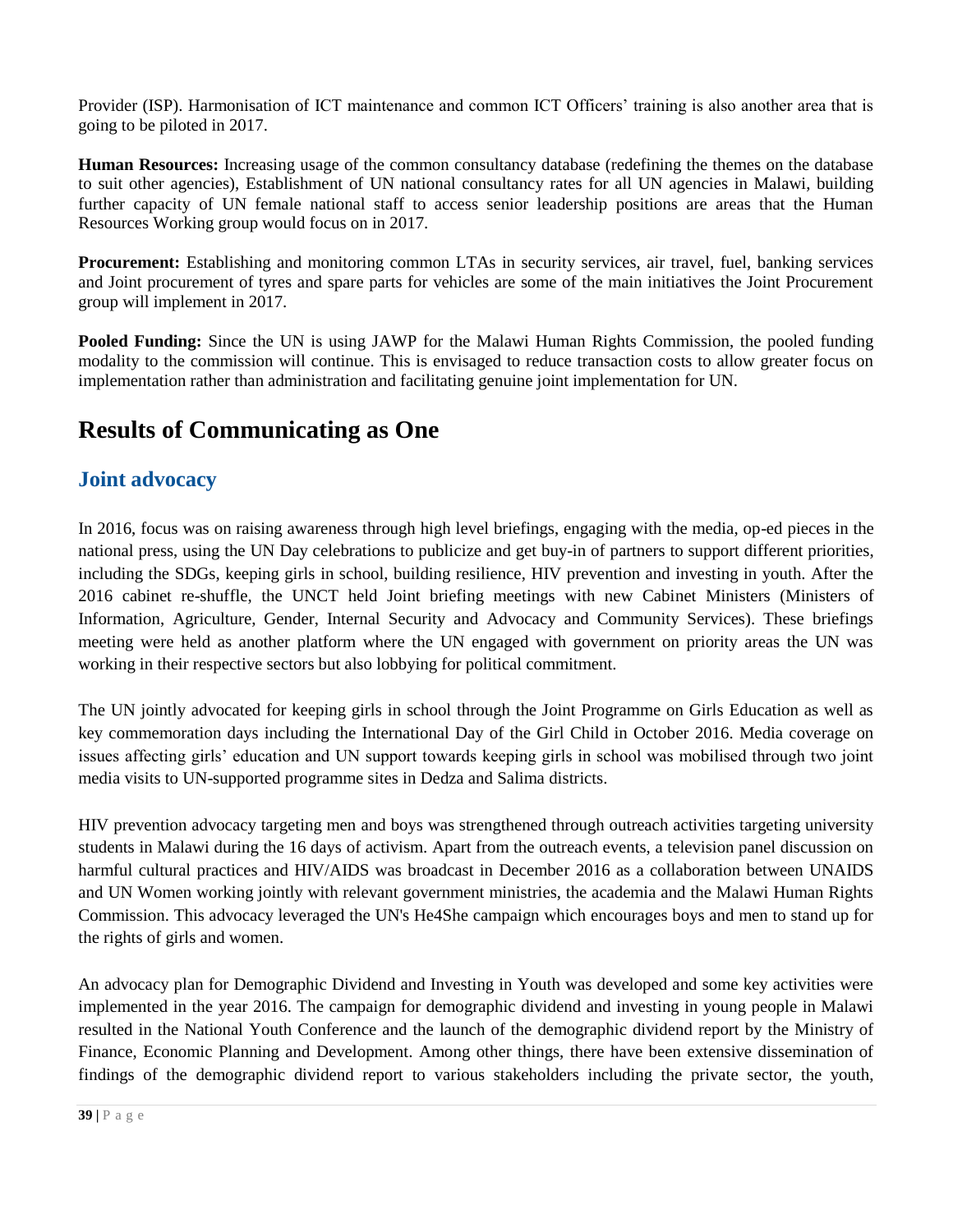community based leaders and civil society organizations. Special training sessions were also done with media where about 10 media personnel were oriented on the findings of the report. Following the media engagement, a special edition of the report was developed and published in the media addressing key areas of investment among the young people. The report was also simplified into specific themes in addition to visibility materials such as banners and special magazines were produced and disseminated.

The UN also drafted a joint advocacy plan for supporting resilience building in Malawi. The draft is being finalised but key resilience advocacy messages were disseminated through speeches, news stories and press releases on agriculture and food security issues in Malawi. For example, FAO and WFP published a joint feature article calling for a shift from maize-based food to more diversified food production as part of building resilience. Joint resilience messages were also disseminated during the commemoration of World Food Day and International Disaster Reduction Day. A media interface meeting between the Heads of UN Agencies and Malawi journalists where the UN engaged the journalists on how to report better on resilience issues, was organised.

The UN Communications Group (UNCG) supported coordination of UN messages on the issue of harmful cultural practices like sexual cleansing which promote the spread of HIV and AIDS as well as undermine the rights of girls and women, including access to education. With support from the UNCG, the UN managed to train a group of trainers from the Ministry of Information on SDGs, who will in turn help in raising awareness on the goals.

# <span id="page-39-0"></span>**Financial Overview**

## **Joint Resource Mobilization**

In 2016, the UN managed to mobilise a total of *US\$ 32, 855, 485* <sup>1</sup> from its traditional donors, Department for International Development (DfID), Flanders International Cooperation Agency (FICA) and the Royal Norwegian Embassy (RNE) into the One UN Fund to support the humanitarian response, human rights (LGBTI and albinism) and Joint Programme on Girls Education. DFID contributed 91 percent of the total, FICA contributed 2 percent of the total, RNE contributed 7.13 percent whilst 0.01 percent were contributed by the private sector. Figure 1 below gives the details of the joint resource mobilisation.

## **Humanitarian Funding Window Disbursements**

In 2016, the Humanitarian Funding Window disbursed a total of US\$ 37,583,639.21. 1 percent of the total funds went to support the food distribution and relocation of the Mozambican refugees, 42 percent supported nutrition activities for the El Niño response; 26 percent supported the recovery and resilience building activities in the communities that were affected by the El Niño and 31 percent supported with twinning costs for the maize distributed to the El Niño affected communities. Table 2 below gives the details.

 $\overline{a}$ 

*<sup>1</sup> The figures shown under the Joint Resource Mobilisation and the Humanitarian Funding Disbursement section could be found at http://mptf.undp.org/factsheet/fund/MW100*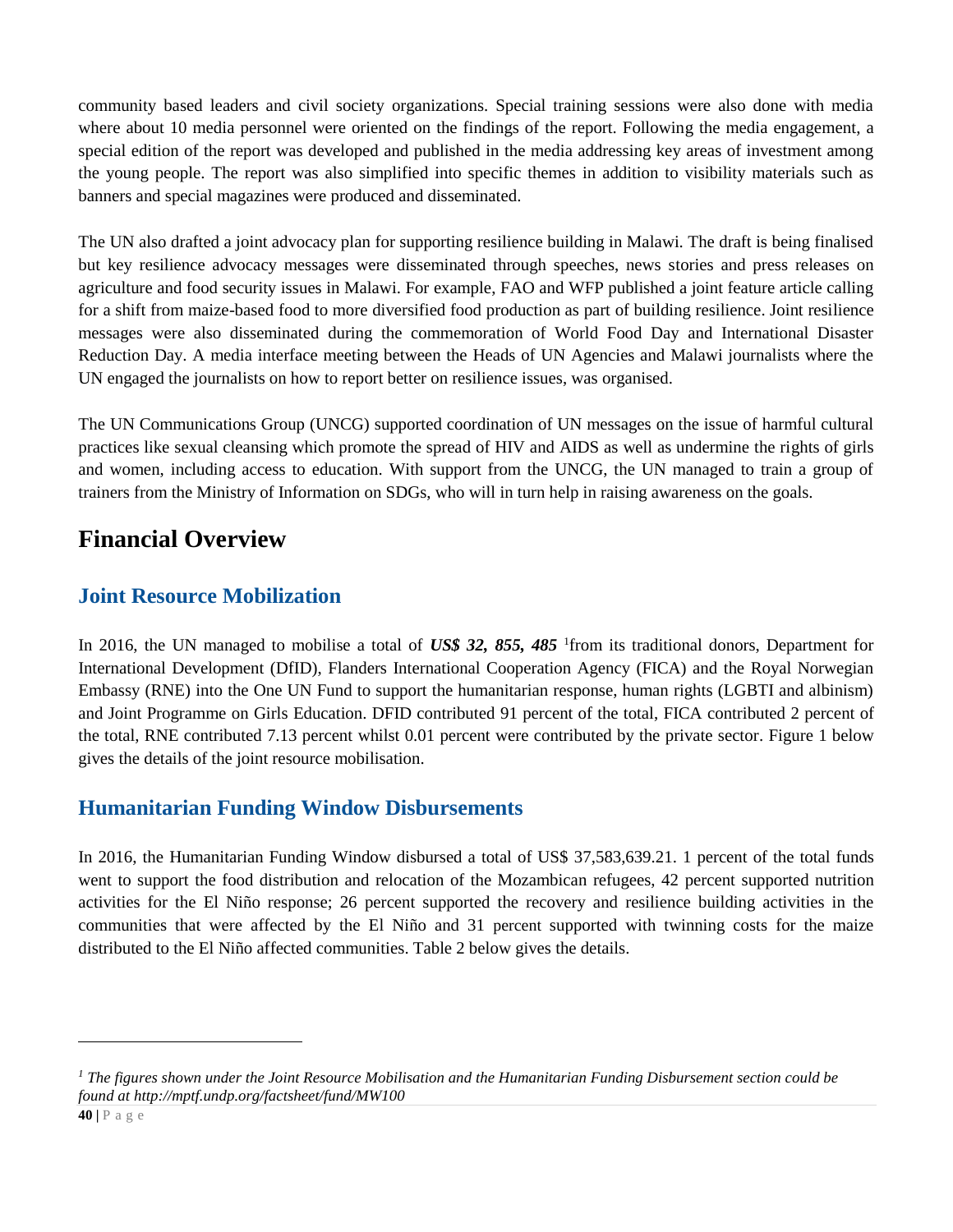

<span id="page-40-0"></span>*Figure 1: 2016 Donor Contributions to the Malawi ONE Fund*

<span id="page-40-1"></span>*Figure 2: 2016 Humanitarian Funding Window Disbursements*

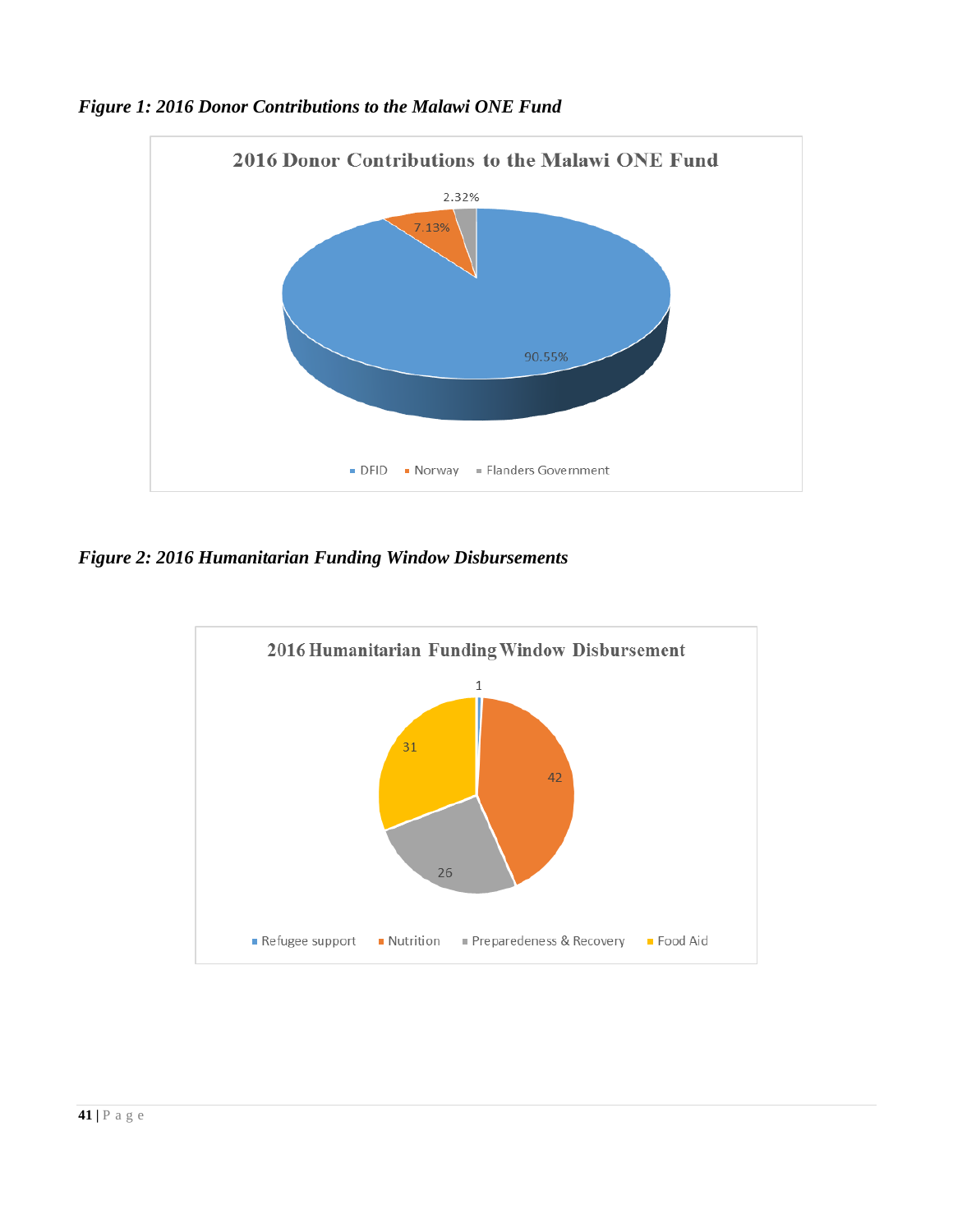<span id="page-41-0"></span>

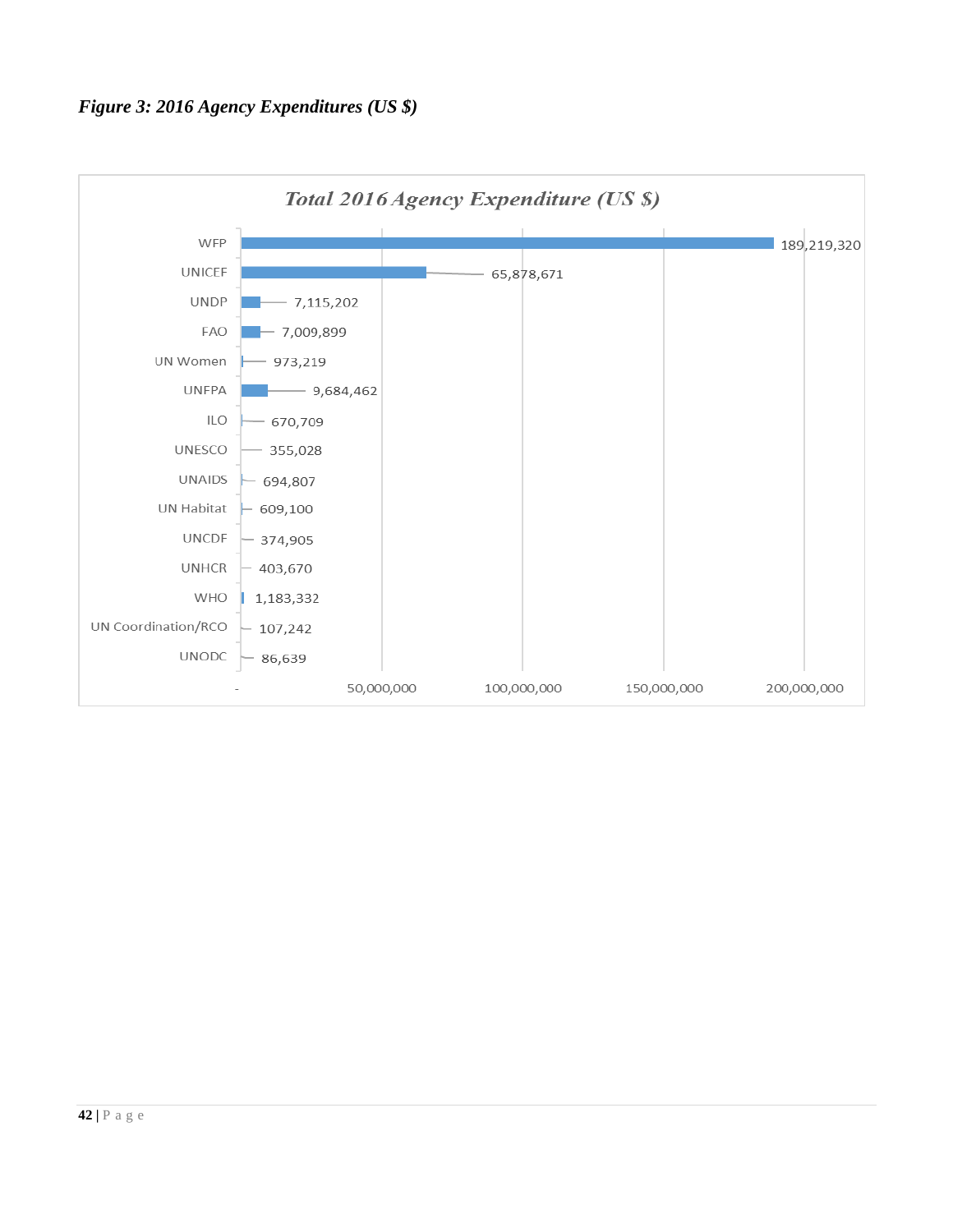#### *Figure 4: 2016 Outcome Expenditure.*

<span id="page-42-0"></span>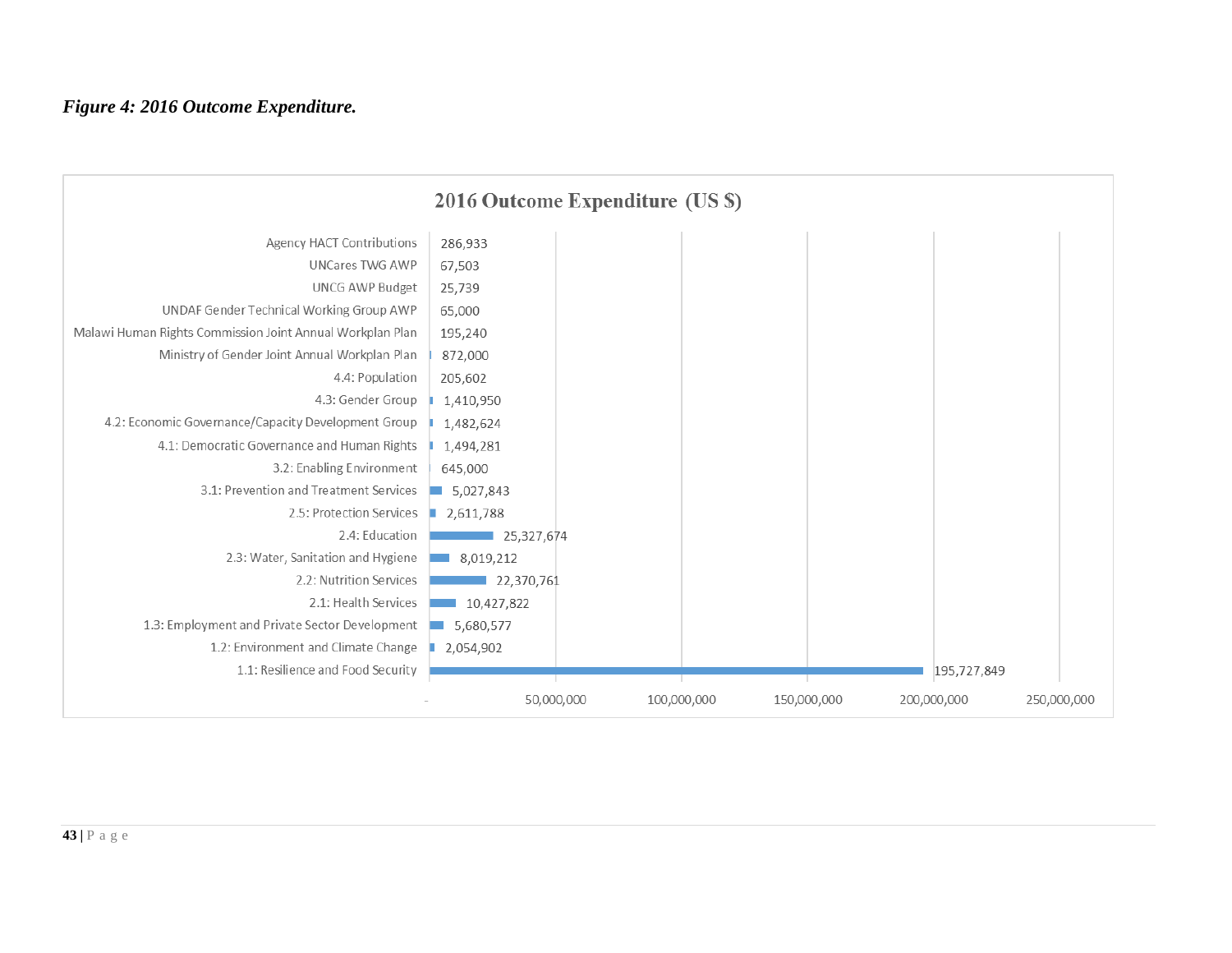<span id="page-43-0"></span>*Table 1: Total Agency Expenditure by Outcome<sup>2</sup>*

| <b>Agency</b>                                                    | <b>Outcome</b>                                         | 2016 Expenditure<br>(US \$) |
|------------------------------------------------------------------|--------------------------------------------------------|-----------------------------|
|                                                                  | 1.1: Food & Nutrition Security                         | 4,247,054                   |
|                                                                  | 1.2: Environment, Natural Resources and Climate Change | 1,082,069                   |
| <b>FAO</b>                                                       | 1.3: Employment and Private Sector Development         | 1,488,669                   |
|                                                                  | 2.4: Basic Education                                   | 170,384                     |
|                                                                  | <b>Common Services Budget</b>                          | 18,223                      |
|                                                                  | <b>UNCG TWG AWP</b>                                    | 3,500                       |
|                                                                  | Total Expenditure for FAO (from RMS as of 31/12/2016)  | 7,009,899                   |
| <b>Agency</b>                                                    | <b>Outcome</b>                                         | 2016 Expenditure<br>(US \$) |
|                                                                  | 1.1: Food & Nutrition Security                         | 58,000                      |
| ILO                                                              | 1.3: Employment and Private Sector Development         | 397,000                     |
|                                                                  | 2.4: Basic Education                                   | 210,200                     |
|                                                                  | 3.2: Enabling Environment                              |                             |
|                                                                  | <b>Common Services Budget</b>                          | 5,509                       |
| Total Expenditure for ILO (from RMS as of 31/12/2016)<br>670,709 |                                                        |                             |
| <b>Agency</b>                                                    | <b>Outcome</b>                                         | 2016 Expenditure<br>(US \$) |
|                                                                  | 3.2: Enabling Environment                              | 12,000                      |
| <b>RCO/UNCares/OHHCR</b>                                         | 4.1: Democratic Governance/Human Rights                |                             |
|                                                                  | <b>UNCares TWG AWP</b>                                 | 67,503                      |
|                                                                  | Malawi Human Rights Commission JAWP                    | 23,000                      |

*<sup>2</sup> The 2016 Agency expenditure figures are as of 31st December 2016 and reported in the Results Management System (RMS) by Agency Focal Points*

 $\overline{a}$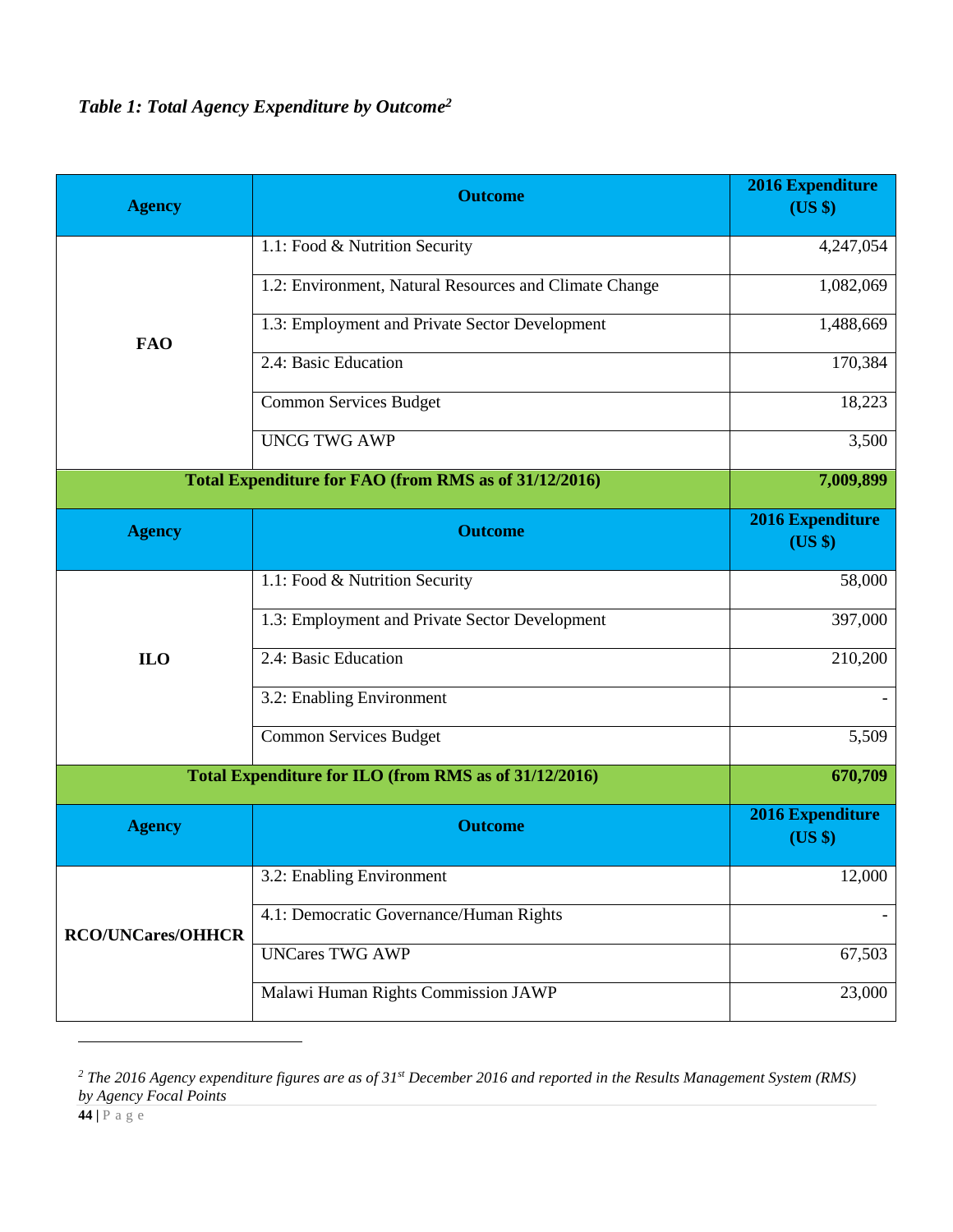| Total Expenditure for RCO (from RMS as of 31/12/2016)       |                                                            | 102,503                            |
|-------------------------------------------------------------|------------------------------------------------------------|------------------------------------|
| <b>Agency</b>                                               | <b>Outcome</b>                                             | 2016 Expenditure<br>(US \$)        |
| <b>UN Habitat</b>                                           | 2.3: Water, Sanitation & hygiene                           | 589,100                            |
|                                                             | 4.4: Population                                            | 20,000                             |
| Total Expenditure for UNHABITAT (from RMS as of 31/12/2016) |                                                            | 609,100                            |
| <b>Agency</b>                                               | <b>Outcome</b>                                             | <b>2016 Expenditure</b><br>(US \$) |
|                                                             | 1.1: Food & Nutrition Security                             | 100,000                            |
|                                                             | 1.3: Employment and Private Sector Development             | 120,000                            |
|                                                             | 2.5: Protection Services                                   | 191,000                            |
|                                                             | 3.1: Prevention and Treatment Services                     | 30,000                             |
| <b>UN Women</b>                                             | 3.2: Enabling Environment                                  | 15,000                             |
|                                                             | 4.2: Economic Governance/Capacity Development              |                                    |
|                                                             | $\overline{4.3}$ : Gender Equality                         | 406,325                            |
|                                                             | <b>UNCG TWG AWP</b>                                        | 3,500                              |
|                                                             | <b>HACT</b>                                                | 4,083                              |
|                                                             | Gender TWG AWP                                             | 65,000                             |
|                                                             | Malawi Human Rights Commission JAWP                        | 20,000                             |
|                                                             | <b>Common Services Budget</b>                              | 13,311                             |
|                                                             | Ministry of Gender JAWP                                    | 5,000                              |
|                                                             | Total Expenditure for UN Women (from RMS as of 31/12/2016) | 973,219                            |
| <b>Agency</b>                                               | <b>Outcome</b>                                             | 2016 Expenditure<br>(US \$)        |
|                                                             | 3.1: Prevention and Treatment Services                     | 326,000                            |
| <b>UNAIDS</b>                                               | 3.2: Enabling Environment                                  | 355,000                            |
|                                                             | <b>UNCG TWG AWP</b>                                        |                                    |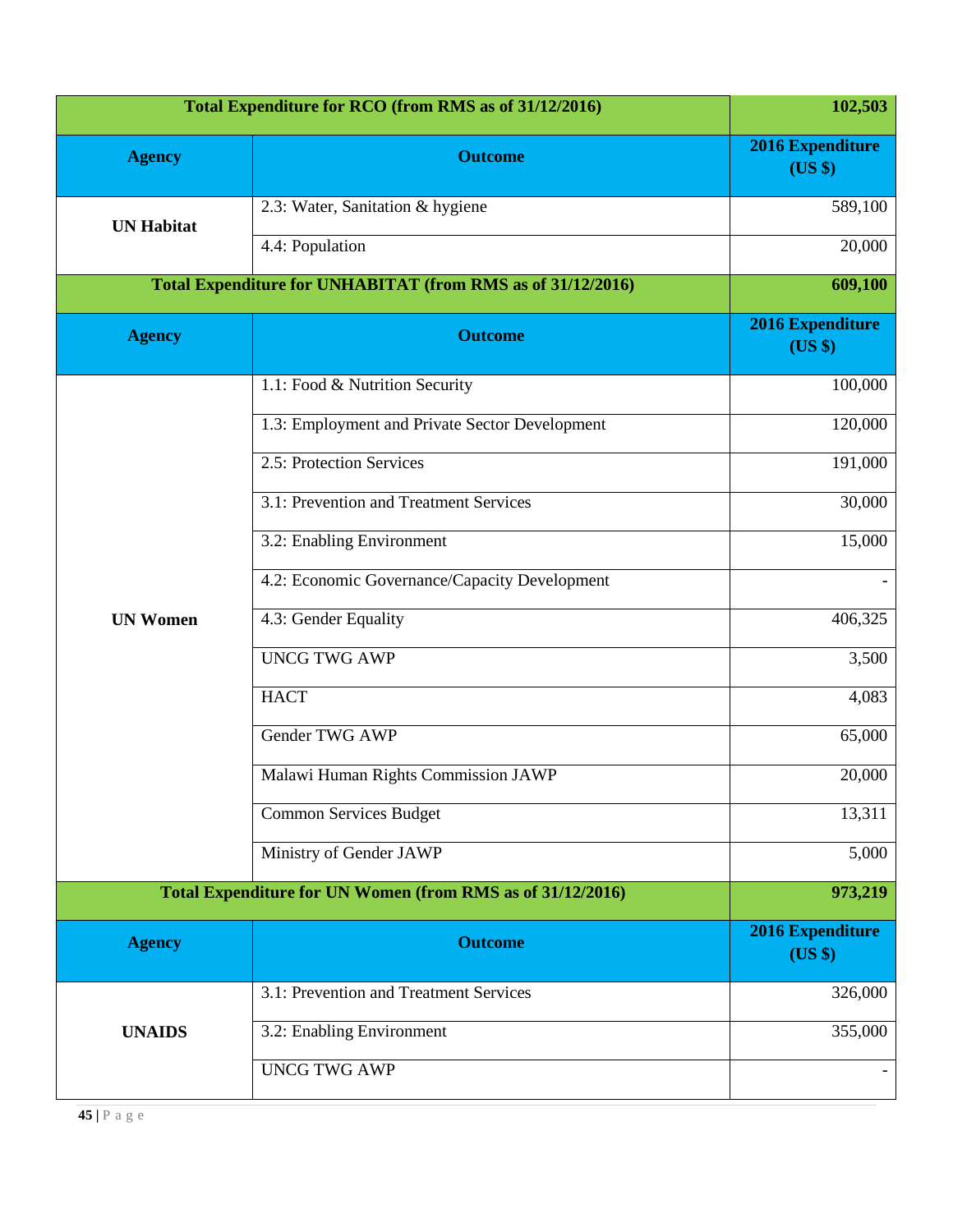|               | <b>HACT</b> Contribution                                 | 8,533                              |
|---------------|----------------------------------------------------------|------------------------------------|
|               | Malawi Human Rights Commission JAWP                      |                                    |
|               | <b>Common Services Budget</b>                            | 5,274                              |
|               | Ministry of Gender JAWP                                  |                                    |
|               | Total Expenditure for UNAIDS (from RMS as of 31/12/2016) | 694,807                            |
| <b>Agency</b> | <b>Outcome</b>                                           | 2016 Expenditure<br>(US \$)        |
| <b>UNCDF</b>  | 1.3: Employment and Private Sector Development           | 374,905                            |
|               | Total Expenditure for UNCDF (from RMS as of 31/12/2016)  | 374,905                            |
| <b>Agency</b> | <b>Outcome</b>                                           | 2016 Expenditure<br>(US \$)        |
|               | 1.2: Environment, Natural Resources and Climate Change   | 747,833                            |
|               | 1.3: Employment and Private Sector Development           | 2,945,140                          |
|               | 3.2: Enabling Environment                                | 198,000                            |
|               | 4.1: Democratic Governance/Human Rights                  | 1,390,181                          |
|               | 4.2: Economic Governance/Capacity Development            | 1,240,842                          |
| <b>UNDP</b>   | 4.3: Gender Equality                                     | 456,625                            |
|               | <b>UNCG TWG AWP</b>                                      | 3,500                              |
|               | <b>HACT</b> Contribution                                 | 50,104                             |
|               | Ministry of Gender JAWP                                  |                                    |
|               | <b>Common Services Budget</b>                            | 44,977                             |
|               | Malawi Human Rights Commission JAWP                      | 38,000                             |
|               | Total Expenditure for UNDP (from RMS as of 31/12/2016)   | 7,115,202                          |
| <b>Agency</b> | <b>Outcome</b>                                           | <b>2016 Expenditure</b><br>(US \$) |
| <b>UNESCO</b> | 1.3: Employment and Private Sector Development           | 354,863                            |
|               | <b>Common Services Budget</b>                            | 165                                |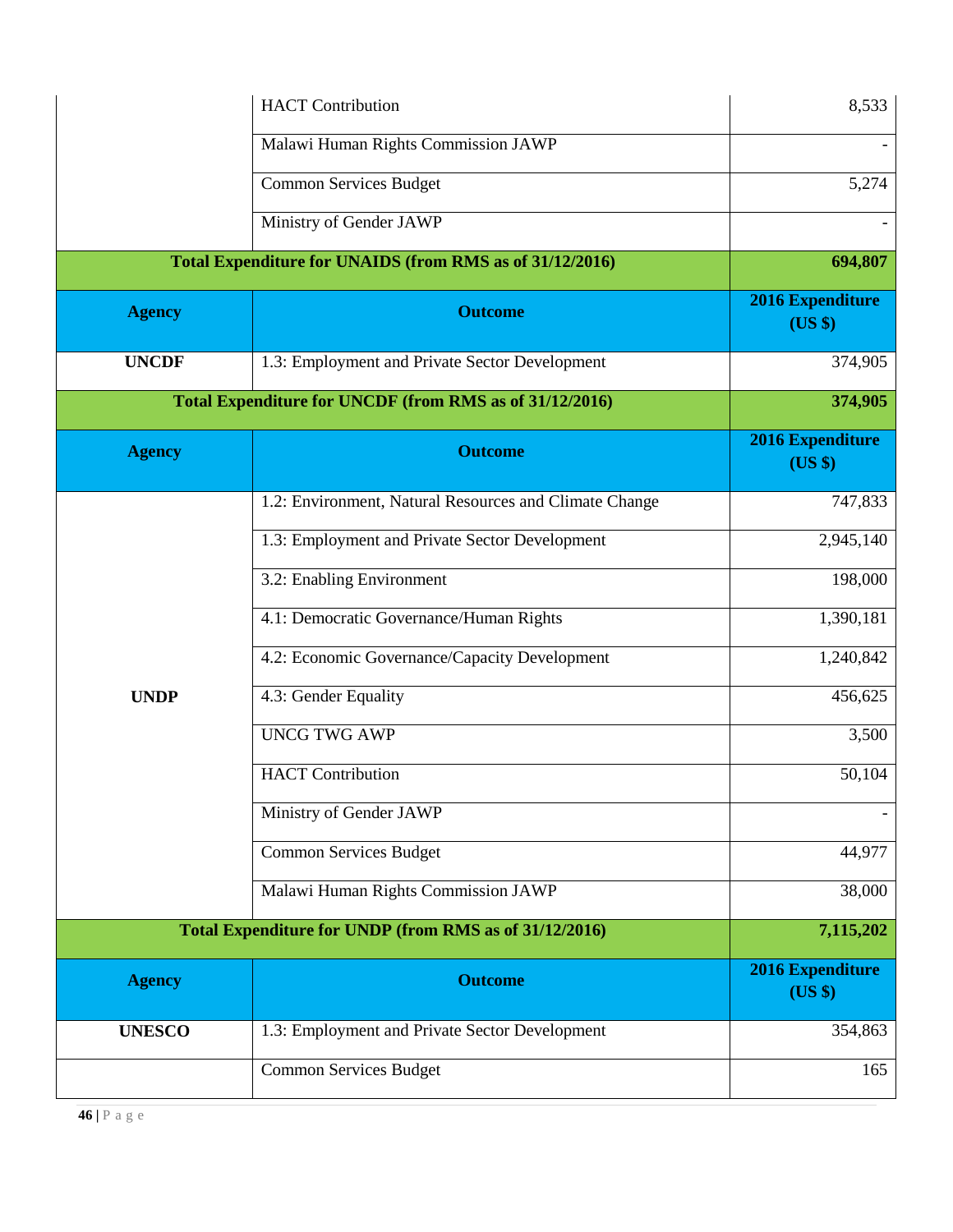| Total Expenditure for UNESCO (from RMS as of 31/12/2016) |                                                         | 355,028                     |
|----------------------------------------------------------|---------------------------------------------------------|-----------------------------|
| <b>Agency</b>                                            | <b>Outcome</b>                                          | 2016 Expenditure<br>(US \$) |
|                                                          | 1.1: Food & Nutrition Security                          | 30,000                      |
|                                                          | 2.1: Health Services                                    | 3,127,302                   |
|                                                          | 2.4: Basic Education                                    | 1,479,787                   |
|                                                          | 2.5: Protection Services                                | 655,000                     |
|                                                          | 3.1: Prevention and Treatment Services                  | 2,531,300                   |
|                                                          | 3.2: Enabling Environment                               |                             |
| <b>UNFPA</b>                                             | 4.3: Gender Equality                                    | 668,000                     |
|                                                          | 4.4: Population                                         | 185,602                     |
|                                                          | <b>UNCG TWG AWP</b>                                     | 3,500                       |
|                                                          | <b>HACT</b> Contribution                                | 23,240                      |
|                                                          | Ministry Gender JAWP                                    | 867,000                     |
|                                                          | <b>Common Services Budget</b>                           | 23,731                      |
|                                                          | Malawi Human Rights Commission JAWP                     | 90,000                      |
|                                                          | Total Expenditure for UNFPA (from RMS as of 31/12/2016) | 9,684,462                   |
| <b>Agency</b>                                            | <b>Outcome</b>                                          | 2016 Expenditure<br>(US \$) |
|                                                          | 2.4: Basic Education                                    | 363,812                     |
| <b>UNHCR</b>                                             | 3.1: Prevention and Treatment Services                  | 30,000                      |
|                                                          | Common Service Budget                                   | 9,858                       |
|                                                          | Total Expenditure for UNHCR (from RMS as of 31/12/2016) | 403,670                     |
| <b>Agency</b>                                            | <b>Outcome</b>                                          | 2016 Expenditure<br>(US \$) |
| <b>UNICEF</b>                                            | 1.1: Food & Nutrition Security                          | 21,307,613                  |
|                                                          | 2.1: Health Services                                    | 6,145,051                   |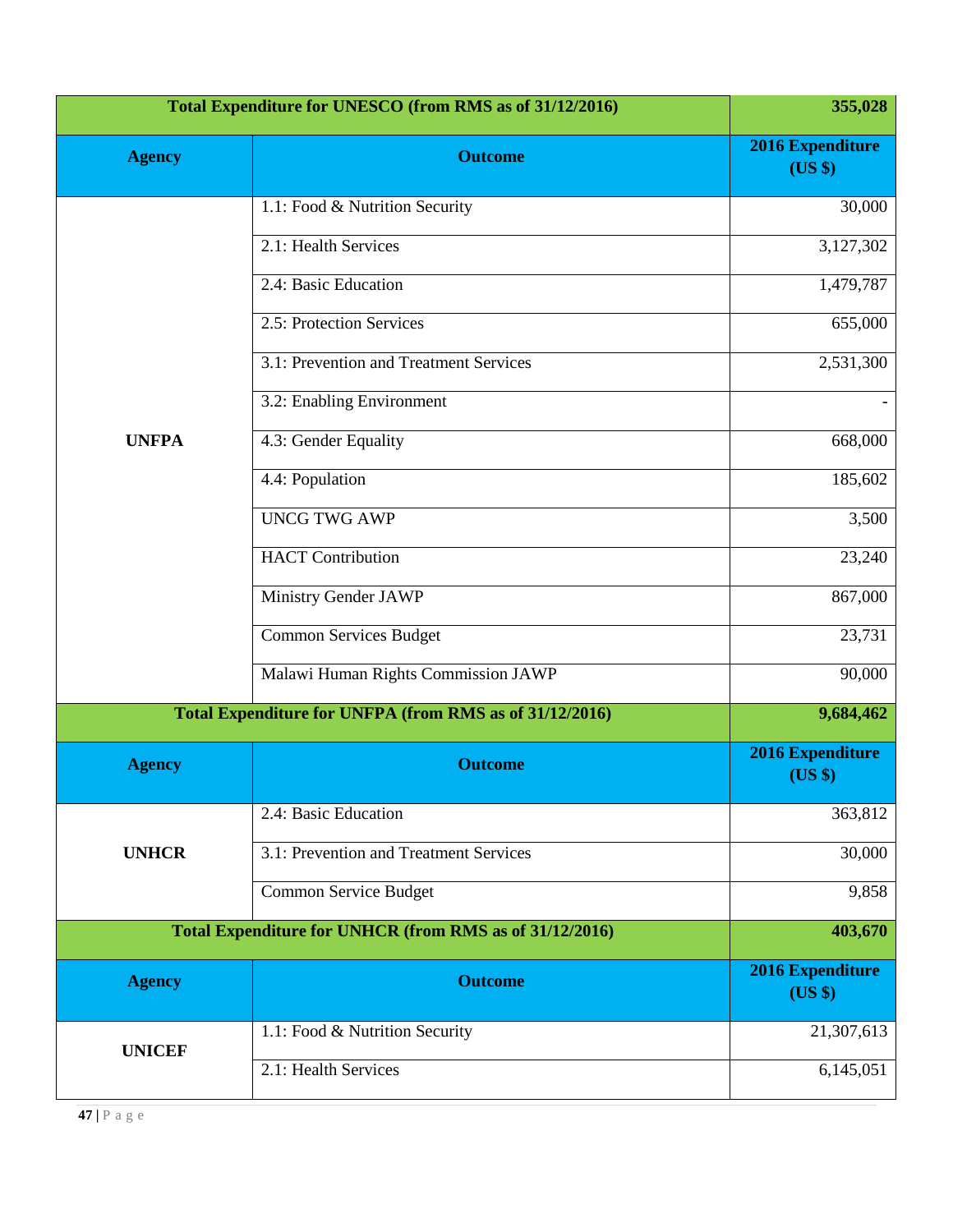|               | 2.2: Nutrition Services                                  | 13,273,972                         |
|---------------|----------------------------------------------------------|------------------------------------|
|               | 2.3: Water, Sanitation & hygiene                         | 7,400,112                          |
|               | 2.4: Basic Education                                     | 14,617,268                         |
|               | 2.5: Protection Services                                 | 1,765,788                          |
|               | 3.1: Prevention and Treatment Services                   | 767,364                            |
|               | 3.2: Enabling Environment                                |                                    |
|               | 4.1: Democratic Governance/Human Rights                  | 104,100                            |
|               | 4.2: Economic Governance/Capacity Development            | 241,782                            |
|               | <b>UNCG TWG AWP</b>                                      | 3,500                              |
|               | <b>HACT</b> Contribution                                 | 151,709                            |
|               | Ministry of Gender JAWP                                  |                                    |
|               | <b>Common Services Budget</b>                            | 76,173                             |
|               | Malawi Human Rights Commission JAWP                      | 24,240                             |
|               |                                                          |                                    |
|               | Total Expenditure for UNICEF (from RMS as of 31/12/2016) | 65,878,671                         |
| <b>Agency</b> | <b>Outcome</b>                                           | <b>2016 Expenditure</b><br>(US \$) |
|               | 3.1: Prevention and Treatment Services                   |                                    |
| <b>UNODC</b>  | 3.2: Enabling Environment                                |                                    |
|               | <b>Common Services Budget</b>                            | 1,460                              |
|               | Total Expenditure for UNODC (from RMS as of 31/12/2016)  | 86,639                             |
| <b>Agency</b> | <b>Outcome</b>                                           | 2016 Expenditure<br>(US \$)        |
|               | 1.1: Food & Nutrition Security                           | 169,985,182                        |
|               | 1.2: Environment, Natural Resources and Climate Change   | 225,000                            |
| <b>WFP</b>    | 2.2: Nutrition Services                                  | 9,096,789                          |
|               | 2.4: Basic Education                                     | 85,179<br>8,486,223                |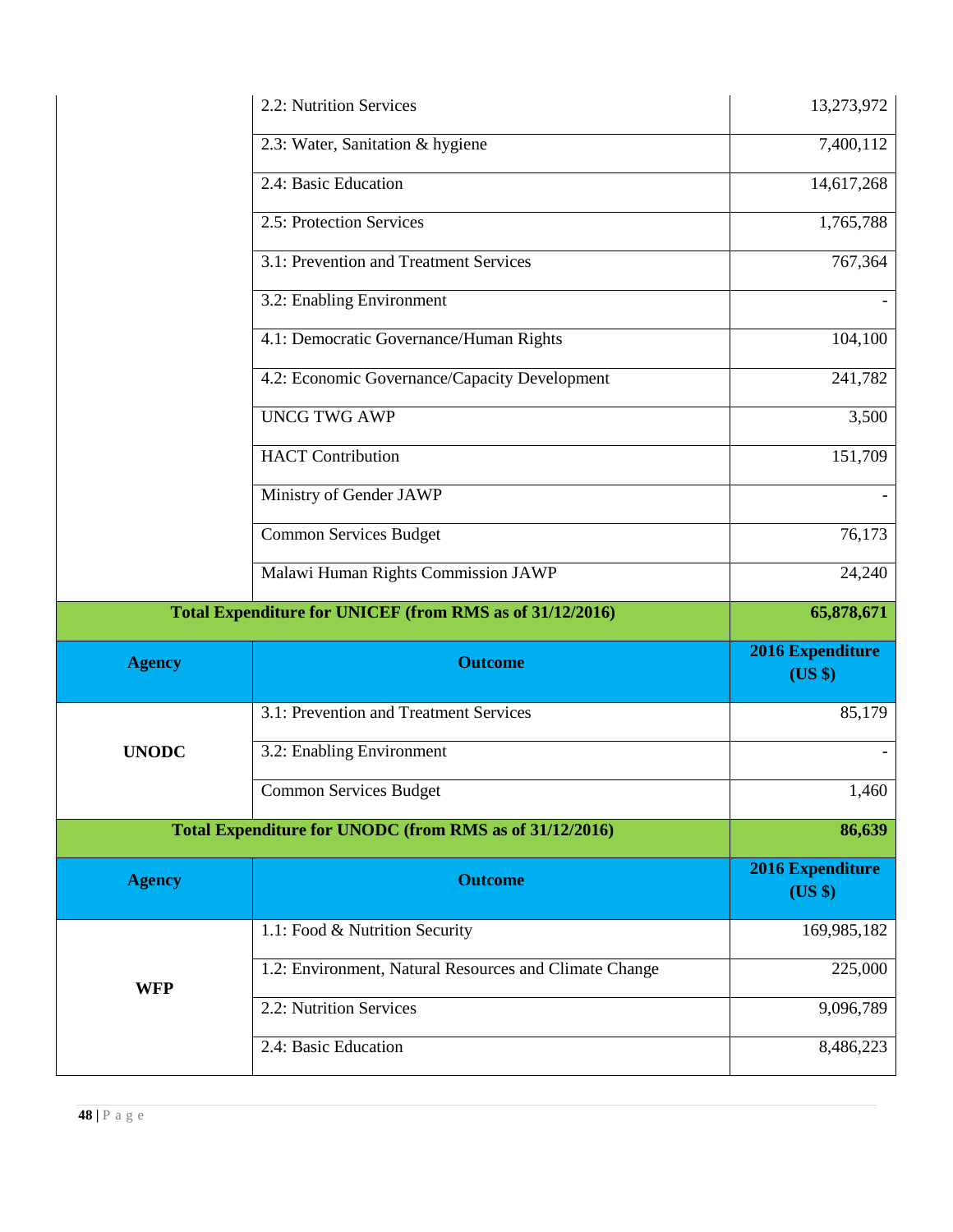|               | 3.1: Prevention and Treatment Services                | 1,248,000                   |
|---------------|-------------------------------------------------------|-----------------------------|
|               | 3.2: Enabling Environment                             | 65,000                      |
|               | <b>UNCG TWG AWP</b>                                   | 3,500                       |
|               | <b>HACT</b> Contribution                              | 19,313                      |
|               | <b>Common Services Budget</b>                         | 90,313                      |
|               | Ministry of Gender JAWP                               |                             |
|               | Total Expenditure for WFP (from RMS as of 31/12/2016) | 189,219,320                 |
|               |                                                       |                             |
| <b>Agency</b> | <b>Outcome</b>                                        | 2016 Expenditure<br>(US \$) |
|               | 2.1: Health Services                                  | 1,155,469                   |
| <b>WHO</b>    | 2.2: Nutrition Services                               |                             |
|               | 3.1: Prevention and Treatment Services                | 10,000                      |
|               | 3.2: Enabling Environment                             |                             |
|               | <b>Common Services Budget</b>                         | 17,863                      |